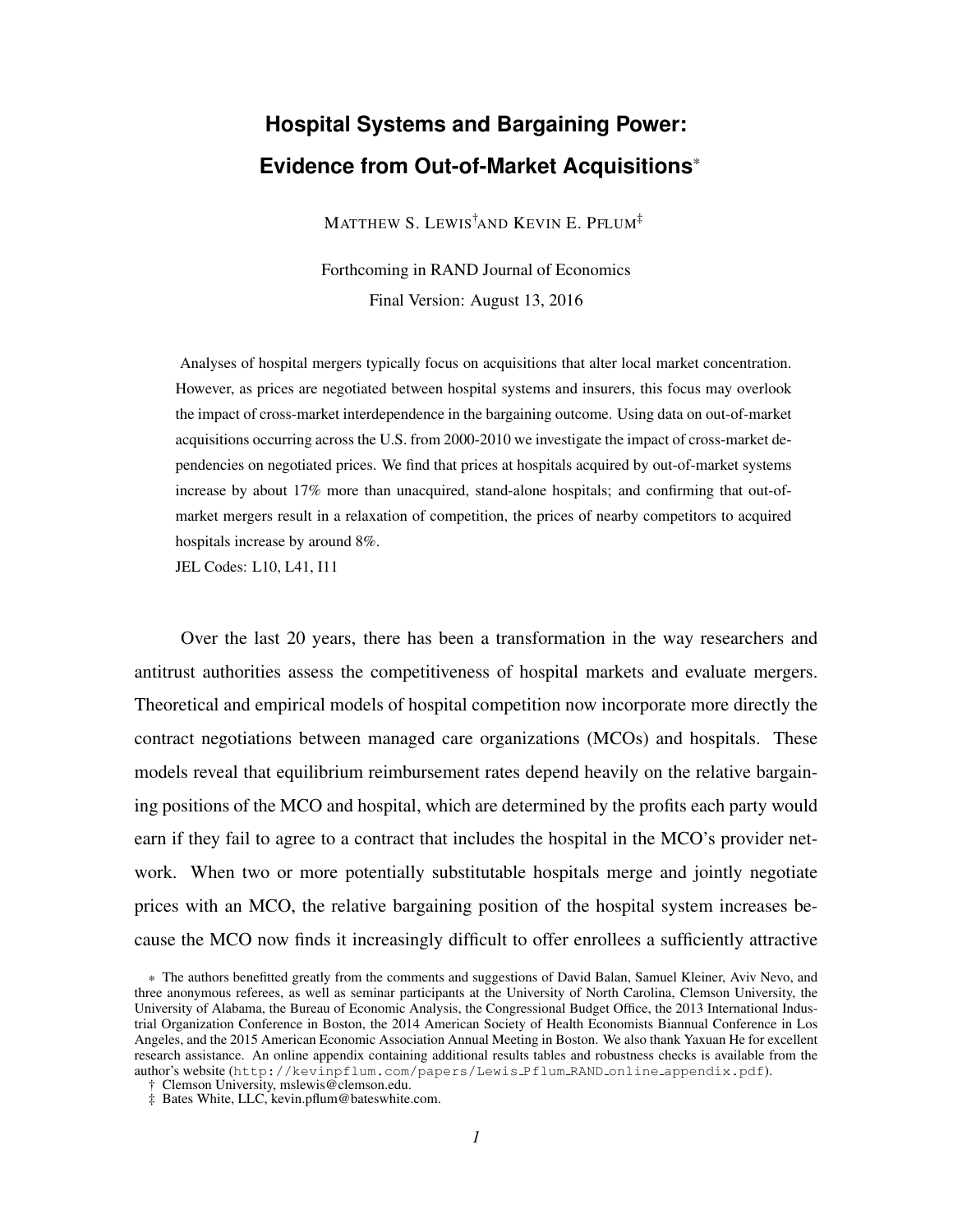provider network without this group of hospitals. Recent empirical studies have consistently found that mergers between local rival hospitals result in significantly higher reimbursement rates (e.g. Capps, Dranove, and Satterthwaite, 2003; Gowrisankaran, Nevo, and Town, 2015), and antitrust authorities have adopted these new approaches to more successfully challenge local mergers (Farrell, Balan, Brand, and Wendling, 2011).

Mergers between hospitals located in different markets are also fairly common and have contributed significantly to the persistent expansion of large regional and national hospital systems in recent years. Despite this, relatively little is known about the potential competitive effects of these out-of-market mergers and acquisitions. Existing theoretical and empirical approaches have not incorporated the potential for cross-market dependencies, focusing only on the impact of changes in local market structure. Yet, there are mechanisms that can generate cross-market interdependencies that may have an impact on negotiated reimbursement rates. For example, Vistnes and Sarafidis (2013) consider situations in which employers attempt to contract with a single MCO to cover employees in multiple patient markets and illustrate how a hospital in such a situation might be more valuable to the MCO if it is a member of a system that operates hospitals across many of these different markets. Alternatively, Gowrisankaran et al. (2015) suggest that mergers involving hospitals in different markets could generate price changes by allowing an MCO operating in both markets to arrange adjustments in relative reimbursement rates across cities that are mutually beneficial to both the MCO and the hospitals. Finally, Lewis and Pflum (2015a) highlight that systems may also provide their member hospitals with additional information and support during contract negotiations, allowing the hospital to extract from MCOs a larger share of the profits generated by a successful contract (i.e., hospitals in systems may have higher bargaining power).

Despite this growing awareness of these additional competitive effects, there has been essentially no empirical investigation of their relative importance or overall impact on hospital prices. To begin to fill in this gap, we investigate the degree to which system membership may influence negotiated reimbursement rates though channels unrelated to local market concentration. Rather than attempting to specify a particular model or test a particular mechanism we identify the overall importance of these additional mechanisms by examining the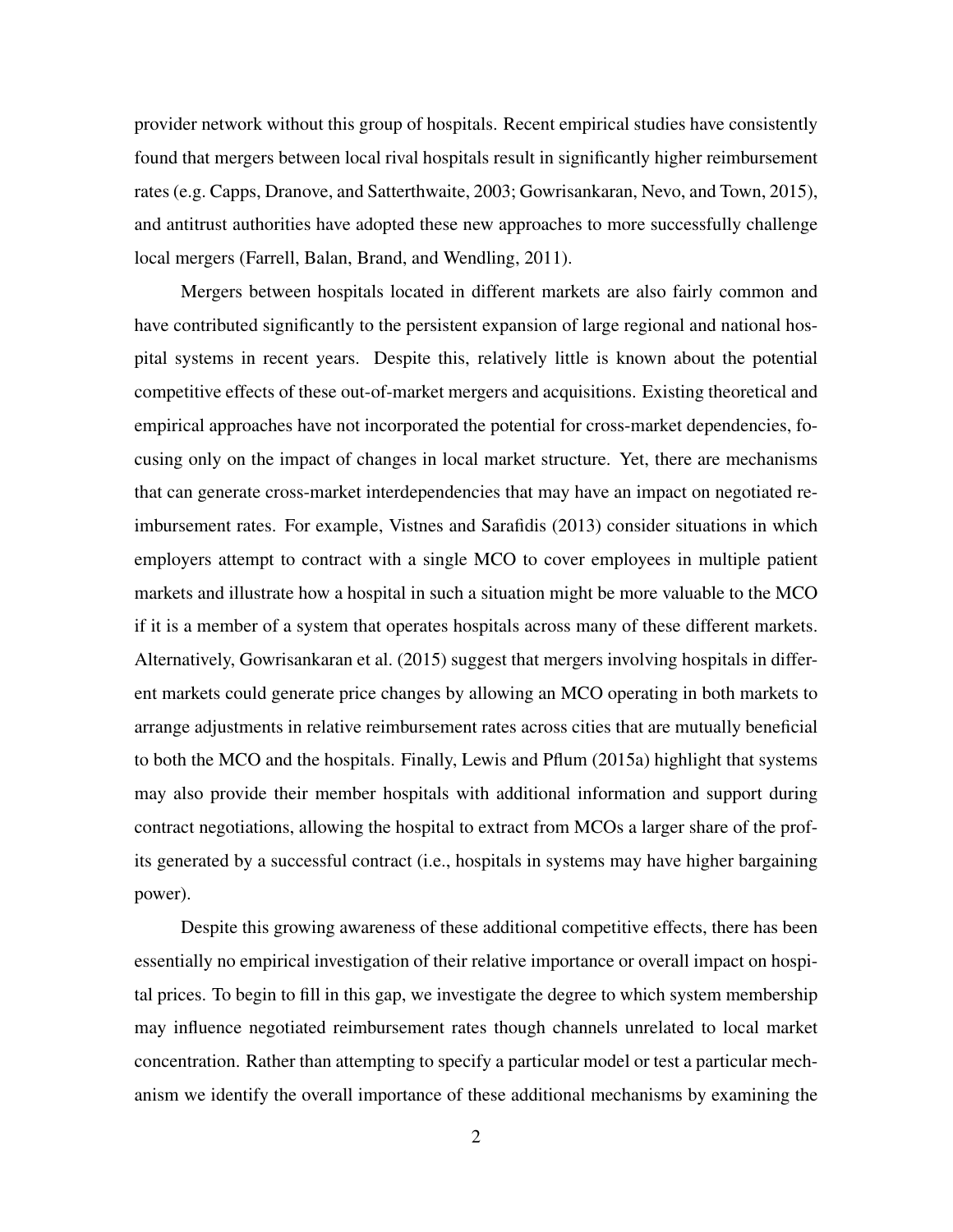impact of out-of-market mergers that do not alter local market structure. Using a differencein-differences approach to study 81 such hospital acquisitions occurring across the United States during the years 2000–2010, we find that the average net reimbursement rates at these hospitals increase by about 17 percent after joining an out-of-market hospital system with some specifications suggesting even larger effects.

We adopt a variety of strategies to control for unobservable market conditions that may influence hospital pricing or be correlated with the likelihood of a hospital acquisition. To ensure that treatment effects are not driven by differing price trends, we estimate specifications that allow for separate sets of year fixed effects for acquired hospitals and control hospitals and specifications that include leads and lags of the treatment variable to reveal discrete jumps or kinks in price trends at the time of acquisition. We also estimate a difference-in-difference-in-differences (triple-differences) specification which compares the difference-in-differences estimate of the price change experienced by acquired hospitals with the difference-in-differences estimate of the change in price experienced by other hospitals in the markets where these hospitals are acquired.

Additional evidence is provided by examining the impact of out-of-market acquisitions on the prices of nearby rival hospitals. Neighboring hospitals do not experience a change in ownership, eliminating any possibility that observed changes in their price mistakenly reflect some type of acquisition-related accounting or administrative change in hospital operations rather than an actual price change. The findings confirm that out-of-market mergers result in a relaxation of competition by revealing that prices rise at nearby rival hospitals in response to price increases by acquired hospitals. As expected, the price increases at rival hospitals are smaller than at the acquired hospital and decrease in magnitude as distance from the acquired hospital increases, providing additional evidence that the estimated price effects are directly caused by the acquisition rather than reflecting some confounding change in the local market.

We also consider the possibility that the identified increases in reimbursement rates are associated with other cost-related changes that may occur at hospitals during acquisition. A collection of auxiliary regressions show that the observed price increases do not appear to be a result of changes in patient case-mix or hospital quality, or a change in the cost of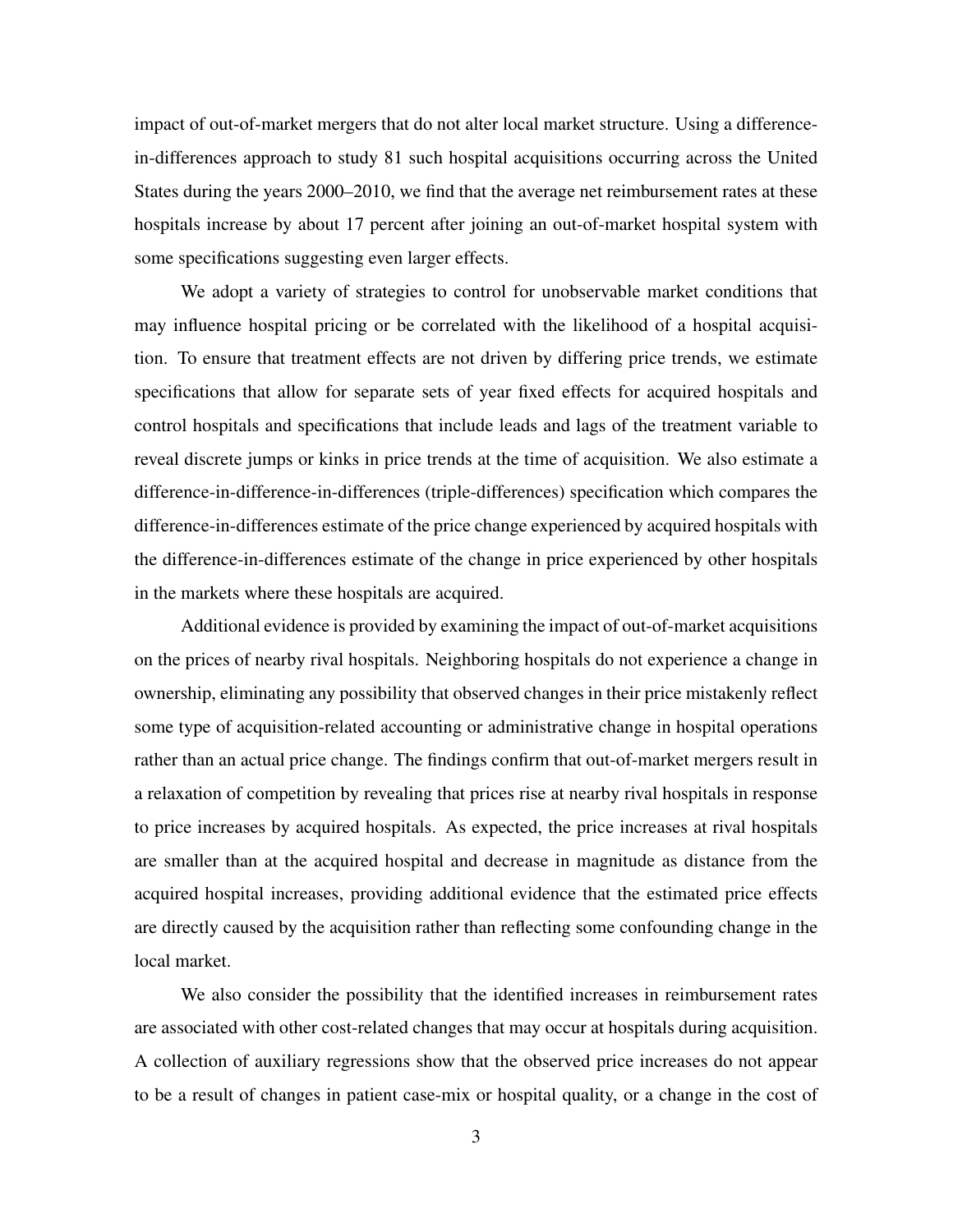providing care more generally. Moreover, the results of the rivals analysis further contradict the possibility that average prices at acquired hospitals increase because patients that require more intensive treatment substitute to the hospital in response to some change in quality or service, as we would then expect patient complexity and prices to fall at nearby rival hospitals.

Our findings represent the first direct empirical evidence of cross-market dependencies in hospital competition and should serve as a warning sign to researchers and policymakers that have previously focused their scrutiny exclusively on in-market mergers.<sup>1</sup> Although many potential cross-market mergers might not involve cross-market dependencies, the acquisitions that systems have chosen to undertake over the last decade substantially increased prices at acquired hospitals on average. It is crucial to better understand and account for these effects when analyzing hospital competition more generally. The implications for competition policy depend on the nature of the cross-market dependencies. For example, if prices increase because large employers have fewer MCOs with which to negotiate coverage for employees spread across multiple markets, then this reflects a standard "lessening of competition" due to the elimination of substitutes (similar in many ways to the elimination of competitors within markets). On the other hand, if prices increase because merged hospitals are simply able to extract from MCOs a larger share of the profits generated from a successful contract (i.e., they benefit from an enhanced bargaining power or bargaining weight), it is not entirely clear that a lessening of competition has occurred.

We conclude our analysis with an investigation of how acquisition price effects vary by: the size of the acquiring system, the size of the acquired hospitals, and the proximity to other markets with system partners. The results reveal that acquisition-related price increases remain large even when acquired hospitals are very far from existing system partners and are located in seemingly unrelated geographic markets. Interestingly, however, prices do increase somewhat more when a hospital is acquired by a larger system or when the acquired hospital is relatively small. We cautiously interpret these patterns to be consistent with the idea that out-of-market mergers impact prices by improving the acquired hospitals

<sup>&</sup>lt;sup>1</sup>Current antitrust evaluation of hospital mergers relies on establishing how substitutable hospitals are from the perspective of patients (FTC and USDOJ, 2004) implying that cross-market mergers are unlikely to ever be evaluated beyond the initial screening phase.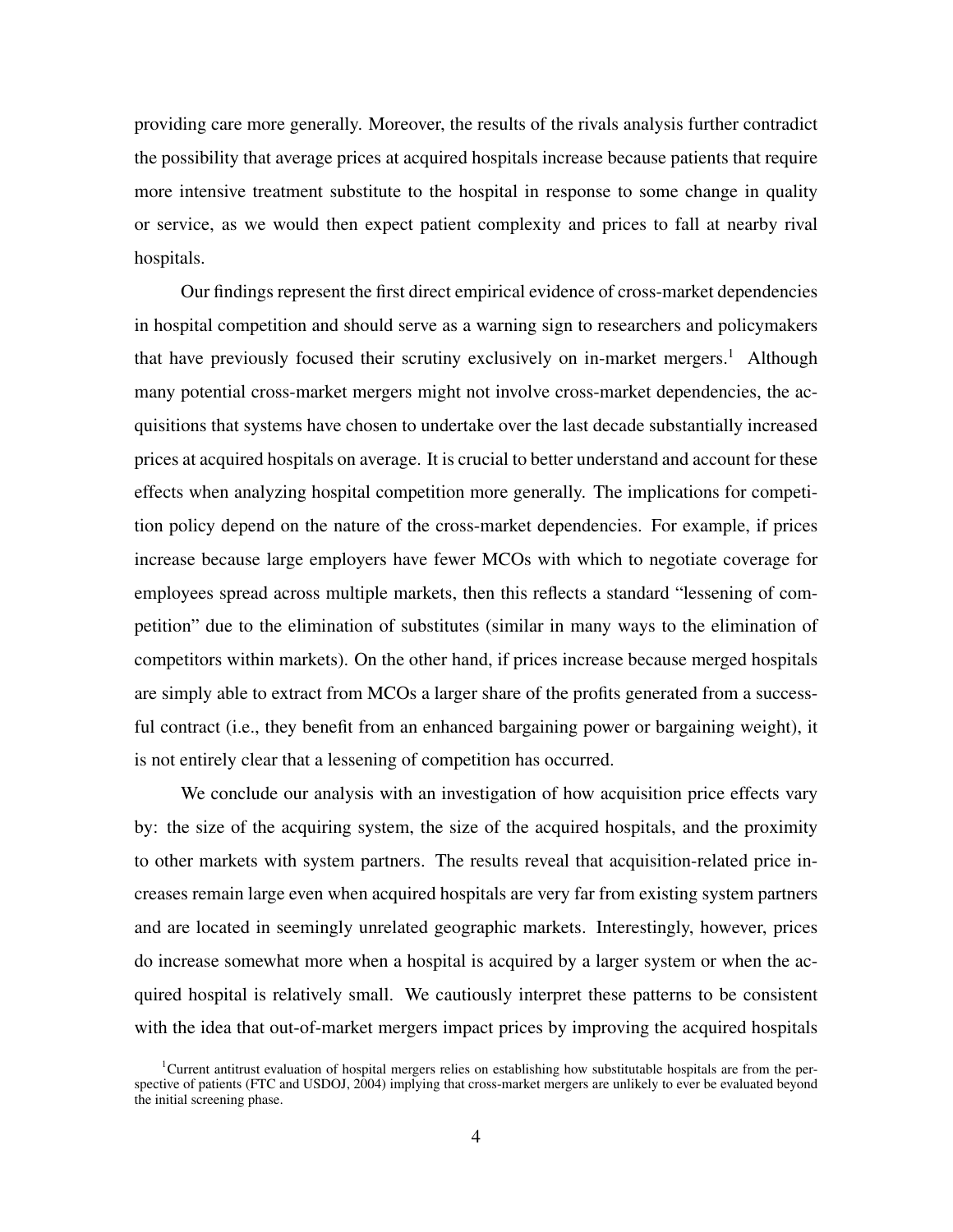negotiating ability (or bargaining power) and that the observed price effects are not likely to be entirely explained by employers attempting to insure employees in multiple markets. More research is necessary, however, to investigate the different potential sources of crossmarket pricing power and determine the extent to which such mergers warrant greater antitrust scrutiny.<sup>2</sup> In addition, because some mechanisms capable of generating price increases in out-of-market mergers have the potential to also impact in-market mergers, existing models should be re-evaluated to assure that assessments of local mergers are not biased by the exclusion of other relevant factors.

## I. EMPIRICAL STRATEGY AND DATA

Several existing studies have found suggestive evidence that cross-market system affiliation can lead to higher prices. Melnick and Keeler (2007) discuss this possibility and present reduced-form evidence that system hospitals seem to receive higher prices than nonsystem hospitals, even after controlling for local market share and concentration. Lewis and Pflum (2015b) extend the standard structural bargaining model to identify differences in bargaining power across hospitals and show that system hospitals appear to have higher bargaining power. Both studies rely largely on cross-sectional variation, however, and consequently are only able to establish evidence of a correlation between system membership and cross-market price effects.

To more directly estimate a causal effect of system affiliation on reimbursement prices, we examine the observed changes in reimbursement rates associated with actual system acquisitions using a difference-in-differences approach and focus our investigation on out-ofmarket system acquisitions. Difference-in-differences methods have been used in several case studies focusing on individual hospital mergers (e.g.; Vita and Sacher, 2001; Tenn, 2011; Haas-Wilson and Garmon, 2011) and by Dafny (2009) to analyze mergers of colocated hospitals (within .5 miles). However, these studies exclusively examined mergers between local competitors. Dafny's study is unique in that it incorporates an instrumental variables (IV) estimation to control for the potential endogeneity of the acquisition. Unfortunately, as even the best instruments available to predict the likelihood of acquisition do

<sup>&</sup>lt;sup>2</sup>We discuss the implications for antitrust policy in more detail in Section VI.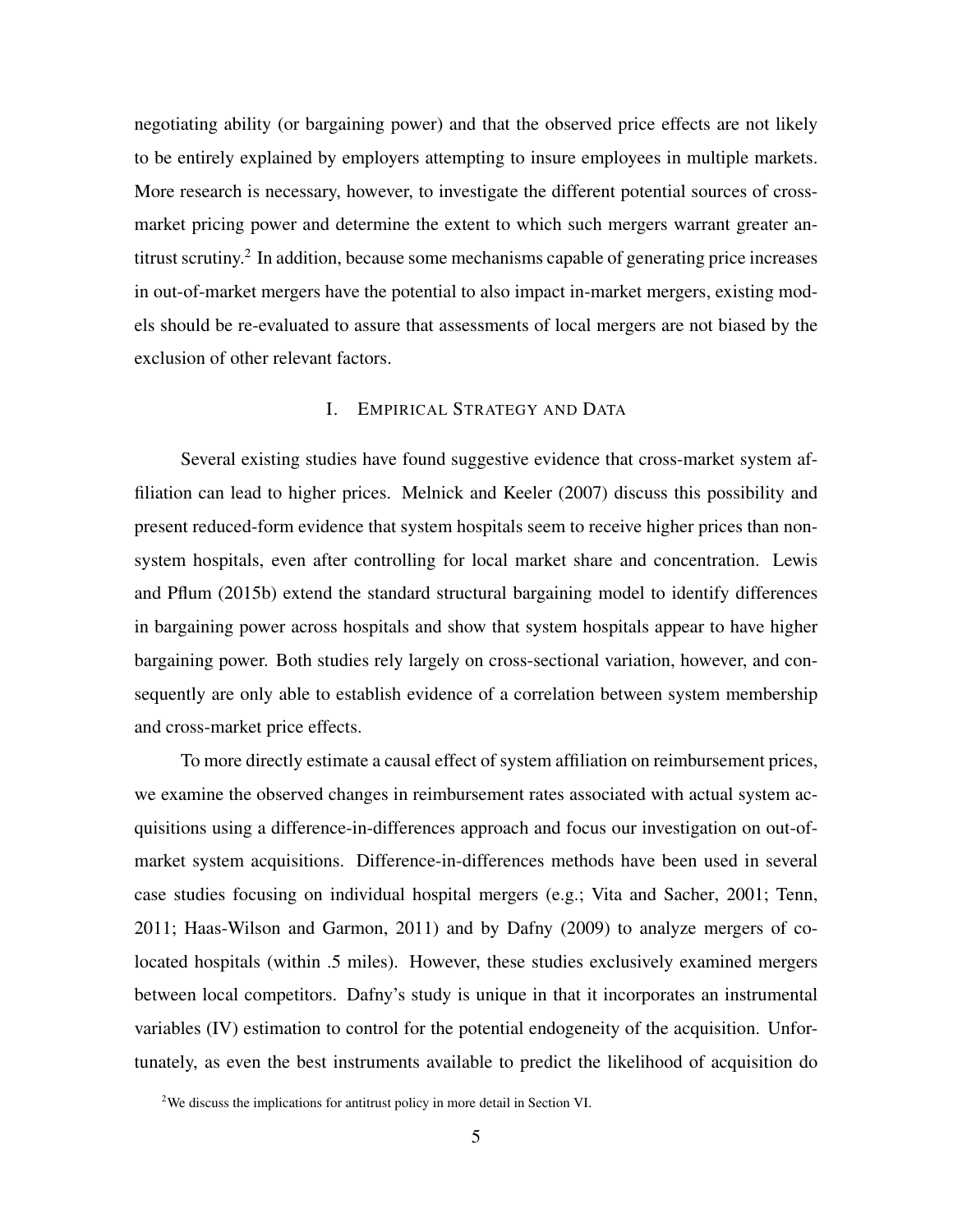not vary significantly over time, using IV estimation requires collapsing the data to adopt a cross-sectional approach (as Dafny (2009) does), ignoring panel variation in the timing of the observed mergers. As a result, identification requires the potentially strong assumption that expected price trends (in the absence of a merger) are uncorrelated with the market characteristics (i.e., instruments) that make acquisition more likely. In contrast, by using a panel our difference-in-differences approach relies more heavily on the timing of the merger. This allows price trends to be correlated with the likelihood of a merger and instead requires only that the exact timing of the merger is uncorrelated with any remaining unobserved factors that influence prices.

As in Dafny (2009) and other observational merger studies, our estimates can only reveal the impact of system acquisitions that firms have chosen to undertake. These choices are not random. It is likely that acquisitions of other hospitals might not generate the same changes in reimbursement rates or profit margins. However, given that these out-of-market mergers have become more common and have been largely ignored in previous analysis, measuring the effects of these mergers is a crucial first step in understanding the influence of systems across markets and informing future work that may be able to more accurately predict the effects of a broader set of proposed mergers.

## *A. Data*

We construct a panel spanning the years 1998 to 2010 primarily using data from the American Hospital Association's (AHA) Annual Survey of Hospitals and the Healthcare Cost Report Information System (HCRIS) maintained by the Centers for Medicare and Medicaid Services' (CMS). Data from these two sources are matched using the CMS Medicare provider numbers and observations are at the hospital-year level. We augment the data with county-level characteristics using the U.S. Census County Intercensal Estimates (proportion of population above 65 years old), the U.S. Census Bureau Small Area Income and Poverty Estimates (median income and proportion in poverty), and the BLS Local Area Unemployment Statistics (unemployment rate).

Data on hospital system status come from the AHA annual survey of hospitals. The AHA annually surveys all of the approximately 6,000 hospitals within the U.S. and its terri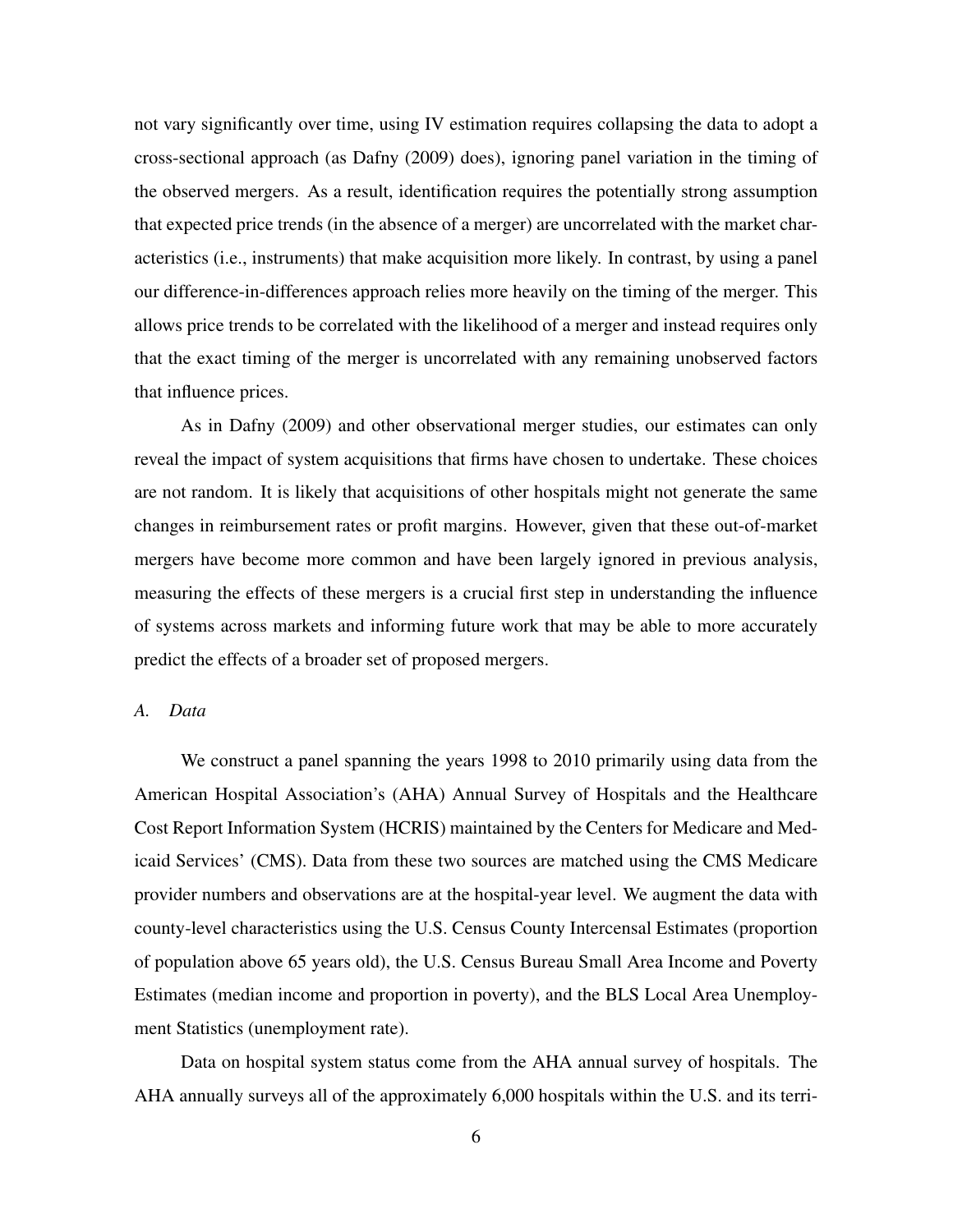tories soliciting information such as system membership, ownership type, and service offerings. We only consider hospitals from the non-territorial United States that provide general short term care and have an average of at least 25 beds over the sample. A hospital is included in our analysis based on one of two criteria: if it was never part of a system during our sample period, or is observed to have joined a system sometime between 2000–2010 and remained in a system for the remainder of the sample period. If a hospital enters the market during this period they are included in the sample as long as they are not part of a system for at least two years before their acquisition. In addition, the first year of data is dropped for these entering hospitals as it generally reflects a partial year of operation and is typically quite different from subsequent years. We also exclude any hospital that appears to exit and re-enter the data. Based on the data these appear to reflect hospitals that have been closed and reopened, often as a specialty hospital. The sample used for estimation includes 1,859 general acute care hospitals that are not in a system at the beginning of our sample period, so the control group for our analysis becomes all hospitals that do not join a system at any time between 1998 and 2010.

We want to distinguish between those system acquisitions in which the system has no other general acute care hospitals in the patient market of the acquired hospital—outof-market acquisitions—and those in which the acquiring system already has other acute care hospitals—in-market acquisitions. Identifying a hospital's market is often done with discharge-level data (e.g., Melnick et al., 1992; Melnick and Keeler, 2007; Capps et al., 2003); however, as we do not have discharge data for all of the hospitals in the sample and because we are not attempting to measure market shares or HHIs we simply categorize hospitals as belonging to the same patient market if they are within 45 miles from one another.<sup>3</sup> As we discuss in Section VI our results are robust to expanding this cut-off. Distance is calculated as the straight-line distance between hospitals' latitude and longitude. Figure 1 reports the number of in- and out-of-market system acquisitions in our sample.

All Medicare-certified hospitals must submit an annual cost report to CMS. The data from the reports are maintained in HCRIS and are available for download by the public at

<sup>&</sup>lt;sup>3</sup>Based on the discharge abstracts for 2000-2010 provided by the California Office of Statewide Health Planning and Development, fewer than  $1\%$  of the patients would be predicted to choose a hospital more than 45 miles from their chosen hospital if it was removed from their choice set.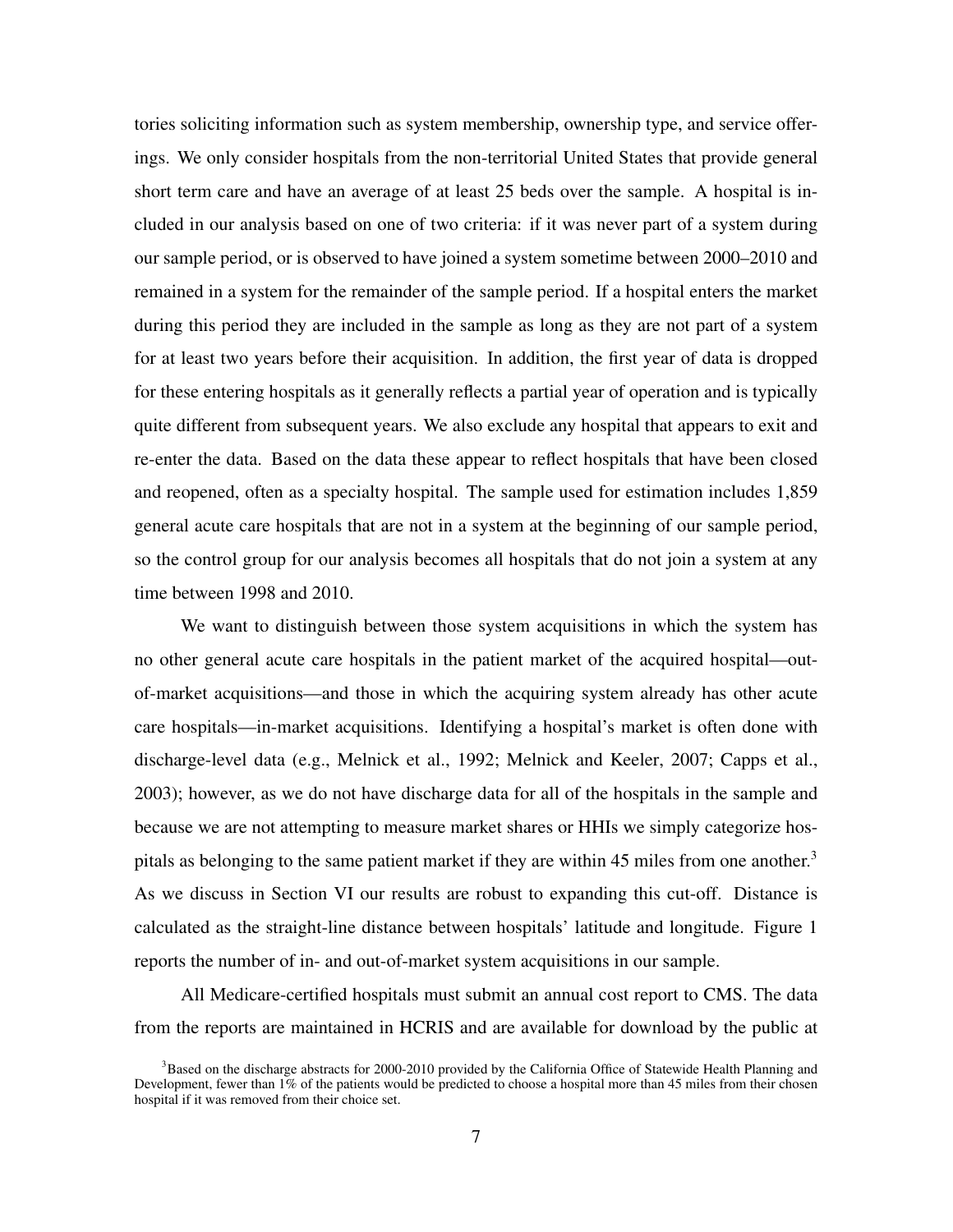

FIGURE 1. SYSTEM ACQUISITIONS BY TREATMENT GROUP, 2000-2010

the HCRIS website at cms.gov. The HCRIS data include the total gross charges of each hospital in each year, reported separately for inpatient and outpatient care. Gross charges represent the revenue the hospital would receive if it was paid its list price. As Medicare and Medicaid pay an administratively established rate and most insurers negotiate special rates that are less than the list price, a hospital receives its list price for very few, if any, discharges. HCRIS also contains the total revenues of each hospital net of its contractual deductions from list price. Net revenues are not reported separately for inpatient and outpatient charges so gross charges must be used in conjunction with net payments to formulate an inpatient price.

Using an approach similar to Dafny (2009) we construct a measure of the net revenues from inpatient discharges for a hospital in a given year by multiplying a hospital's gross charges for inpatient care by the ratio of the hospital's total net revenues to gross charges. We then subtract the total (net) amount received from Medicare for inpatient services from the total net inpatient revenue to calculate the total net inpatient revenue from non-Medicare patients.<sup>4</sup> Information on the number of inpatient discharges are reported by payer type. To obtain our measure of average price per discharge for non-Medicare patients, we divide the total net inpatient revenue from non-Medicare patients by the observed number of non-

<sup>4</sup>The HCRIS data on revenue and gross charges are not separated by payer type, except that the total (net) amount received from Medicare for inpatient services is reported.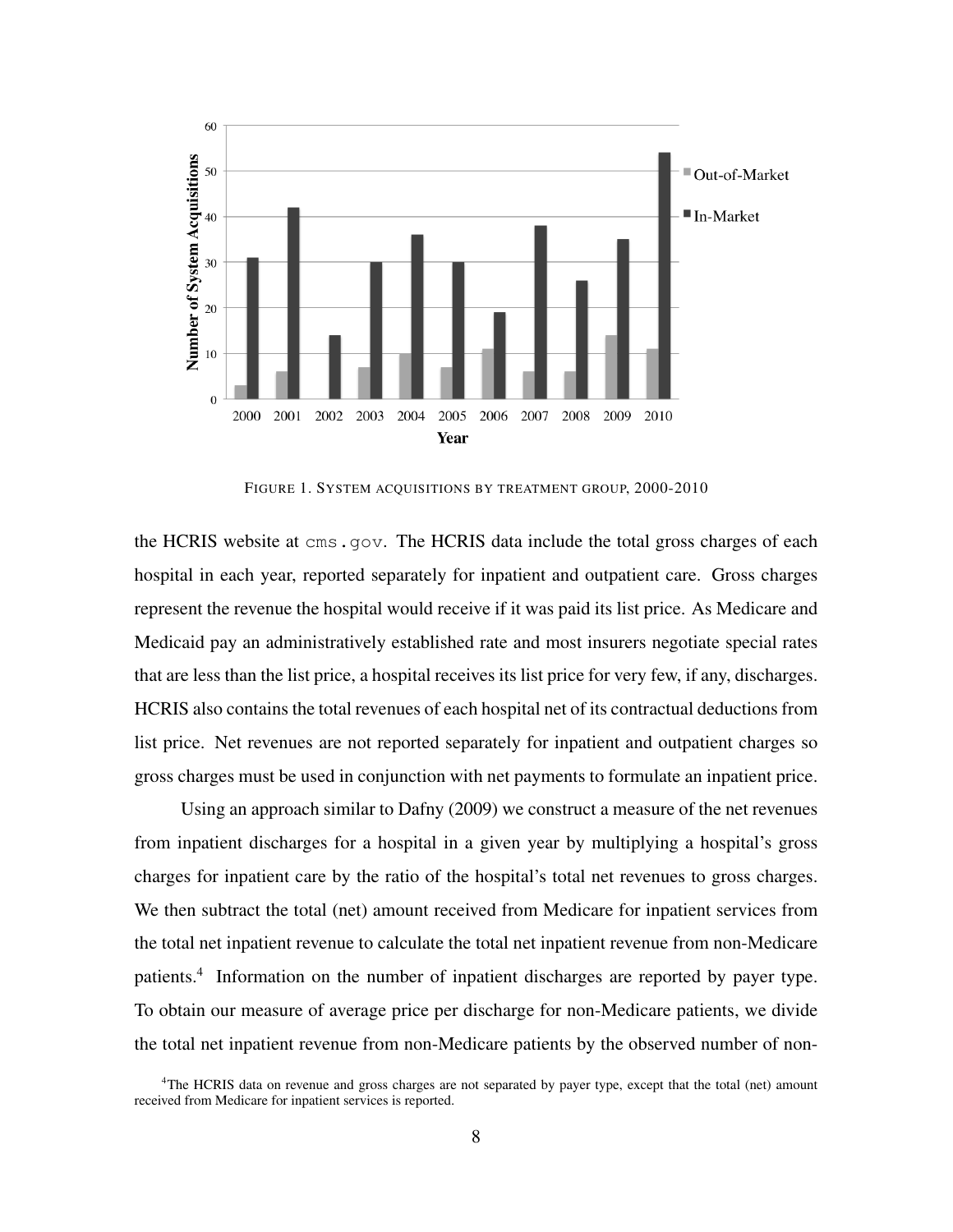Medicare inpatient discharges. This represents a weighted average of the price per discharge for privately insured and Medicaid patients weighted by the share of inpatient discharges coming from each type. $5$ 

Although we are unable to net out Medicaid patient revenues like we do for Medicare, in most cases Medicaid patients represent a relatively small share of a hospital's discharges, so the average net revenue per discharge largely reflects negotiated prices paid on behalf of privately-insured managed care patients. Moreover, as described in the next section, we adjust the treatment effects to correct for the presence of Medicaid discharges at the hospital when analyzing the estimated impact of hospital mergers on these average prices. Nevertheless, to ensure that the hospitals in the sample have a sufficient number of privately insured patients so that their revenues substantially reflect the outcomes of price negotiations, we include only those hospitals in which at least 10% of the patient population is privately insured. $6$ 

We also utilize the Medicare case mix index (CMI) assigned by the CMS in some auxiliary specifications to analyze how case mix may be affected by an acquisition.<sup>7</sup> The CMI measures the relative weight for all of the Medicare discharges at a hospital for a given year and represents the differences in clinical complexity and resource use required to treat discharges belonging to different diagnosis-related groups (DRGs). The CMIs are collected from Medicare's inpatient prospective payment system (PPS) final rules which are also available online at cms.gov.

The standardized collection procedure that includes all hospitals nationwide over a long time-period provides substantial advantages for the study of acquisitions and their effects. Average price measures derived from hospital-level HCRIS reports are almost certainly measured with error; however, so we put considerable effort into minimizing the impact of noise in the data and showing that our findings are robust across a variety of different tests.<sup>8</sup> To eliminate outliers generated by data entry errors, like Dafny (2009), we trim the

 ${}^8$ Exploratory analysis described in Online Appendix 3 also suggests that these HCRIS-based average price measures

<sup>&</sup>lt;sup>5</sup>A detailed description of the price derivation we use is provided in Appendix A.

<sup>&</sup>lt;sup>6</sup>Although 10% appears small, our prices are based only on non-Medicare payments, so the more important number is the private share of non-Medicare patients. Only 1% of the sample has a non-Medicare private share below 29% and the sample average is 77%. The results are robust to a 25% private share cut-off as well.

<sup>&</sup>lt;sup>7</sup>We don't use the CMI as a control in the main specifications because it reflects the case mix of Medicare patients and not the privately insured. In fact we find that the Medicare CMI has virtually no correlation with the average price per discharge for privately insured patients.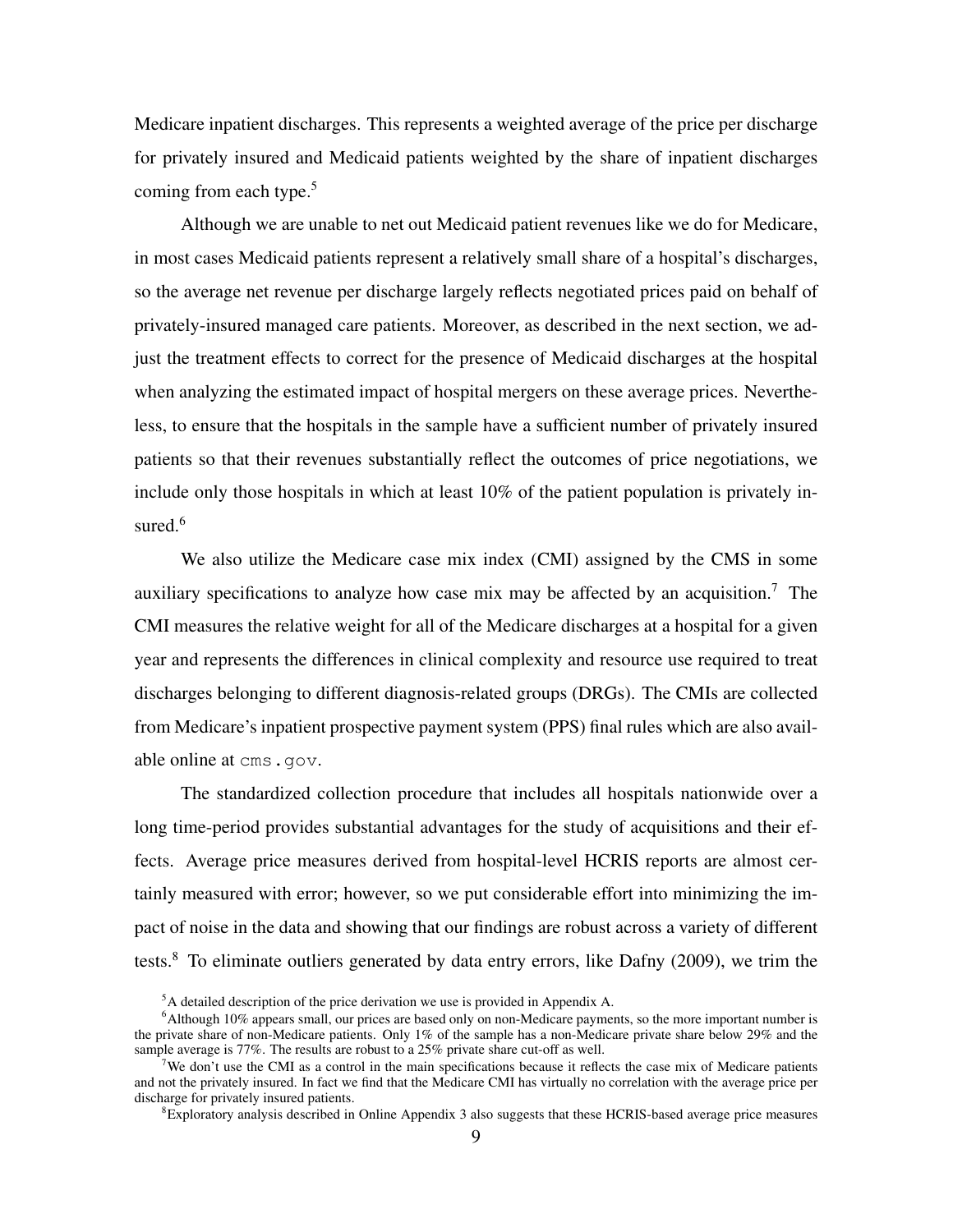lower and upper tails at the 5th and 95th percentiles of the price distribution. We also consider the possibility that there may be outliers with respect to how a hospital's price evolves over time.<sup>9</sup> To help insure that these are not driving the results we calculate a hospital's average price over the sample period and remove those hospitals in which the absolute value of the difference in the price for a given year and its average price  $(|p_{ht} - \overline{p}_h|)$  is above the 90th percentile; i.e., we remove hospitals that exhibit unusually large jumps in price.<sup>10</sup> We test the robustness of the results by performing the analyses with data that has not been trimmed in any way and with data that excludes hospitals exhibiting a price difference from its average that is above the 80th percentile and has observations in the lower 10th and upper 90th percentiles removed. Estimates from these additional analyses (reported in Online Appendix 2) confirm that the general pattern of acquisition price effects is similar regardless of the trimming procedures. The estimated effect of an out-of-market acquisition is larger and less precise when no trimming is performed but is only slightly smaller when larger trim levels are used. Table 1 reports the summary statistics for the hospitals in our sample.

## II. ESTIMATION

The main treatment group, *Group1*, consists of 81 stand-alone hospitals that become affiliated with a system that is completely out-of-market to that hospital (has no members within 45 miles) during the period 2000-2010. By definition these are hospitals that have no affiliated partner hospitals within their local market at any time before or after merger during the sample period. These 81 hospitals are acquired by 45 distinct systems. For comparison purposes we also consider a second treatment group, *Group2*, that includes the 355 standalone hospitals that join a system in which there are other same system members within the same patient market at the time (or shortly after) they joined. These 355 hospitals are acquired by a total of 186 systems, 24 of which are also involved in out-of-market acquisitions.

do exhibit similar patterns of price variation to those implied by the more disaggregate discharge-level data sources that are becoming available for more recent years in certain states.

<sup>&</sup>lt;sup>9</sup>Prices are logged and hospital fixed effects are used, so treatment effects are identified by changes in price (rather than relative price levels), and large changes will have a more substantial impact on estimates.

 $10$ In the online appendix we present results based on the removal of hospitals exhibiting a standard deviation in price that is in the upper 90th percentile. The results are similar to removing hospitals exhibiting a large jump in price.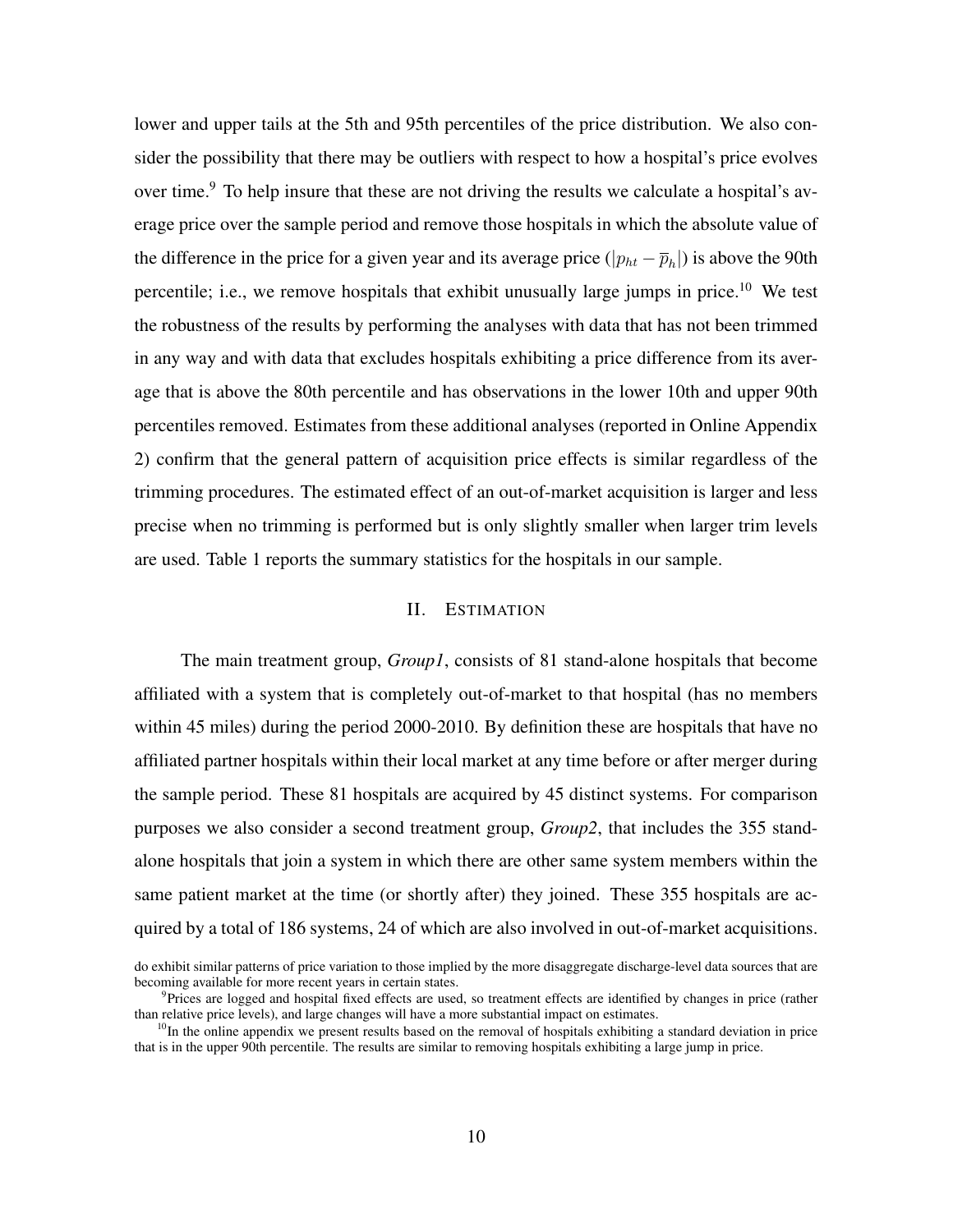|                        |       | Full Sample ( $N = 19,022$ )                              |       |        |  |  |  |  |
|------------------------|-------|-----------------------------------------------------------|-------|--------|--|--|--|--|
|                        | Mean  | Standard Dev.                                             | Min.  | Max.   |  |  |  |  |
| ln(Price/Discharge)    | 8.773 | 0.591                                                     | 7.331 | 10.715 |  |  |  |  |
| ln(Cost/Discharge)     | 9.052 | 0.441                                                     | 6.670 | 12.599 |  |  |  |  |
| $ln($ # Beds $)$       | 4.880 | 0.910                                                     | 1.792 | 9.746  |  |  |  |  |
| <b>Bed Utilization</b> | 0.436 | 0.209                                                     | 0.001 | 1.000  |  |  |  |  |
| % Private              | 0.364 | 0.142                                                     | 0.100 | 0.996  |  |  |  |  |
| % Medicare             | 0.505 | 0.158                                                     | 0.000 | 0.893  |  |  |  |  |
| % Medicaid             | 0.130 | 0.106                                                     | 0.000 | 0.824  |  |  |  |  |
| % OP Revenue           | 0.479 | 0.147                                                     | 0.000 | 0.983  |  |  |  |  |
|                        |       | Hospitals Acquired by Out-Of-Market Systems ( $N = 750$ ) |       |        |  |  |  |  |
|                        | Mean  | Standard Dev.                                             | Min.  | Max.   |  |  |  |  |
| ln(Price/Discharge)    | 8.842 | 0.506                                                     | 7.481 | 10.590 |  |  |  |  |
| ln(Cost/Discharge)     | 9.043 | 0.334                                                     | 8.118 | 11.381 |  |  |  |  |
| $ln($ # Beds $)$       | 4.867 | 0.728                                                     | 2.708 | 6.368  |  |  |  |  |
| <b>Bed Utilization</b> | 0.421 | 0.179                                                     | 0.013 | 1.000  |  |  |  |  |
| % Private              | 0.366 | 0.134                                                     | 0.100 | 0.745  |  |  |  |  |
| % Medicare             | 0.512 | 0.134                                                     | 0.139 | 0.859  |  |  |  |  |
| % Medicaid             | 0.122 | 0.074                                                     | 0.000 | 0.410  |  |  |  |  |
| % OP Revenue           | 0.449 | 0.136                                                     | 0.000 | 0.897  |  |  |  |  |

TABLE 1—HOSPITAL SUMMARY STATISTICS

*Notes:* Summary statistics are based the sample used in the main analysis in which the tails of the Log(Price/Discharge) distribution have been trimmed at the 5th and 95th percentiles. Average costs are frequently higher than the average reimbursements due to the fact that average costs are likely biased upward slightly as we do not observe inpatient costs separately and instead disaggregate total operating costs based on the proportion of total patient revenues generated by inpatient care, while average reimbursements are biased downward slightly due to the presence of Medicaid patients.

Our model for estimation can be expressed as:

(1)  
\n
$$
r_{ht} = \alpha + \beta_1 T I_{ht} + \beta_2 T 2_{ht} + \kappa_{ht} + d_{ht} \delta_1 + g_{ht} \delta_2
$$
\n
$$
+ m_{ht} \delta_3 + \eta F P_{ht} + \mu_{Gt} + \xi_h + \epsilon_{ht}.
$$

The dependent variable,  $r_{ht}$ , is the natural log of hospital  $h$ 's reimbursement price at time t.  $TI<sub>ht</sub>$  is an indicator taking the value of 1 when hospital h is in *Group1* and is in a system at time t. In other words,  $TI<sub>ht</sub>$  represents the interaction of the indicator  $GroupI<sub>h</sub>$  and an indicator *System*<sub>ht</sub>, which is 1 when hospital h is in a system in year t and 0 otherwise (i.e.,  $TI_{ht} = Group1_h \times System_{ht}$ ). Similarly,  $T2_{ht}$  is an indicator taking the value of 1 when hospital h is in *Group2* and is in a system in year t (i.e.,  $T2_{ht} = Group2_h \times System_{ht}$ ). The average price over the year in which a merger occurs will not accurately reflect the pre-merger or post-merger price level. System affiliation is collected by the AHA in the summer, so a hospital first appearing in a system in year t of the AHA records may have been acquired in calendar year t or  $t-1$  of the HCRIS data. As a result, we include a merger-period indicator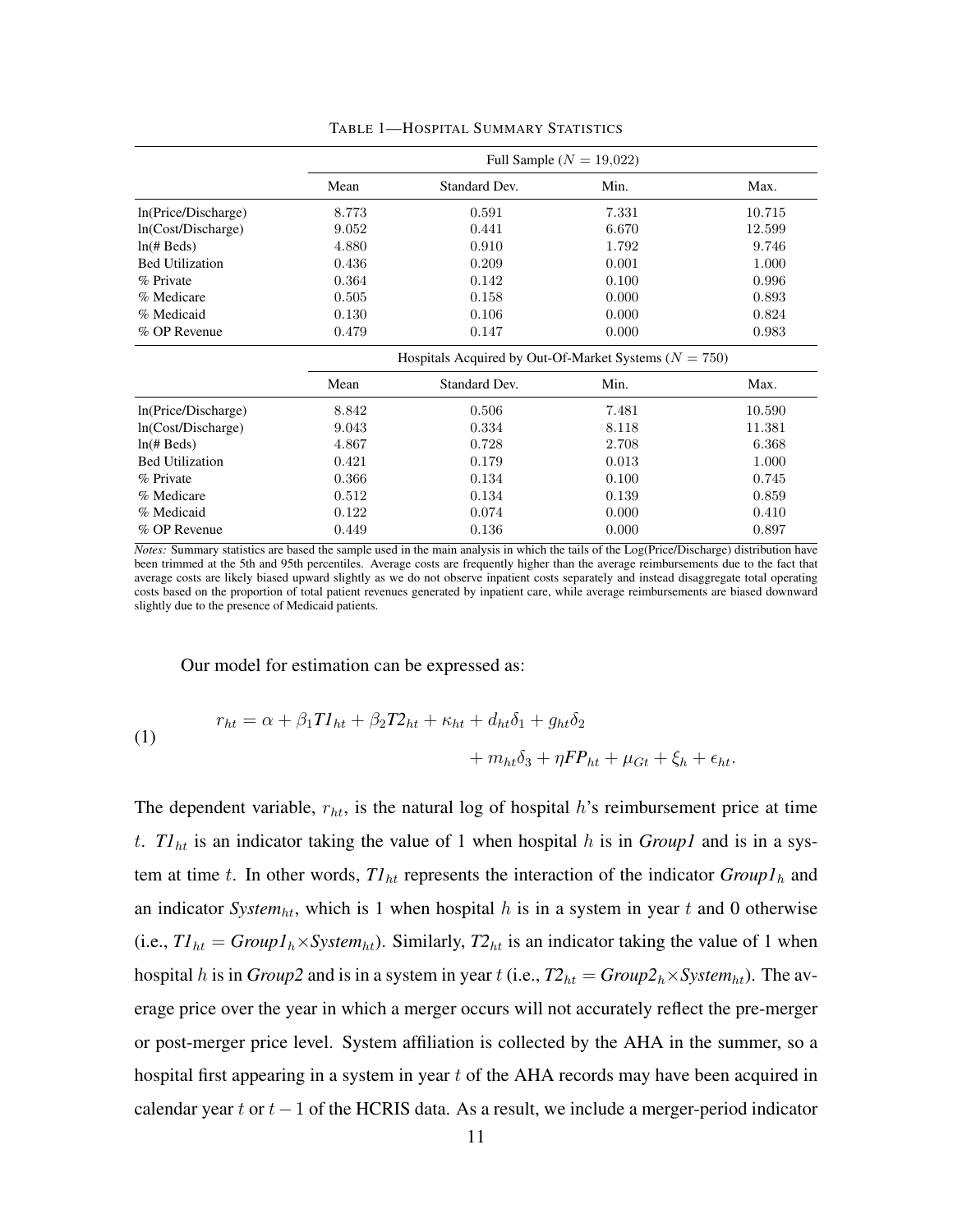$\kappa_{ht}$  which is set to 1 for these two periods so that the difference-in-differences estimate more accurately compares reimbursement prices before merger to prices in the years following the merger. The  $j \times 1$  vector  $d_{ht}$  represents characteristics of hospital h's discharges at time t that impact the cost of care; the  $k \times 1$  vector  $g_{ht}$  represents characteristics of hospital h's patient population at time t that may bias the estimated reimbursement price; the  $m \times 1$  vector  $m_{ht}$  represents characteristics of the county that hospital h is in at time t that could affect reimbursement prices;  $FP<sub>ht</sub>$  is a dummy indicating whether or not hospital h is for-profit at time t to control for any confounding effects of changing objectives;<sup>11</sup> $\mu_{Gt}$  are treatmentgroup-specific year fixed effects that allow the prices of hospitals in *Group1*, *Group2*, and the control group to potentially evolve differently over time;  $\xi_h$  are hospital fixed effects; and  $\epsilon_{ht}$  is a mean zero, heteroskedastic disturbance term capturing unobserved heterogeneity in hospitals' prices. We assume this disturbance,  $\epsilon_{ht}$ , is independent across MSAs but may be correlated across hospitals and years for hospitals in the same MSA.<sup>12</sup>

The specification reported in (1) includes three groups of control variables. The  $d_{iht}$ includes the natural log of the hospitals' average cost per discharge and a measure of the hospital's capacity usage. Average cost per discharge is calculated by multiplying the hospital's total operating expenses by the ratio of gross inpatient revenues to total gross revenues and dividing by the number of discharges. We include the hospital's capacity usage to control for differences in opportunity costs that the accounting cost does not capture.

The second set of control variables, the  $g_{jht}$ , control for factors that could bias the measure of reimbursement price due to the data limitations. Although we are able to net out Medicare inpatient revenues, our calculated measure of net inpatient revenue for privately insured patients will still be distorted by the fact that the contractual discount measure is based partially on revenues from outpatient care, which also includes Medicare and Medicaid outpatient revenues. If contractual discount rates for outpatient care systematically differ from those for inpatient care, then our measure of inpatient net revenue will be biased in the direction of the difference. To help control for these distortions our specification allows the average reimbursement rate measure to vary as a function of the fraction of the hospital's pa-

 $11$ Of the hospitals in our sample, 13 acquired by an out-of-market system and 23 acquired by an in-market system change to for-profit status after acquisition. Fifty of the control hospitals also change to for-profit status.

 $12$ For hospitals that are located outside of an MSA we allow for correlation at the three-digit zip code level.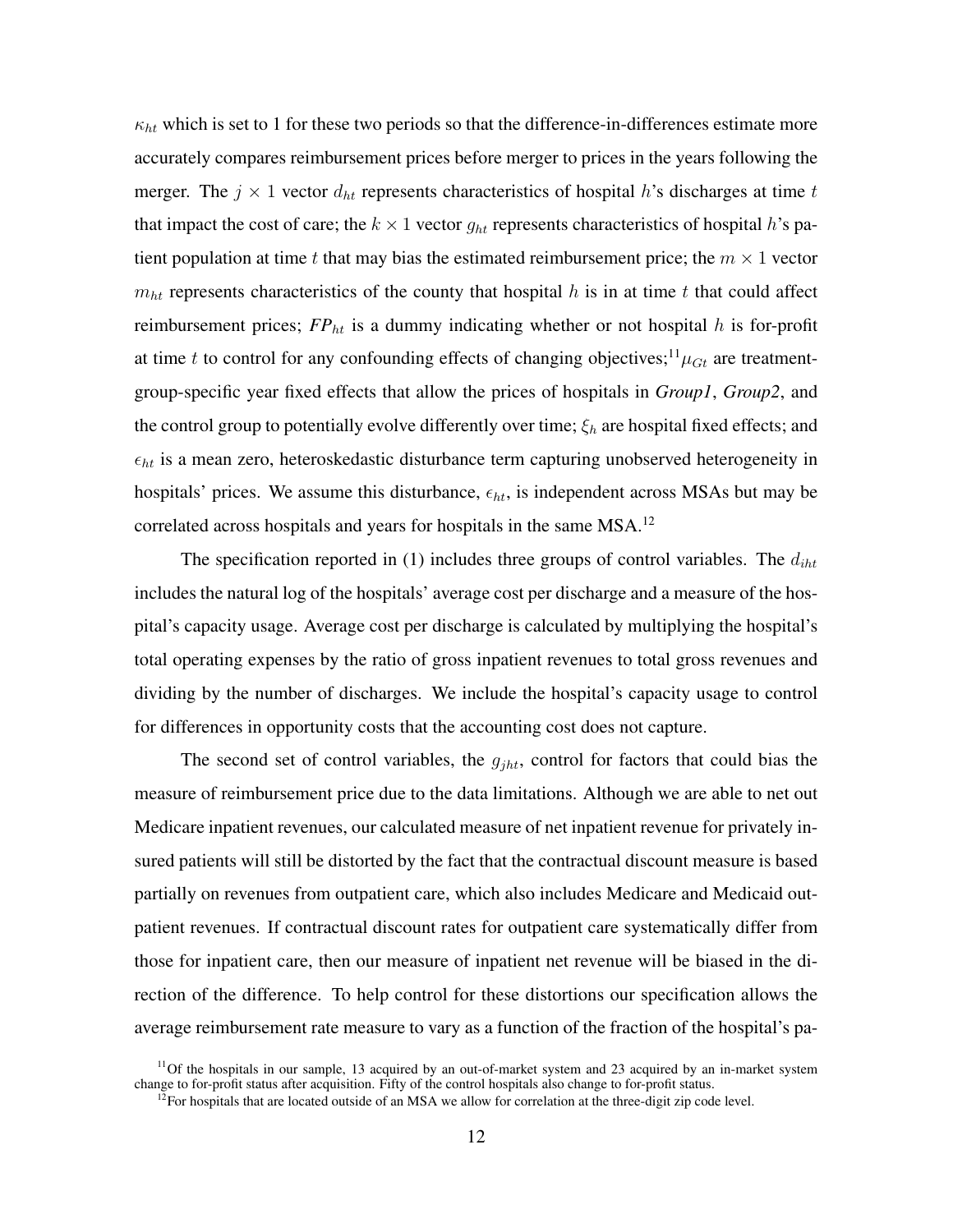tients insured by Medicare and Medicaid and the fraction of revenues from outpatient care. As HCRIS does not report the number of outpatient visits, we use the overall proportion of gross revenues that outpatient revenues represent and the proportion of inpatient discharges that are from patients insured by Medicare and Medicaid to proxy for their outpatient proportions. In 2001 Medicare made a substantial change to the way it pays for out-patient services and research has found that this change had some impact on patient volumes and average payments (He and Mellor, 2012). To account for this we include the Medicare share of OP revenue as a control and allow the coefficient to have a different value in the pre-2001 period.

The third set of control variables, the  $m_{mht}$ , control for county-level characteristics that could affect the reimbursement price either directly or indirectly through limitations of the data used in the estimation. We include as controls the unemployment and poverty rates, which could impact the amount of uncompensated care provided by a hospital; the median income level, which measures the affluence of patients likely to visit the hospital and may be correlated with their price elasticities and the reimbursement price hospitals can secure; and the percent of the population above 65, which captures the importance of the Medicare eligible population to the hospital.

Recall that because only Medicare inpatient revenues are netted out, the average price per discharge represents a discharges-weighted average of the private and Medicaid reimbursements. In consequence, the treatment effects are also attenuated by the presence of inpatient discharges from Medicaid patients in our average revenue measure. As reimbursement rates paid by Medicaid are set by state regulators, any increase in market power resulting from a system acquisition will impact only the share of patients that are privately insured. Therefore, the extent to which the true treatment effect for privately insured patients is reflected in this average price will be proportional to the share of the hospital's non-Medicare discharges that are privately insured. Assuming that system acquisitions have no impact on rates paid by Medicaid patients, we can correctly identify the treatment effect on prices for the privately insured by interacting the treatment indicator variables with the share of the hospital's non-Medicare discharges that are privately insured. To avoid endogeneity concerns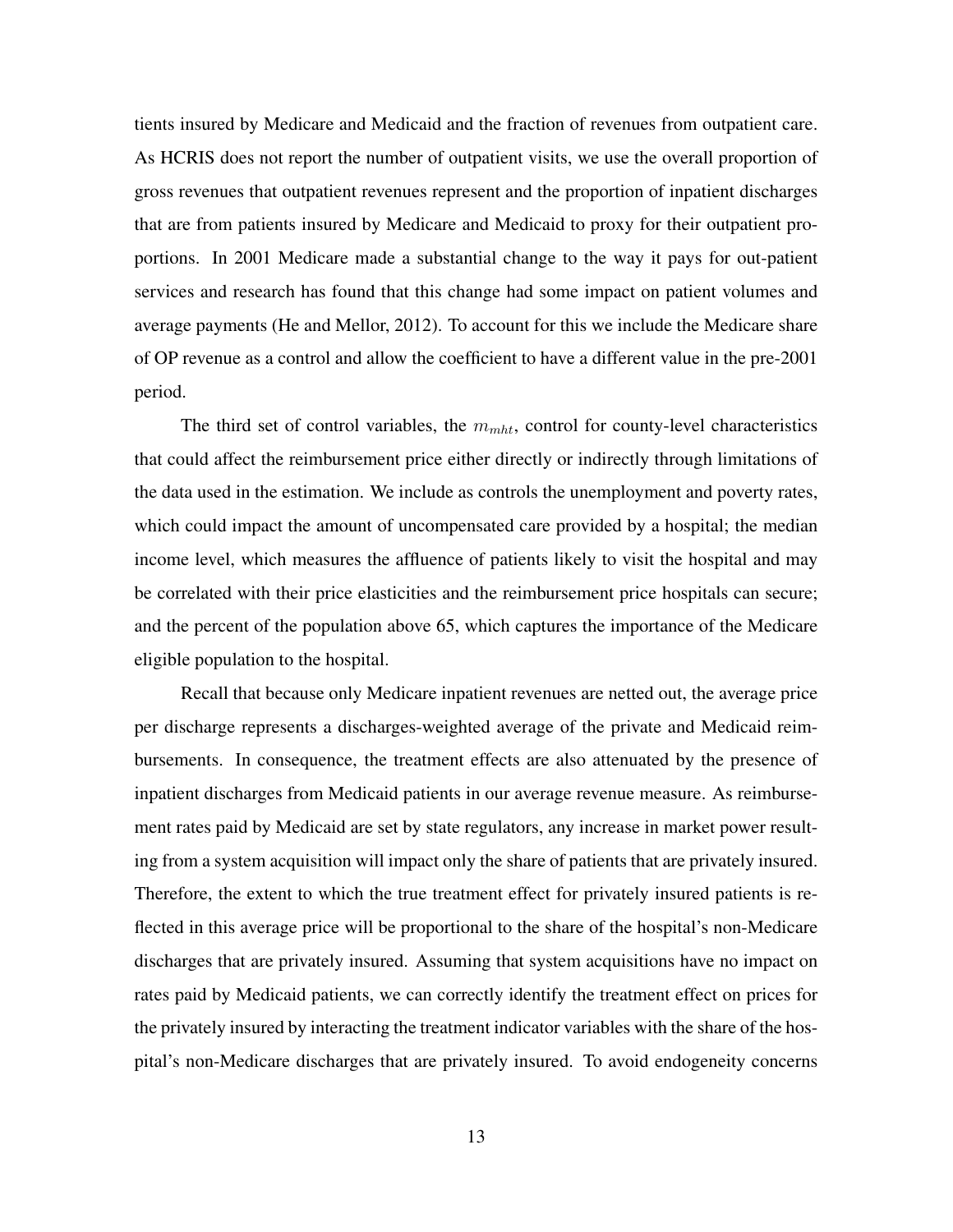we utilize the 1998 value of private patient share in all subsequent years.<sup>13</sup>

When this correction is implemented it results in the following alternative model:

(2) 
$$
r_{ht} = \alpha + [\beta_1 T I_{ht} + \beta_2 T 2_{ht}] \times PrvtShare_h + \kappa_{ht} + d_{ht}\delta_1 + g_{ht}\delta_2 + m_{ht}\delta_3 + \eta FP_{ht} + \mu_{Gt} + \xi_h + \epsilon_{ht},
$$

where *PrvtShare<sub>h</sub>* represents the share of a hospital h's non-Medicare inpatient discharges that are from privately insured patients in 1998 and the other variables are the same as in eq. (1). The estimated values of  $\beta_1$  and  $\beta_2$  from this corrected model more accurately represent the impact of system acquisition on the prices a hospital negotiates with MCOs.

Our main difference-in-differences model includes separate sets of year fixed effects for the treatment groups and control group to allow for differences in trends between groups that are not explained by observable hospital characteristics and might otherwise introduce bias. As a result, the identification of treatment effects relies on the assumption that price changes observed at other hospitals in the treatment group that were not acquired by a system within the previous year represent a valid counterfactual for how prices would have changed at acquired hospitals had they not been acquired by a system in that year. In other words, the timing of acquisition is assumed to be uncorrelated with unobservable non-acquisitionrelated factors that also affect price changes.<sup>14</sup>

We also estimate a variety of additional specifications that alter the control group and/or counterfactual to require less stringent assumptions. For example, we estimate a triple-differences specification that is also robust to the presence of unobservable factors that might impact prices of hospitals in the acquisition area more generally around the time of acquisition. Identification in this case only requires that the timing of acquisition is uncorrelated with unobserved factors that might cause the acquired hospital's prices to deviate from others in the city (after also conditioning on treatment-group trends). Additional specifications introduce leads and lags of the acquisition indicator into the model, relaxing the assumption that the impact of acquisition on prices is completed within the first year and

 $13$ For those hospitals that enter the sample after 1998, we use the hospital's non-Medicare share from its second observation year as the first data year does not represent a full year of operation.

 $14$ For comparison, we also include specifications in which there is only one set of year fixed effects so that identification of the treatment effect is also identified off of the difference in the prices at a treated hospitals relative to both treatment hospitals that were not acquired by a system within the previous year and non-system control hospitals.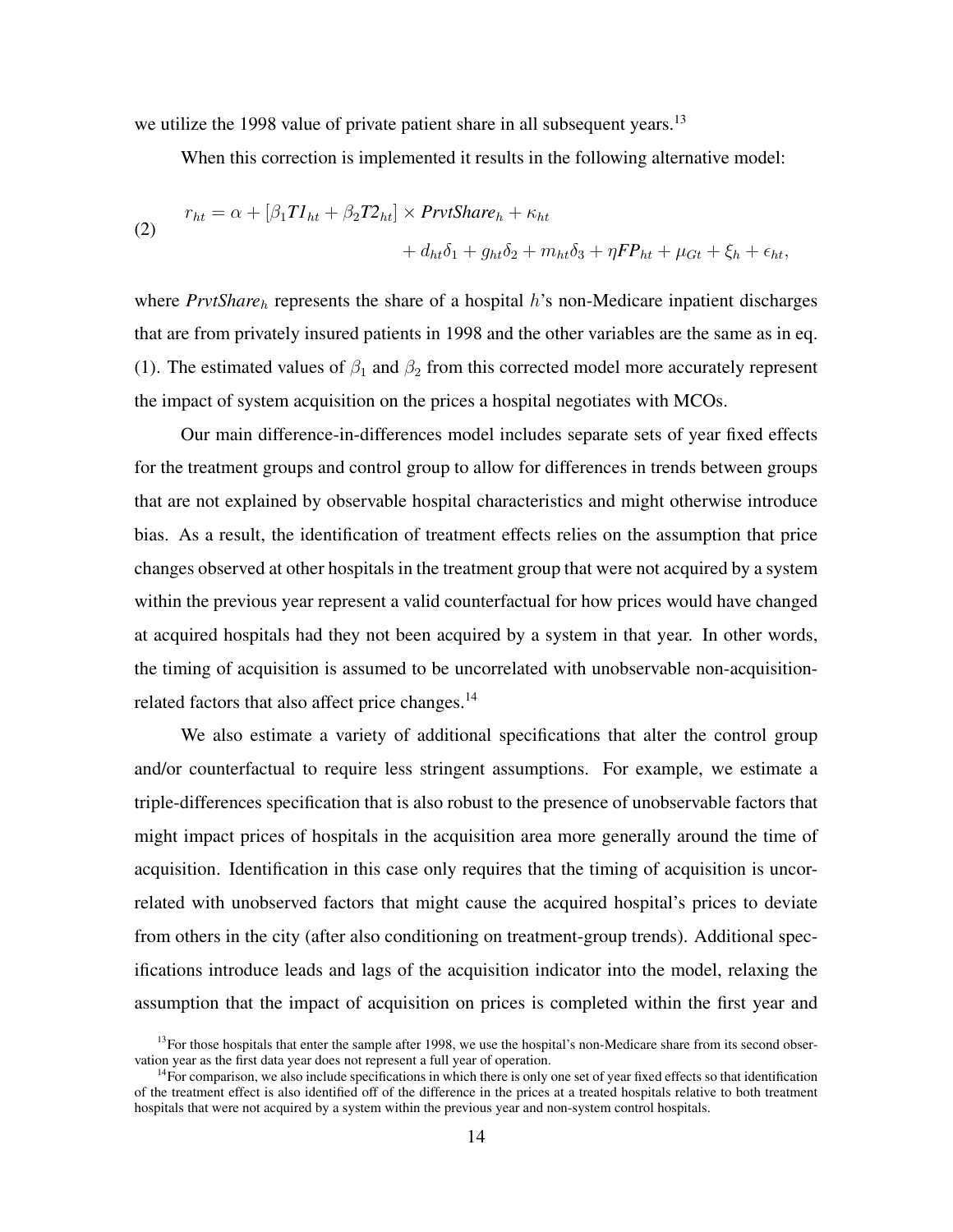instead allowing the merger price effect to continue evolving over subsequent years. The presence of acquisition leads also help to confirm that prices did not begin increasing before acquisition, further reducing the likelihood that unobserved factors or reverse causality might be responsible for generating positive acquisition price effects. As a result, any endogeneity in the treatment would likely require that certain stand-alone hospitals periodically experience exogenous, permanent jumps in their average reimbursement rates and that systems identify these jumps beforehand and systematically acquire these hospitals during the year when these price increases were to occur. We view this to be unlikely and believe that the ability to relax the underlying difference-in-differences identification assumptions along a variety of dimensions strengthens our ability to convincingly uncover causal acquisition price effects.

### III. RESULTS

Table 2 reports the results of several specifications based on eq. (2). All specifications include hospital and year fixed effects, whereas columns 4 – 6 additionally include treatmentgroup-specific year fixed effects. Columns 2, 3, 5, and 6 include the natural log of the cost per discharge, and Columns 3 and 6 additionally include controls for the proportion of patients that are insured by Medicare and Medicaid and the proportion of a hospital's gross revenues that can be attributed to outpatient care, all of which will affect the calculated price per discharge; the number of beds at the hospital the utilization rate and utilization rate squared to help control for differences in the hospital's opportunity costs; and county-level characteristics that could influence the price level.

Absent any cost controls the treatment effects are smaller, the standard errors are larger, and, in the case of out-of-market acquisitions, the estimates are not statistically significant. The lack of significance is not surprising as hospitals exhibit a fairly large amount of variation in the case mix of the patients it treats from one year to the next. Not controlling for cost differences introduces more noise to an already noisy approximation of price.

Including the average cost per discharge significantly improves the fit of the model, the estimates for the treatment effects are larger, and the standard errors are reduced. Columns 2 and 3 indicate that both out-of-market and in-market acquisitions generate about a 9.6 per-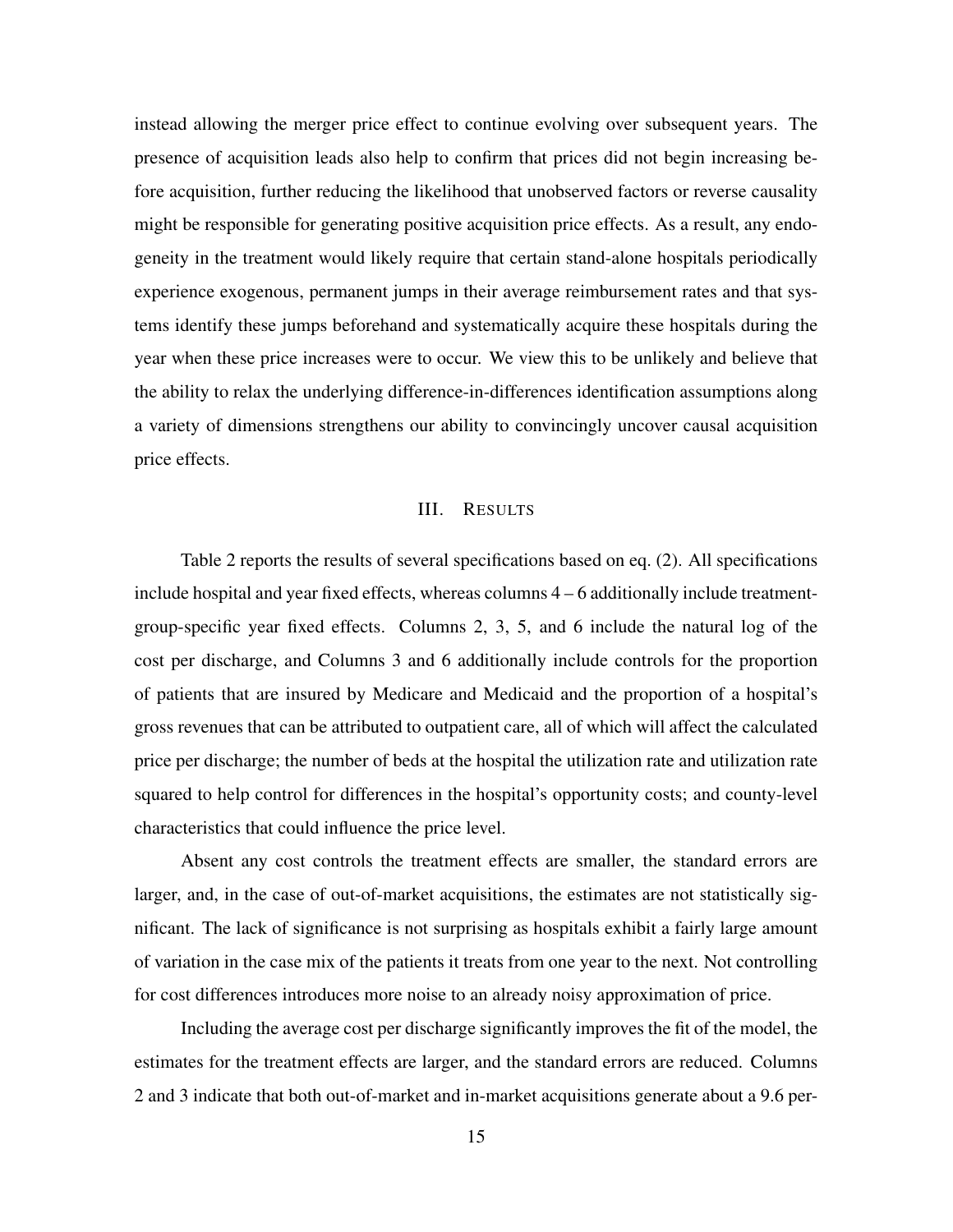| ln(Price/Discharge)                | (1)         | (2)       | (3)          | (4)         | (5)         | (6)                       |
|------------------------------------|-------------|-----------|--------------|-------------|-------------|---------------------------|
| $T1 \times$ Private Share          | 0.037       | $0.096^b$ | $0.096^b$    | $0.128^a$   | $0.170^c$   | $0.173^c$                 |
|                                    | (0.057)     | (0.041)   | (0.042)      | (0.075)     | (0.055)     | (0.058)                   |
| $T2 \times$ Private Share          | $0.067^b$   | 0.099c    | $0.096^c$    | $0.060^a$   | $0.102^c$   | $0.109^c$                 |
|                                    | (0.026)     | (0.020)   | (0.019)      | (0.036)     | (0.025)     | (0.026)                   |
| ln(Cost/Discharge)                 |             | $1.205^c$ | 1.124c       |             | $1.204^c$   | 1.124c                    |
|                                    |             | (0.035)   | (0.036)      |             | (0.035)     | (0.036)                   |
| $FP \times Private$ Share          |             |           | 0.023        |             |             | 0.018                     |
|                                    |             |           | (0.029)      |             |             | (0.028)                   |
| % Medicare                         |             |           | $0.288^a$    |             |             | 0.276                     |
|                                    |             |           | (0.174)      |             |             | (0.175)                   |
| % Medicaid                         |             |           | $-0.183^{c}$ |             |             | $-0.180^{c}$              |
|                                    |             |           | (0.069)      |             |             | (0.069)                   |
| % OP Revenue                       |             |           | $-0.939^{c}$ |             |             | $-0.952^c$                |
|                                    |             |           | (0.172)      |             |             | (0.172)                   |
| $ln($ # Beds $)$                   |             |           | $-0.026$     |             |             | $-0.025$                  |
|                                    |             |           | (0.028)      |             |             | (0.027)                   |
| <b>Bed Utilization</b>             |             |           | $0.200^c$    |             |             | $0.205^c$                 |
|                                    |             |           | (0.066)      |             |             | (0.066)                   |
| Bed Utilization Sqrd.              |             |           | $-0.066^a$   |             |             | $-0.068^a$                |
|                                    |             |           | (0.038)      |             |             | (0.039)                   |
| Unemployment                       |             |           | $-0.005^b$   |             |             | $-0.005^b$                |
|                                    |             |           | (0.003)      |             |             | (0.003)                   |
| Poverty rate                       |             |           | 0.003        |             |             | $\,0.003\,$               |
|                                    |             |           | (0.002)      |             |             | (0.002)                   |
| Median income (/1000)              |             |           | 0.066c       |             |             | $0.066^c$                 |
|                                    |             |           | (0.013)      |             |             | (0.013)                   |
| Percent over 65                    |             |           | $0.632^a$    |             |             | $0.675^a$                 |
|                                    |             |           | (0.383)      |             |             | (0.384)                   |
| Year Fixed Effects                 |             |           |              |             |             |                           |
| Year Only                          | $\mathbf X$ | X         | $\mathbf X$  |             |             |                           |
| $Trm\mathsf{t}\times\mathsf{Year}$ |             |           |              | $\mathbf X$ | $\mathbf X$ | $\boldsymbol{\mathrm{X}}$ |
| Adj. $R^2$                         | 0.133       | 0.450     | 0.474        | 0.134       | 0.451       | 0.475                     |
| $\mathbf N$                        | 19,009      | 19,009    | 19,009       | 19,009      | 19,022      | 19,009                    |

TABLE 2—THE IMPACT OF SYSTEM MEMBERSHIP ON THE PRICE/DISCHARGE

*Notes:* All specifications include hospital and year fixed effects while columns 4 – 6 also include treatment-specific year fixed effects. Private Share is the non-Medicare private share and accounts for the Medicaid patients that are contributing to the hospital's calculated price. Standard errors in parentheses are clustered by MSA. Significance Levels:  $a = p < .10$ ,  $b = p < .05$ ,  $c = p < .01$ 

cent increase in reimbursements. The impact of an out-of-market acquisition jumps to about 17 percent whereas the impact of an in-market acquisition rises slightly to about 10 to 11 percent when treatment-group-specific year fixed effects are included. This is because prices at hospitals that are acquired by out-of-market systems exhibit a slight downward trend prior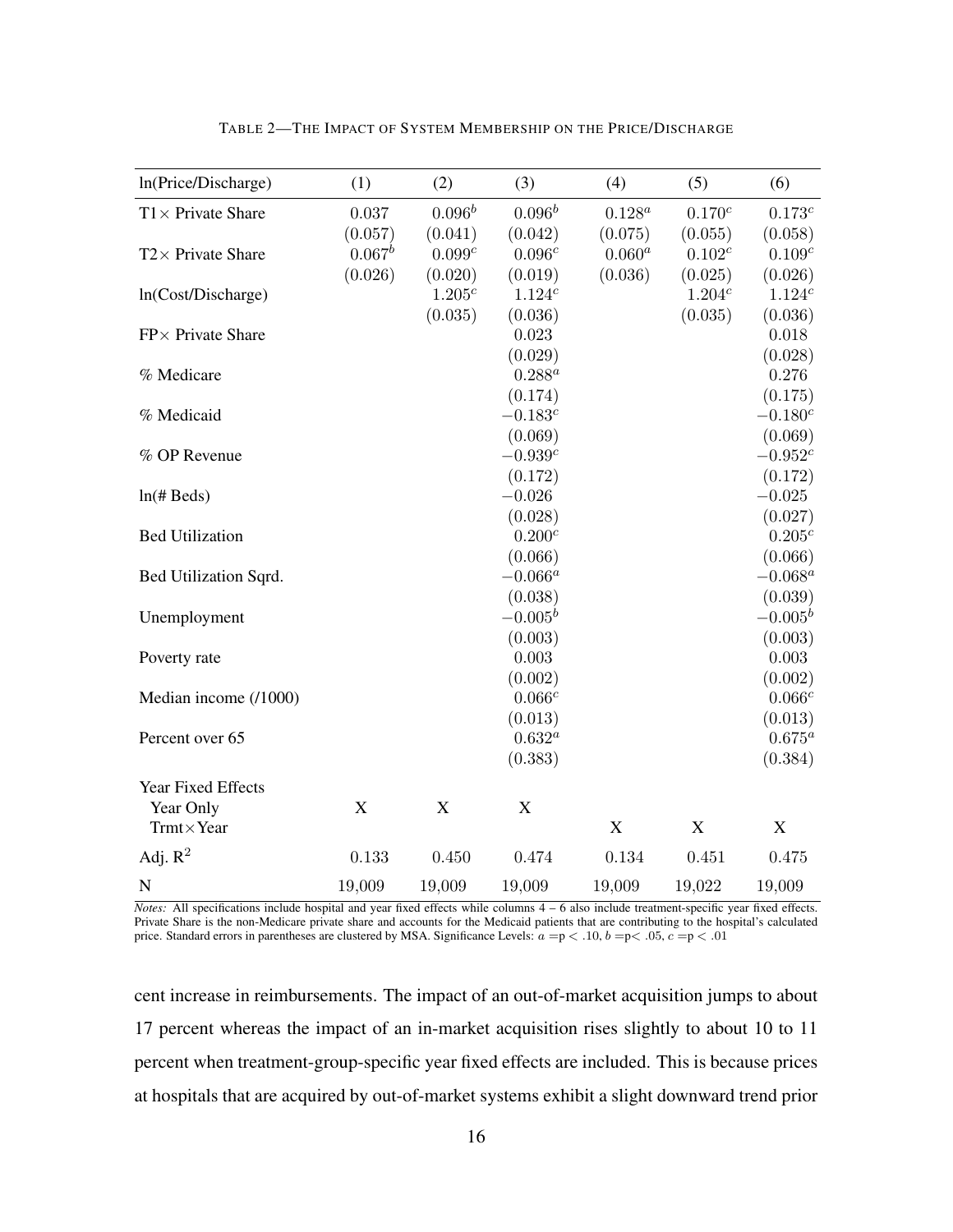to acquisition, resulting in an underestimation of the treatment effect absent treatment-groupspecific year fixed effects.<sup>15</sup> This downward trend could suggest that these hospitals were underperforming, hence better targets for acquisition. Given the importance of controlling for the differences in how the prices at treatment hospitals evolve over time prior to acquisition we also estimate a specification that includes one set of year fixed effects but allows for separate hospital year trends.<sup>16</sup> Those estimates are reported in Appendix Table B7 and support the estimates reported in Table 2.

The patient population controls indicate that prices are increasing with the share of a hospital's patients that are insured by Medicare; and, reflecting that Medicaid payments are not netted out, an increase in the proportion of patients insured by Medicaid results in a lower estimated reimbursement price. The negative coefficient estimates on outpatient revenue share suggest that outpatient prices are discounted more heavily than inpatient prices.<sup>17</sup> The estimates also suggest that hospitals that are near their capacity limit have higher prices. These higher prices could reflect some increase in bargaining power that comes from an ability to play insurers off of one another because the hospital will not need to contract with all insurers to maximize utilization. Similarly, it could capture the fact that the opportunity cost of utilizing an inpatient bed becomes very high when the hospital is near its capacity limit.

Interestingly, the average price effect generated by the out-of-market system acquisitions observed in our sample is larger than the average price effect for observed in-market acquisitions. We should not conclude from this result, however, that a particular hospital would have been able to increase its price by more if it had been acquired by an out-ofmarket system. The underlying sources of market power generated by these two types of acquisitions are likely to differ and hospitals will be selected based on these and other factors. Whereas most of the gains in market power for in-market acquisitions may come from reductions in the degree of competition within that market, any market power generated by out-of-market mergers occurs through different mechanisms, which we discuss further in

<sup>&</sup>lt;sup>15</sup>Table 4 in the online appendix reports the estimates for the year fixed effects for column 6.

<sup>&</sup>lt;sup>16</sup>We thank an anonymous referee for suggesting these specifications.

 $17$ Recall that we separately observe gross revenues from inpatient and outpatient care, but observe only an aggregate measure of the discounts provided to insurers.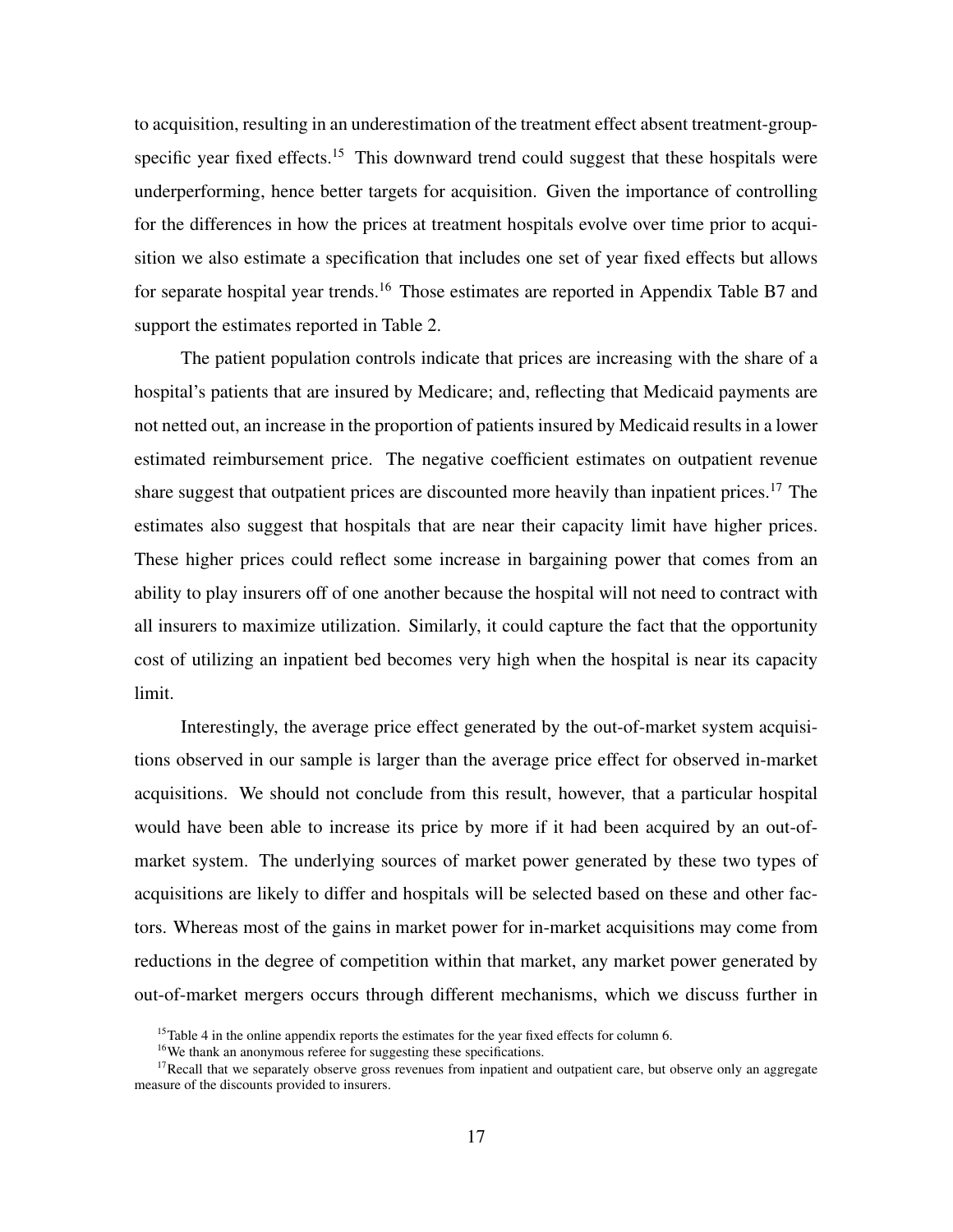Section VI.

Given the antitrust authorities' scrutiny of local hospital mergers, it is not surprising that most of the in-market acquisitions we observe do not substantially increase market concentration and may have little impact on market power.<sup>18</sup> These acquisitions were typically only pursued (and allowed to take place) in very competitive markets (e.g., larger cities) or when the merging parties were not neighbors or direct competitors. For the in-market acquisitions in our data, the average distance to the closest system partner is 22 miles. Using a rough measure of HHI based on hospital discharge shares within a 45 mile radius of the acquired hospitals, the average acquisition in our sample resulted in an increase in HHI of around 55, and for about 95 percent of the in-market acquisitions the increase in HHI is less than 100. These increases are well below the threshold for further scrutiny under the U.S. Horizontal Merger Guidelines (Section 5.3). In the relatively few cases where neighboring hospitals merge, price increases are somewhat larger. Appendix Table B6 reports the results of specifications that separately estimate the price effect of in-market mergers that involve hospitals less than two miles away, between two and five miles away, and more than 5 miles away.<sup>19</sup> When hospitals within two miles of each other merge, prices increase by roughly 50% more on average than for mergers involving hospitals more than five miles away, though given the small number of such mergers this difference is not statistically significant.

The treatment indicators in Table 2 are interacted with the share of patients that are privately insured in the non-Medicare patient population to account for the fact that our measure of price is diluted by the inclusion of Medicaid patients in particular. Not interacting the treatment effects with the private share will downwardly bias the estimates. To check the importance of this correction we re-estimate the specifications reported in Table 2 but based on eq. (1), in which the treatment dummies are not interacted with the non-Medicare private share. Table 3 reports the pure treatment effects for these specifications (full results are reported in Online Appendix Table 3). Privately insured patients represent about 73% of the non-Medicare patient population on average, and not controlling for the fact that the treatment effect only impacts these patients decreases the estimates by about 25 to 30 percent,

 $18$ The Federal Trade Commission (2012) reports several proposed mergers of hospitals that were dropped after the FTC challenged them. Recent examples include the proposed acquisition of Prince William Hospital by Inova Health System (D. 9326) and OSF Healthcare System's proposed acquisition of Rockford Health System (D. 9349).

 $19$ We choose such close distances because we do not have good measures of market concentration.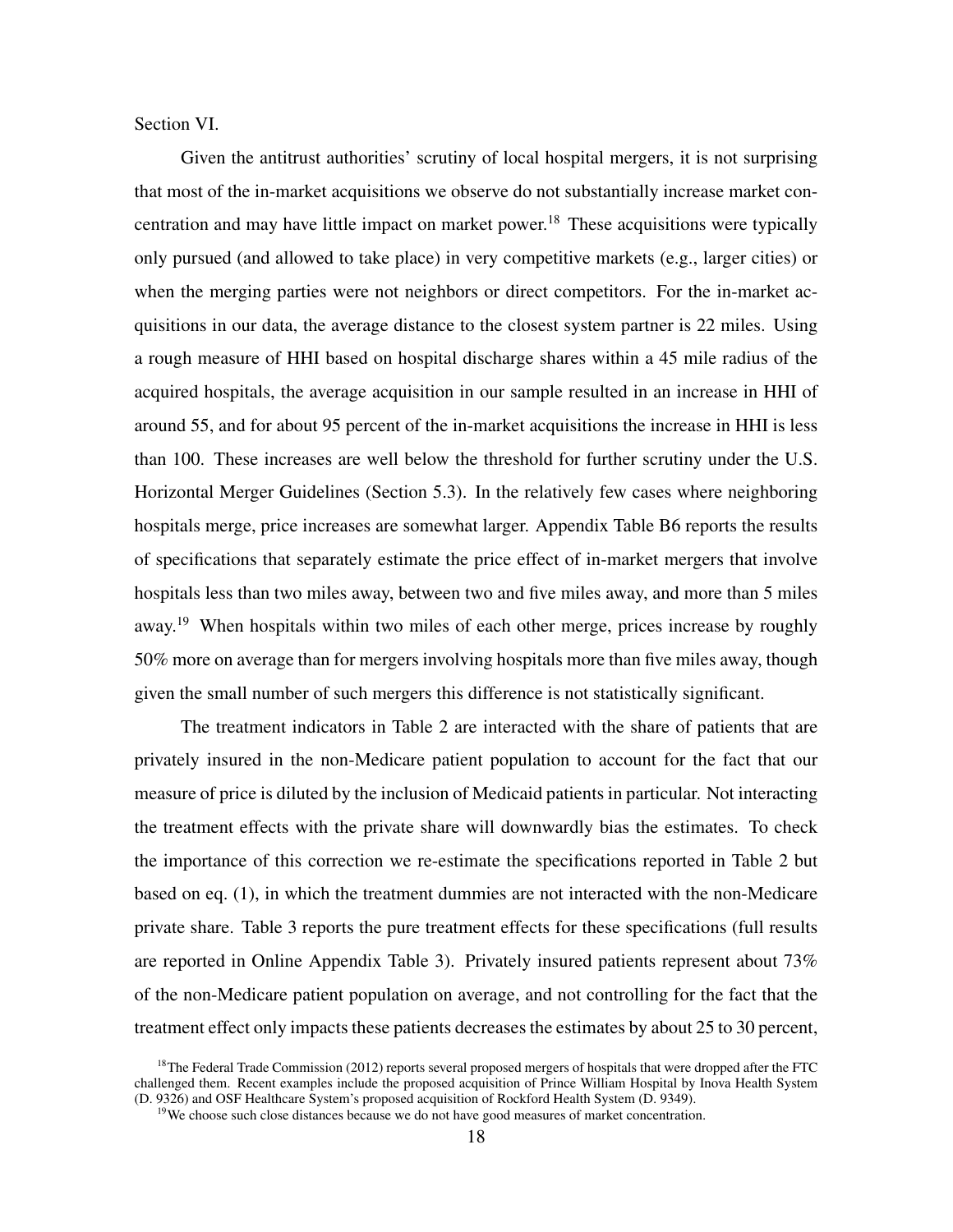| ln(Price/Discharge)       | (1)         | (2)       | (3)         | (4)     | (5)         | (6)                |
|---------------------------|-------------|-----------|-------------|---------|-------------|--------------------|
| T1                        | 0.019       | $0.073^b$ | $0.070^{b}$ | 0.082   | 0.129c      | $0.127^{c}$        |
|                           | (0.049)     | (0.034)   | (0.035)     | (0.062) | (0.045)     | (0.047)            |
| T <sub>2</sub>            | $0.047^{b}$ | 0.074c    | $0.072^{c}$ | 0.032   | $0.071^{c}$ | 0.080 <sup>c</sup> |
|                           | (0.021)     | (0.016)   | (0.016)     | (0.029) | (0.020)     | (0.021)            |
| <b>Year Fixed Effects</b> |             |           |             |         |             |                    |
| Year Only                 | X           | X         | X           |         |             |                    |
| $T$ rmt $\times$ Year     |             |           |             | X       | X           | X                  |
| Adj. $R^2$                | 0.132       | 0.449     | 0.474       | 0.134   | 0.451       | 0.475              |
| N                         | 19,009      | 19,009    | 19,009      | 19,009  | 19,009      | 19,009             |

TABLE 3—THE PURE TREATMENT EFFECT FOR SYSTEM MEMBERSHIP ON THE PRICE/DISCHARGE

*Notes*: Each specification includes the same control variables reported in the corresponding column in Table 2 as well as hospital and year fixed effects while columns 4 – 6 also include treatment-specific year fixed effects. Standard errors in parentheses are clustered by MSA. Significance Levels:  $a = p < .10$ ,  $b = p < .05$ ,  $c = p < .01$ 

depending on the specification. The standard errors are also lower in magnitude by similar amounts so there is little change in the statistical significance. The fit of the model is also slightly lower in each specification.

#### *A. Market-wide Price Effects*

In our main analysis we are careful to consider the possibility that estimated treatment effects could be biased if underlying price trends at hospitals targeted for acquisition differ systematically from other hospitals absent the merger taking place. To control for such differences we estimate specifications that include treatment-group-specific year fixed effects. One might, however, have a related concern that acquisitions may be more likely to occur in markets where the prices of all hospitals are increasing (or decreasing) more quickly than in other markets, or that changes occurring in a particular market may impact both the local price trajectory and the likelihood of an acquisition occurring in the market. For example, a change in market structure on the insurer-side of the market (e.g., entry by additional insurers) could generate higher bargaining power for all hospitals in the area. The resulting reimbursement price increases could make independent hospitals in the market more attractive acquisition targets for a system wanting to expand. We want to be careful not to attribute these price increases to the acquisitions that they might induce.

One way to control for this type of bias is to compare the post-acquisition prices of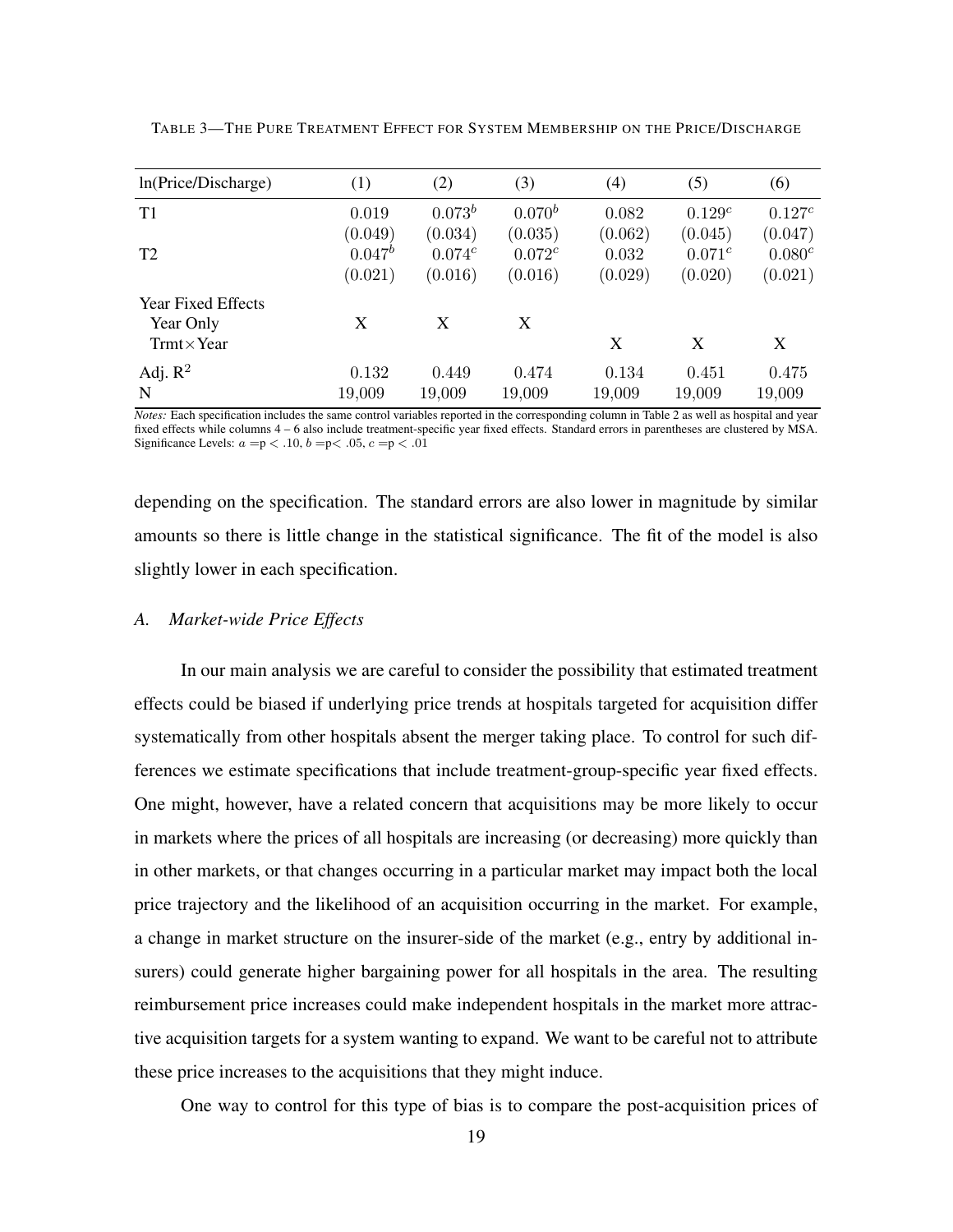acquired hospitals with the prices of other hospitals located in markets where acquisitions occur, as these hospitals will experience the same unobserved market-wide shocks as our treatment hospitals. We estimate this using a triple-differences specification which compares our difference-in-differences treatment effect estimate for acquired hospitals with an analogous difference-in-differences "treatment" effect experienced by hospitals when another hospital in the city is acquired. Specifically, let  $T1_R$  *RivalT* $1_{ht}$  indicate whether hospital h has either been acquired by an out-of-market system or a nearby rival within 25 miles has been acquired by an out-of-market system before time t and define  $T2_RivalT2_{ht}$  similarly for in-market acquisitions. The triple-differences specification then takes the form:

$$
r_{ht} = \alpha + \beta_1 T1_{ht} + \beta_2 T2_{ht} + \beta_3 T1_{\text{}
$$

where  $r_{ht}$ ,  $d_{ht}$ ,  $g_{ht}$ ,  $\gamma$ ,  $\kappa_{ht}$ ,  $\mu_t$ ,  $\xi_h$ ,  $\epsilon_{ht}$  are defined as in eq. (1). Care should be taken in interpreting the results, however, as the prices of rival hospitals are likely to represent an imperfect counterfactual. Any price increase enjoyed by an acquired hospital is likely to also allow rivals in the same market to increase their prices somewhat $20$ , so the triple-differences specification might be viewed as a conservative estimate of the price increase generated by a hospital acquisition.

Column 2 of Table 4 reports the results of the triple-differences estimation (all specifications include treatment-specific time fixed effects). For comparison, column 1 reports the corresponding difference-in-differences estimate that appeared in column 6 of Table 2. The estimates indicate that prices at non-acquired hospitals in markets where an out-of-market acquisition occurs tend to increase by 4.3 percent when the acquisition takes place. Similarly, rival hospitals in markets where an in-market acquisition occurs increase by 5.1 percent. However, prices at acquired hospitals increase significantly more than the other hospitals in their market. Those acquired by out-of-market systems increase prices by an additional 13.4 percent and those acquired by in-market systems raise prices by an additional 7.4 percent.

An alternative triple-differences specification can be estimated by simply including

 $^{20}$ This results because an MCO's value of adding a particular hospital to its network will increase when a nearby substitute hospital raises its price.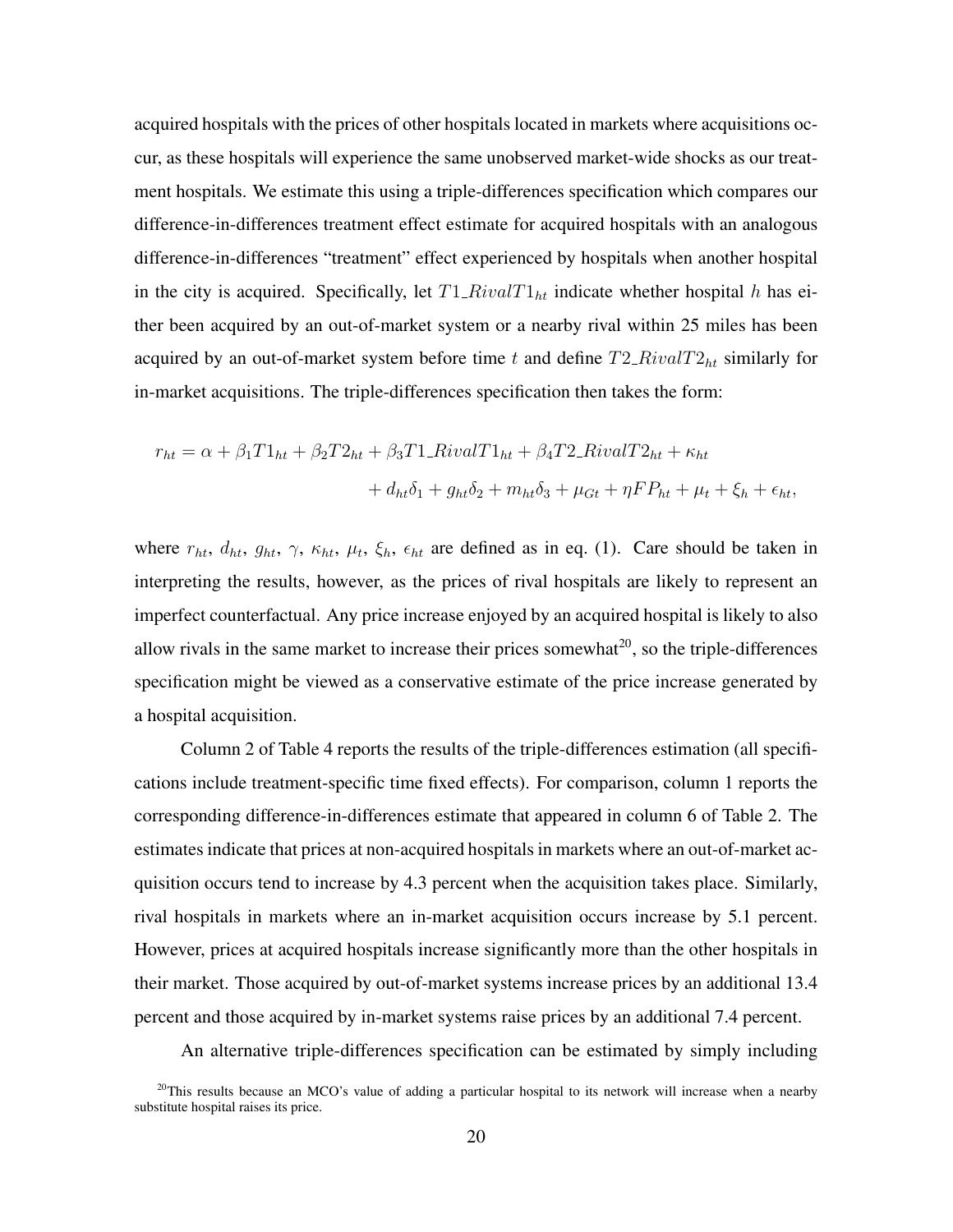| ln(Price/Discharge)                               | (1)         | (2)                | (3)     | (4)         |
|---------------------------------------------------|-------------|--------------------|---------|-------------|
| $T1 \times$ Private Share                         | $0.173^{c}$ | $0.134^{b}$        | 0.109   | $0.175^{c}$ |
|                                                   | (0.057)     | (0.064)            | (0.084) | (0.057)     |
| $T2 \times$ Private Share                         | $0.109^{c}$ | 0.074c             | 0.052   | $0.112^{c}$ |
|                                                   | (0.025)     | (0.026)            | (0.037) | (0.025)     |
| Hospital or rival acquired by an                  |             |                    |         |             |
| out-of-market system                              |             | $0.042^a$          |         |             |
|                                                   |             | (0.024)            |         |             |
| in-market system                                  |             | 0.051 <sup>c</sup> |         |             |
|                                                   |             | (0.016)            |         |             |
| Rival acquired by an out-of-market system that is |             |                    |         |             |
| $\leq$ 7.5 miles                                  |             |                    |         | $0.078^a$   |
|                                                   |             |                    |         | (0.040)     |
| $> 7.5$ and $\leq 25$ miles                       |             |                    |         | 0.033       |
|                                                   |             |                    |         | (0.027)     |
| Rival acquired by an in-market system that is     |             |                    |         |             |
| $\leq$ 7.5 miles                                  |             |                    |         | $0.055^a$   |
|                                                   |             |                    |         | (0.032)     |
| $> 7.5$ and $\leq 25$ miles                       |             |                    |         | $0.038^b$   |
|                                                   |             |                    |         | (0.016)     |
| $MSA \times Year$ Fixed Effects                   |             |                    | X       |             |
| Trmt×Year Fixed Effects                           | X           | X                  | X       | X           |
| Adj. $R^2$                                        | 0.475       | 0.474              | 0.633   | 0.474       |
| N                                                 | 19,009      | 19,009             | 19,009  | 19,009      |

TABLE 4—MARKET-WIDE PRICE EFFECTS

*Notes:* All specifications include the same control variables reported in the corresponding column in Table 2 as well as hospital and treatment-group-specific year fixed effects. Private Share is the non-Medicare private share and accounts for the Medicaid patients that are contributing to the hospital's calculated price. Standard errors in parentheses are clustered by MSA. Significance Levels:  $a = p < .10$ ,  $b = p < .05, c = p < .01$ 

MSA-specific year fixed effects into our baseline specification.<sup>21</sup> This approach allows both pre-existing price trends and the price response of non-acquired hospitals when an acquisition occurs in their MSA to differ across MSAs. Unfortunately, in this model many of the counterfactual price levels (that would have been expected absent an acquisition) are identified using a very small number of hospitals (those within the same MSA), and as a result, the estimated treatment effects are less precise. Nevertheless, the findings (presented in column 3) suggests acquisition price effects that are similar though somewhat smaller than those in column 2.

These findings appear to reject the possibility that price increases at acquired hospi-

 $^{21}$ For hospitals located in rural areas (outside of any U.S. Census Metropolitan or Micropolitan area) share a common fixed effect with all other rural hospitals in the same state.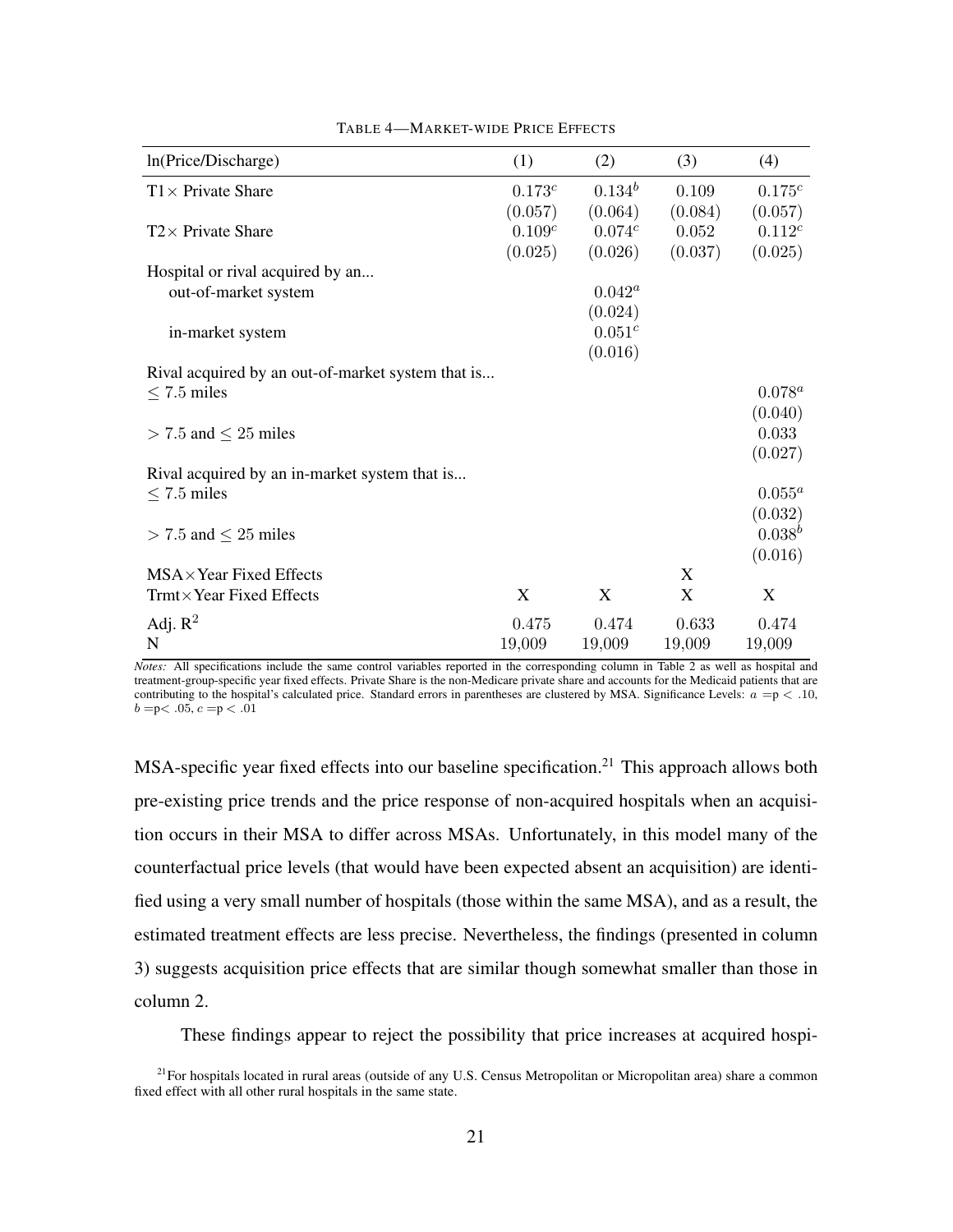tals are a result of market-wide unobserved shocks rather than true merger effects. This is particularly notable given that these triple-differences specifications are likely to be overly conservative as a result of rivals within the same market also having the ability to increase prices somewhat following an acquisition. The magnitude of this competitive reaction can be examined more carefully by noting that the impact of a hospital's price on its rivals will depend on how close of substitutes the hospitals are to one another. In consequence, if rival price effects follow from a competitive response to an increase in price at the acquired hospital we would expect rivals that are closer to an acquired hospital to exhibit a larger increase in price than rivals that are further away. In contrast, if rival price effects are generated by some market-wide change, such as a decrease in the concentration of insurers, then hospital prices within a particular market should change more uniformly.

In column 4 of Table 4 we alter our specification, allowing the price of each hospital to be a function of whether it was acquired by a system itself and also whether a nearby rival hospital (within a particular distance range) has been acquired. The estimates reveal that rivals nearer to an acquired hospital experience larger increases in price. When a hospital is acquired by an out-of-market system, its rivals within 7.5 miles increase their prices by an average of 7.8 percent, whereas rivals over 7.5 miles away increase price by only 3.3 percent. Similarly, rivals with 7.5 miles of a hospital acquired by in-market systems raise price by around 5.5 percent when the acquisition occurs, but those over 7.5 miles away increase price by only 3.8 percent. $22$ 

The patterns of observed price effects at rival hospitals support the interpretation that price increases are a direct result of the acquisition and originate from the acquired hospital itself rather than reflecting some unobserved market-wide shock. In addition, the presence of a positive price effect for nearby rival hospitals provides additional evidence that the price increases identified in our main analysis are real and not a result of mismeasurement or a failure to effectively control for changes in cost and patient mix that might have occurred during the acquisition.

 $^{22}$ An alternative specification estimated with three distance categories (less than 5 miles, between 5 and 10 miles, and over 10 miles) exhibited a very similar declining pattern for both acquisition types, although smaller sample sizes in each category caused the coefficients to be somewhat less precisely estimated.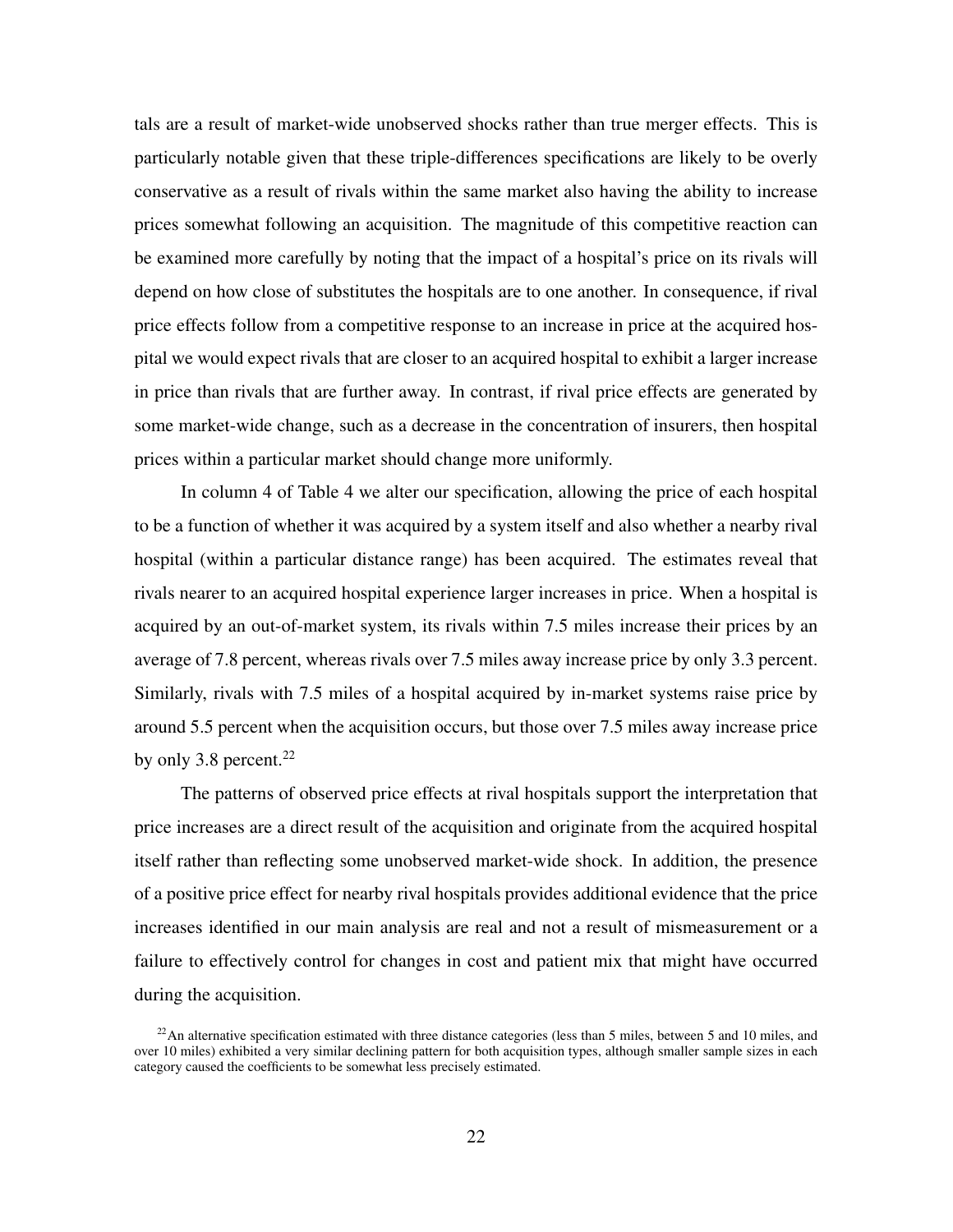|                                    | (1)            | (2)            | (3)            | (4)         |
|------------------------------------|----------------|----------------|----------------|-------------|
| Years Relative to T1 Acquisition   |                |                |                |             |
| t-6 or less                        | $-0.060$       | $-0.036$       | $-0.087$       | $-0.043$    |
|                                    | (0.072)        | (0.079)        | (0.077)        | (0.088)     |
| $t-5$                              | $-0.093$       | $-0.049$       | $-0.120$       | $-0.055$    |
|                                    | (0.064)        | (0.073)        | (0.076)        | (0.091)     |
| $t-4$                              | $-0.010$       | 0.001          | $-0.027$       | $-0.000$    |
|                                    | (0.048)        | (0.050)        | (0.056)        | (0.058)     |
| $t-3$                              | $-0.013$       | $-0.020$       | $-0.016$       | $-0.009$    |
|                                    | (0.033)        | (0.038)        | (0.041)        | (0.047)     |
| $t-2$                              | $\theta$       | $\theta$       | $\theta$       | $\theta$    |
|                                    | (.)            | (.)            | (.)            | (.)         |
| <b>Acquisition Period</b>          |                |                |                |             |
| $t+1$                              | $0.173^{b}$    | $0.157^{b}$    | $0.226^{c}$    | $0.210^{b}$ |
|                                    | (0.071)        | (0.075)        | (0.080)        | (0.083)     |
| $t+2$                              | $0.208^{c}$    | $0.184^{b}$    | $0.266^c$      | $0.242^c$   |
|                                    | (0.079)        | (0.082)        | (0.087)        | (0.090)     |
| $t+3$                              | $0.197^a$      | $0.190^a$      | $0.256^{b}$    | $0.249^{b}$ |
|                                    | (0.102)        | (0.106)        | (0.111)        | (0.116)     |
| $t + 4$                            | $0.218^a$      | $0.238^{b}$    | $0.270^{b}$    | $0.297^{b}$ |
|                                    | (0.114)        | (0.118)        | (0.133)        | (0.137)     |
| $t+5$ or more                      | $0.294^{b}$    | $0.323^{b}$    | $0.363^{c}$    | $0.400^c$   |
|                                    | (0.133)        | (0.134)        | (0.136)        | (0.140)     |
| Leads and Lags interacted with     |                |                |                |             |
| % Non-Medicare Private Share       | N <sub>0</sub> | N <sub>0</sub> | Yes            | Yes         |
| Market-wide Acquisition Leads/Lags | N <sub>0</sub> | Yes            | N <sub>0</sub> | Yes         |
| Adj. $R^2$                         | 0.475          | 0.475          | 0.475          | 0.476       |
| N                                  | 19,009         | 19,009         | 19,009         | 19,009      |

TABLE 5—LEAD AND LAG PRICE EFFECTS FOR OUT-OF-MARKET ACQUISITIONS

*Notes:* A hospital first reports belonging to a system in year t, however, they may have joined anytime in the last year, between surveys. All specifications include hospital and treatment-specific year fixed effects as well as the controls reported in column 6 of Table 2. All estimates are relative to the omitted years, which are the year prior to joining a system and the first year the hospital was reported in a system as the acquisition took place sometime during these two years. Standard errors in parentheses are clustered by MSA. Significance Levels:  $a = p < .10, b = p < .05, c = p < .01$ 

#### *B. Pre- and Post-Acquisition Price Effects*

Treatment-group-specific year fixed effects help to assure that treatment effects are not driven by unobserved factors that differentially impact the prices of acquired hospitals as a group relative to control hospitals. Our triple-differences specification further mitigates concerns that unobserved market-wide shocks in cities experiencing acquisitions might be driving the price effects. Neither of these methods, however, can control for unobserved idiosyncratic shocks that impact hospitals at different times and might cause an independent hospital's reimbursement prices to increase suddenly and raise the likelihood that it is acquired. In this section we address this possibility by examining the behavior of prices at treatment hospitals in the years immediately preceding and following acquisition..

We identify price movements in more detail by including indicator variables based on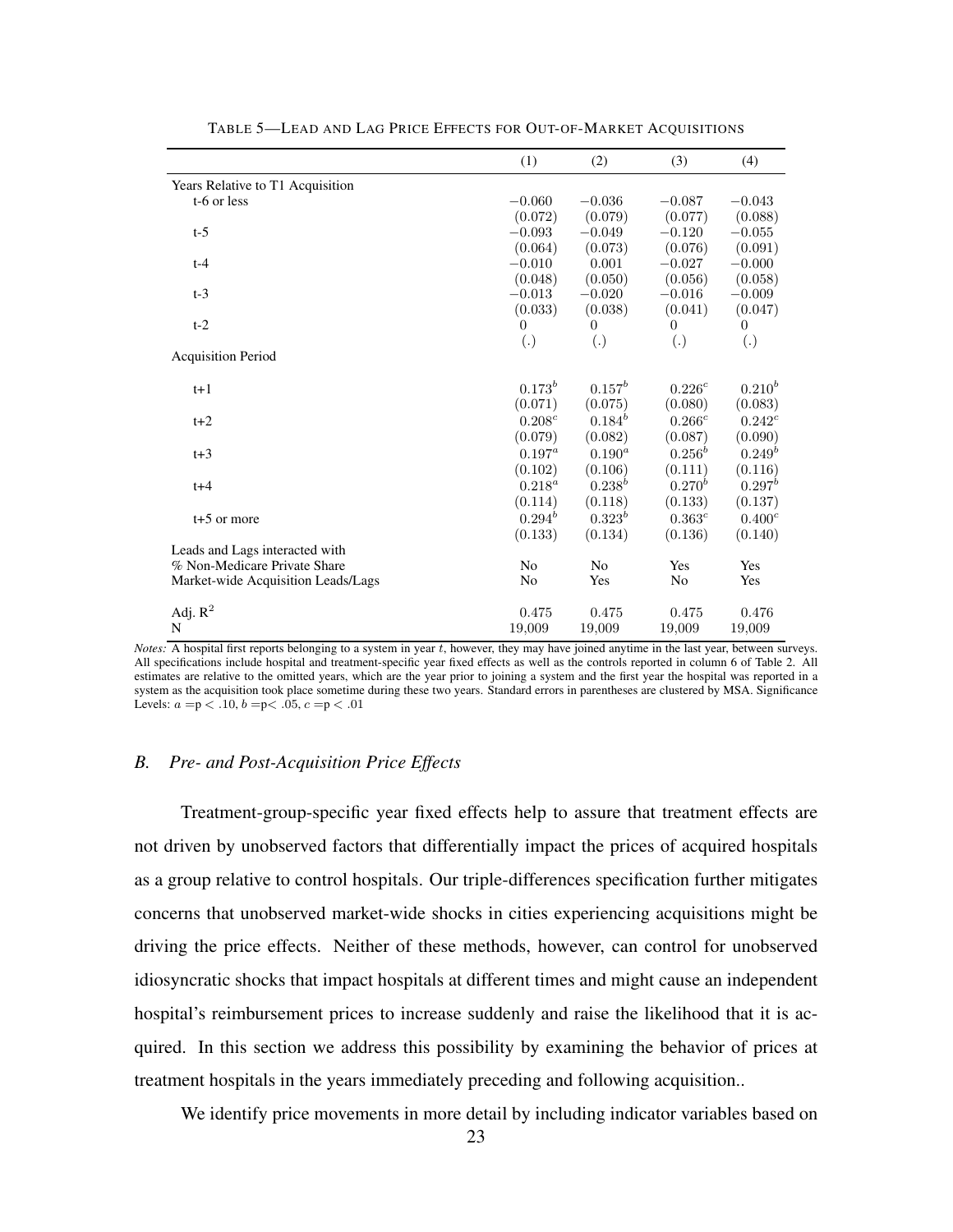the number of years between the observation year and the year the hospital is acquired. Preacquisition indicators will reveal whether prices are increasing in any meaningful way prior to acquisition, and post-acquisition indicators will provide some insight into how rapidly a hospital's reimbursements increase after acquisition. Tables 5 and 6 report the treatment leads and lags for several specifications for out-of-market and in-market acquisitions, respectively.<sup>23</sup> Each specification contains a treatment lead indicator for each year prior to the acquisition period with all leads at  $t - 6$  or less aggregated together for a total of 5 treatment lead indicators. Each specification also contains a treatment lag indicator for each year following the acquisition with all lags at  $t + 5$  or more aggregated together for a total of 5 treatment lag indicators. In columns 3 and 4 these leads and lags are interacted with the non-Medicare share of privately insured patients as in our main specification and represent the preferred specifications. Columns 2 and 4 are analogous to the triple-differences specifications reported in Table 4 in that they also include lead and lag indicators for hospitals that are nearby  $\ll$  25 miles) an acquired hospital. We choose the excluded year of the lead/lag indicators to be  $t - 2$ , so all of the pre- and post-acquisition treatment effects reflect the average difference in price relative to the year right before the acquisition period.

Table 5 reports the treatment effects for out-of-market acquisitions. In all specifications, prices are quite stable in the 3 years prior to acquisition  $(t - 4)$  through  $t - 2$ ), with no significant upward trend. Immediately following the acquisition, however, we see a sharp increase in prices, which then continues to rise somewhat in subsequent years. Given the larger number of parameters estimated, the standard errors on these acquisition leads and lags are relatively large, but the estimated prices in all post acquisition periods are significantly different from the price in the pre-acquisition year  $(t - 2)$  at the 5% level. The post-acquisition price increases from this specification are also noticeably larger in magnitude than those from the simple difference-in-differences estimation. Without acquisition lags, the post-acquisition price trend is partially absorbed by the treatment-group specific year fixed effects. Once acquisition-year lags are included, these year fixed effects can more accurately reflect the negative trend in prices observed at yet-to-be-acquired hospitals.

 $23$ Note that the out-of-market and in-market leads and lags are estimated together but the estimates are reported in separate tables because of space.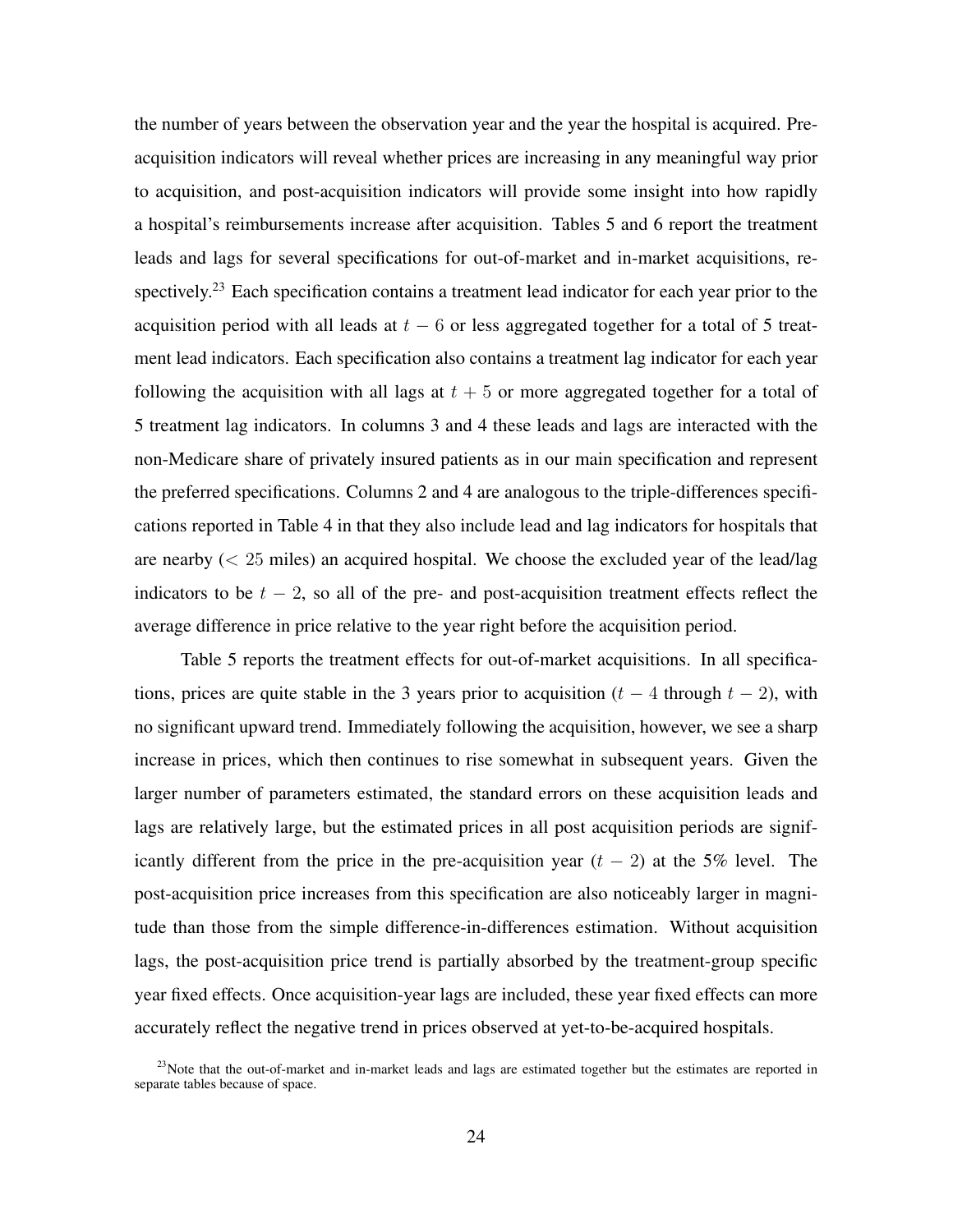|                                    | (1)                | (2)                | (3)            | (4)                |
|------------------------------------|--------------------|--------------------|----------------|--------------------|
| Years Relative to T2 Acquisition   |                    |                    |                |                    |
| t-6 or less                        | $-0.010$           | $-0.011$           | $-0.033$       | $-0.025$           |
|                                    | (0.032)            | (0.034)            | (0.043)        | (0.044)            |
| $t-5$                              | $-0.010$           | 0.002              | $-0.024$       | $-0.011$           |
|                                    | (0.025)            | (0.026)            | (0.030)        | (0.032)            |
| $t-4$                              | $-0.011$           | $-0.014$           | $-0.024$       | $-0.028$           |
|                                    | (0.020)            | (0.023)            | (0.024)        | (0.028)            |
| $t-3$                              | 0.015              | 0.015              | 0.013          | 0.010              |
|                                    | (0.015)            | (0.017)            | (0.019)        | (0.021)            |
| $t-2$                              | $\mathbf{0}$       | $\theta$           | $\overline{0}$ | $\boldsymbol{0}$   |
|                                    | (.)                | (.)                | (.)            | (.)                |
| <b>Acquisition Period</b>          |                    |                    |                |                    |
| $t+1$                              | $0.077^{c}$        | $0.073^c$          | $0.106^{c}$    | $0.095^c$          |
|                                    | (0.023)            | (0.026)            | (0.030)        | (0.032)            |
| $t+2$                              | 0.083 <sup>c</sup> | 0.093 <sup>c</sup> | $0.113^{c}$    | $0.117^{c}$        |
|                                    | (0.026)            | (0.029)            | (0.033)        | (0.037)            |
| $t+3$                              | $0.120^{c}$        | $0.115^{c}$        | $0.162^c$      | $0.143^{c}$        |
|                                    | (0.032)            | (0.033)            | (0.041)        | (0.041)            |
| $t + 4$                            | $0.128^{c}$        | $0.107^{c}$        | $0.171^{c}$    | 0.130 <sup>c</sup> |
|                                    | (0.036)            | (0.039)            | (0.045)        | (0.047)            |
| $t+5$ or more                      | $0.119^{b}$        | $0.106^b$          | $0.164^{c}$    | $0.137^{b}$        |
|                                    | (0.048)            | (0.050)            | (0.060)        | (0.062)            |
| Leads and Lags interacted with     |                    |                    |                |                    |
| % Non-Medicare Private Share       | N <sub>0</sub>     | N <sub>0</sub>     | Yes            | Yes                |
| Market-wide Acquisition Leads/Lags | N <sub>0</sub>     | Yes                | N <sub>0</sub> | Yes                |
| Adj. $R^2$                         | 0.475              | 0.475              | 0.475          | 0.476              |
| N                                  | 19,009             | 19,009             | 19,009         | 19,009             |

TABLE 6—LEAD AND LAG PRICE EFFECTS FOR IN-MARKET ACQUISITIONS

*Notes:* A hospital first reports belonging to a system in year t, however, they may have joined anytime in the last year, between surveys. All specifications include hospital and treatment-specific year fixed effects as well as the controls reported in column 6 of Table 2. All estimates are relative to the omitted years, which are the year prior to joining a system and the first year the hospital was reported in a system as the acquisition took place sometime during these two years. Standard errors in parentheses are clustered by MSA. Significance Levels:  $a = p < .10, b = p < .05, c = p < .01$ 

Table 6 reports the treatment effects for in-market acquisitions. These estimates also indicate that prices are relatively stable prior to acquisition and exhibit a discrete jump afterwards. Estimated acquisition price effects are slightly smaller for either type of acquisition when market-wide leads and lags are included. As in our standard triple-differences specification, this may reflect the fact that rival hospitals will also enjoy a price increase as a result of the acquired hospital increasing its price.

Figures 2(a) and 2(b) plot the point estimates of the treatment leads and lags and their respective 90 and 95 percent confidence intervals from column 4 of Tables 5 and 6, respectively. Given the lack of evidence for any pre-acquisition price effects and the large jump in prices that occurs surrounding the acquisition year, endogeneity in the selection of hospitals would require that systems anticipate idiosyncratic price increases that are about to occur at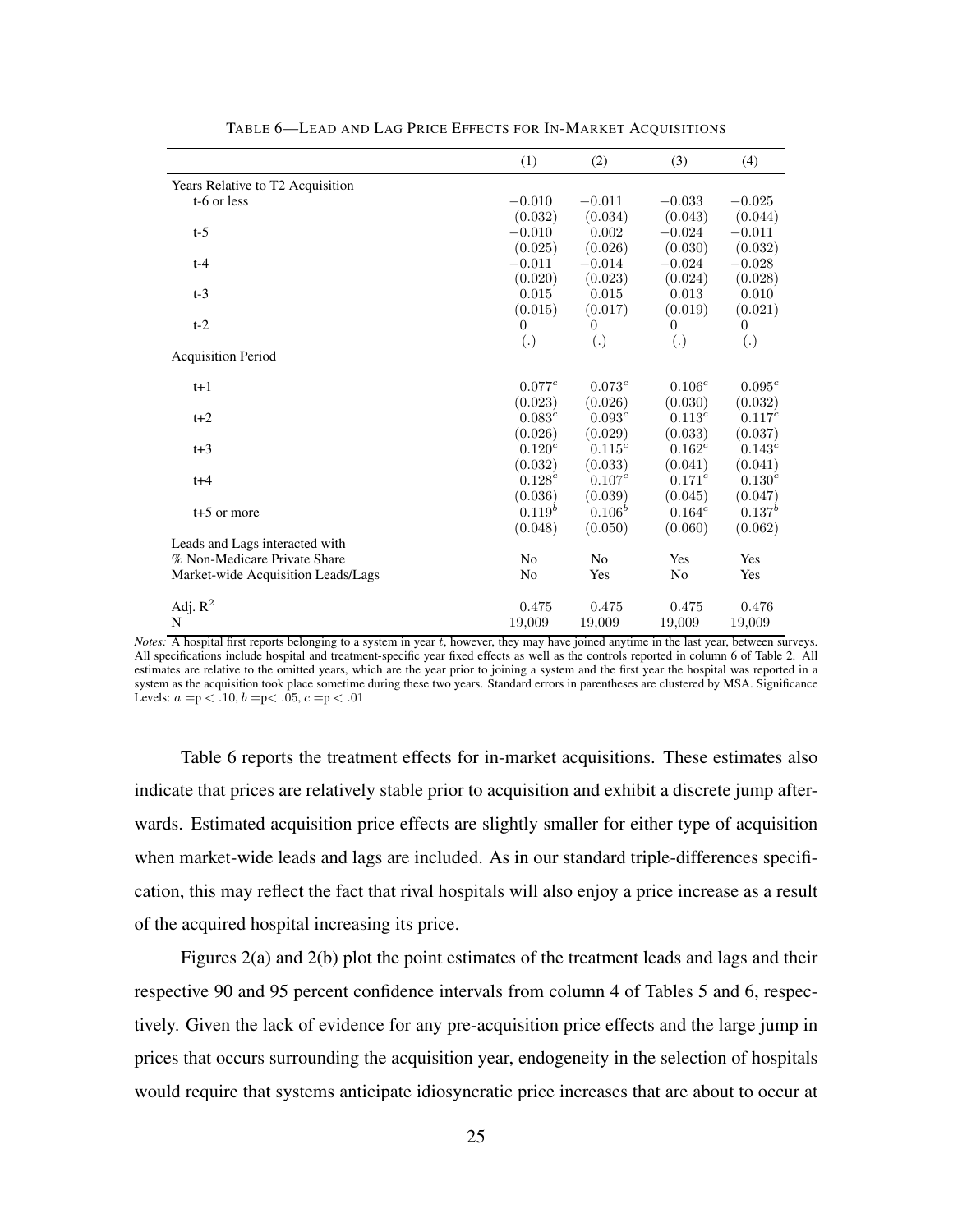

FIGURE 2. LEAD AND LAG TREATMENT EFFECTS OF ACQUIRED HOSPITALS

particular independent hospitals and manage to acquire these hospitals precisely when these price increases are to occur. We believe such a sequence of events to be reasonably unlikely.

Overall, our estimates consistently suggest that hospitals acquired by out-of-market systems increased average prices by around 17 percent, with some specifications suggesting even larger increases. Though this effect is quite substantial, several previous studies have also found evidence that system hospitals enjoy a price premium of similar magnitude over non-system hospitals, even after controlling for differences in local market concentration. For example, Melnick and Keeler (2007) find that hospitals belonging to a large system enjoy prices that are about 34 percent higher than non-system hospitals, independent of the level of market concentration, and Lewis and Pflum (2015a) find that system hospitals in California have stronger bargaining power than non-system hospitals resulting in prices that are about 20 percent higher on average. Ho (2009) similarly finds that system hospitals have markups that are about \$3,200 higher than non-system hospitals.<sup>24</sup> Although these studies rely on cross-sectional data and cannot explicitly identify a causal effect of system membership, our estimates suggest that much of their observed price differences are likely to have been a direct result of system membership, rather than simply representing some type of positive selection effect.

 $24$ Ho (2009) does not report an average price of a discharge in her study, but the average value from our sample is \$14,200, suggesting that system hospitals had prices that were about 23% higher than non-system members having similar costs.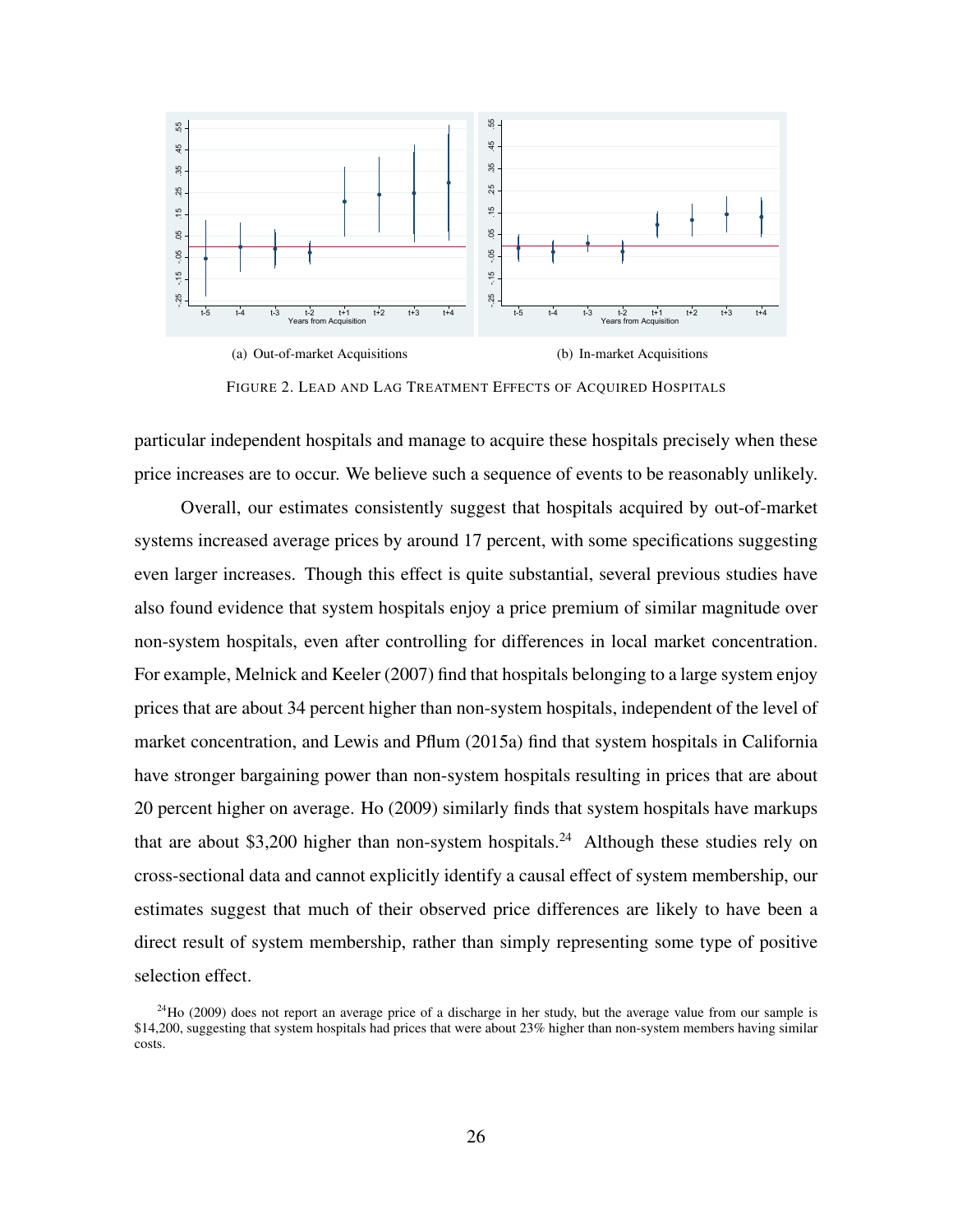## IV. COST OF CARE AND PROFIT MARGINS

The price regressions in the previous section include the average cost per discharge and the hospital's capacity as a measure of opportunity cost to assure that increases in observed reimbursement rates following a merger are not simply a result of an increase in the illness complexity of the patients they treat or a change in the cost effectiveness with which they treat those patients. As a result of including these cost controls, the treatment effects describe how the profit margins of these hospitals change when they are acquired by a system. If the cost efficiency of the hospital is relatively unaffected by the system acquisition, then an observed increase in profit margin largely translates to an increase in reimbursement rates. It is nevertheless possible that an increase in profit margin could be partially (or predominantly) driven by a reduction in costs, which would obviously generate very different policy implications. In fact, firms often try to justify proposed mergers by claiming that they will generate cost efficiencies.

A number of existing studies including Connor, Feldman, and Dowd (1998), Dranove and Lindrooth (2003), and Harrison (2011) investigate the impact of hospital consolidation on costs and generally find that hospitals exhibit significant cost savings post-merger. But these studies examine mergers occurring during the 1980s and 90s and mainly focus on cases in which two independent hospitals in the same patient market consolidate and continue operation as a single hospital. Despite this evidence, there are reasons to believe that the types of system acquisitions that we study and that have become increasingly common in the last several decades may not have the same impact on the cost efficiency of acquired hospitals. In fact, Dranove and Lindrooth (2003) separately examine pairs of local hospitals that merged to form systems but continued to operate as separate hospitals and found no evidence of post-merger cost savings.

We can investigate the extent to which observed increases in margins reflect efficiency improvements by using the same difference-in-differences approach to estimate the impact of a system acquisition on treatment costs.<sup>25</sup> The average cost of care per discharge becomes the dependent variable and controls are included for the hospital's average length of stay

 $25$ Note that we can determine if there is an efficiency increase but cannot determine whether the merger is necessary for any observed efficiency increase as required by the U.S. Horizontal Merger Guidelines (Section 10).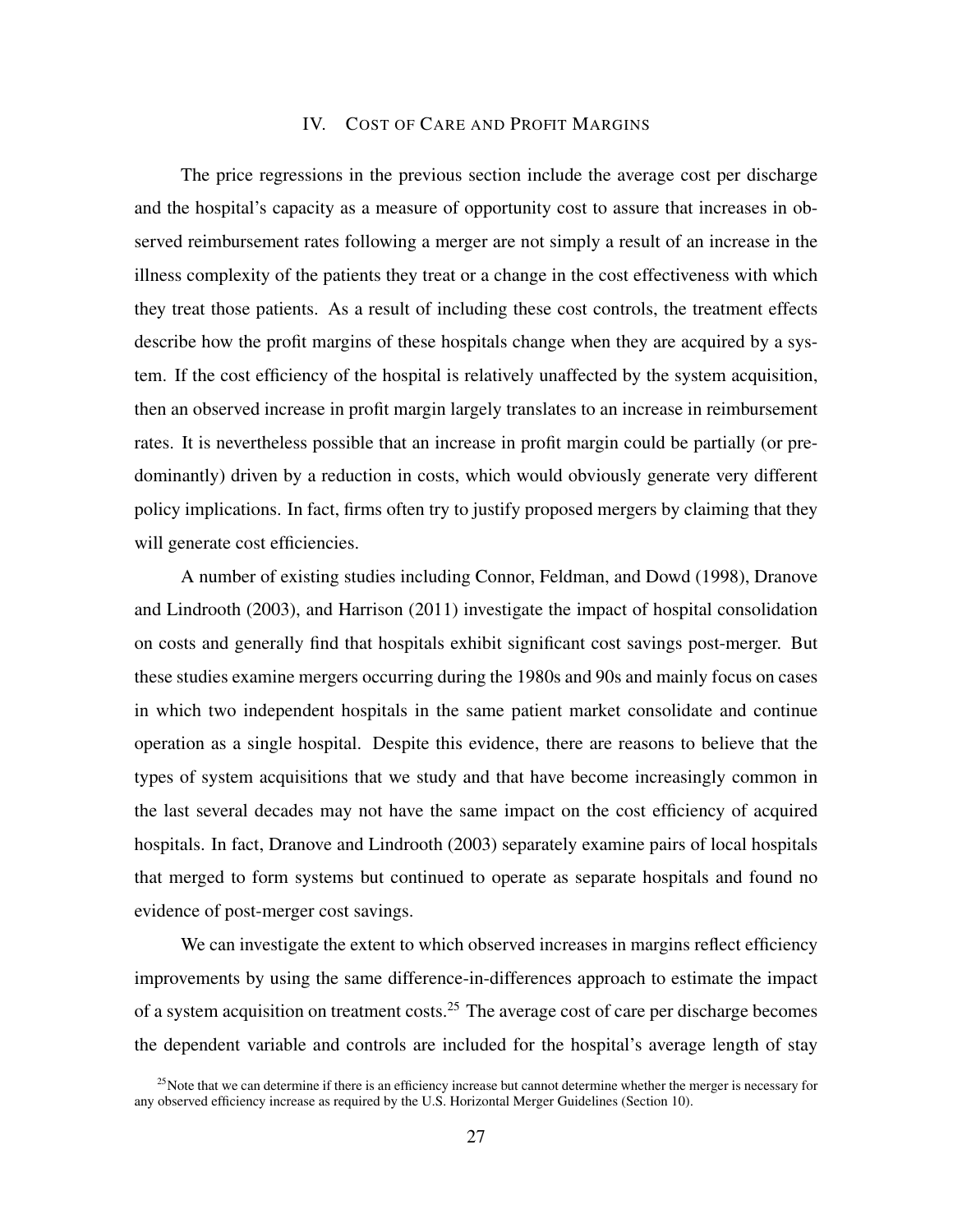|                                  | ln(Cost/Dis.) |              | ln(CMI)  |          | ln(Utilization) |          | ln(Avg, LOS) |          |
|----------------------------------|---------------|--------------|----------|----------|-----------------|----------|--------------|----------|
|                                  | (1)           | (2)          | (3)      | (4)      | (5)             | (6)      | (7)          | (8)      |
| T1                               | $-0.058^b$    | $-0.026$     | $-0.004$ | 0.001    | $-0.056$        | $-0.056$ | $-0.002$     | 0.028    |
|                                  | (0.027)       | (0.028)      | (0.012)  | (0.012)  | (0.041)         | (0.041)  | (0.037)      | (0.040)  |
| T <sub>2</sub>                   | $-0.021$      | $-0.007$     | 0.007    | 0.007    | $-0.006$        | $-0.017$ | 0.007        | 0.010    |
|                                  | (0.013)       | (0.014)      | (0.006)  | (0.007)  | (0.018)         | (0.019)  | (0.016)      | (0.017)  |
| Hospital or rival acquired by an |               |              |          |          |                 |          |              |          |
| Out-of-market system             |               | $-0.034^{c}$ |          | $-0.005$ |                 | 0.001    |              | $-0.033$ |
|                                  |               | (0.011)      |          | (0.005)  |                 | (0.013)  |              | (0.021)  |
| In-market system                 |               | $-0.022^c$   |          | $-0.001$ |                 | 0.016    |              | $-0.006$ |
|                                  |               | (0.008)      |          | (0.003)  |                 | (0.011)  |              | (0.011)  |
| Adj. $R^2$                       | 0.496         | 0.498        | 0.070    | 0.070    | 0.080           | 0.080    | 0.102        | 0.102    |
| N                                | 19.009        | 19,009       | 16,028   | 16,028   | 19,009          | 19,009   | 19.009       | 19,009   |

TABLE 7—THE IMPACT OF SYSTEM MEMBERSHIP ON HOSPITAL COST OF CARE

*Notes:* All specifications include hospital and treatment-specific year fixed effects; specifications in the bottom panel additionally include treatment-group-specific year fixed effects; and columns 1 and 2 additionally include bed utilization, bed utilization squared, and the shares of Medicare and Medicaid patients as well as the out-patient share of revenues. Standard errors in parentheses are clustered by MSA. Significance Levels:  $a = p < .10$ ,  $b = p < .05$ ,  $c = p < .01$ 

(which, to some extent, controls for changes in illness severity and a hospital's efficiency in providing treatment) and the proportions of patients covered by Medicare and Medicaid.<sup>26</sup> We estimate the cost regression using both difference-in-differences and triple-differences specifications. Finally, in addition to studying costs directly, we also separately investigate the impact of acquisition on several characteristics likely to impact hospital cost: patient case-mix, hospital utilization rate, and average length of stay. Treatment effect estimates from all specifications are reported in Table 7.

The hospital characteristic regressions in columns 3 through 8 reveal no significant evidence of changes in the case-mix of the patients, the average length of stay, or the utilization rate following system acquisition. With regard to overall cost levels, the estimated difference-in-differences treatment effects in column 1 suggest that average costs fall by nearly 6 percent when acquired by out-of-market systems and by about 2 percent when acquired by in-market systems. However, the triple-differences estimates in column 2 reveal that these acquisitions appear to be more likely to occur in markets where costs are increasing at a slightly lower rate, and after accounting for this, costs at acquired hospitals do not fall significantly relative to other hospitals in the same city following acquisition. Although the coefficient estimates of the impact of acquisition on costs remain negative, they are both statistically insignificant and quite small in magnitude relative to the acquisition-related in-

<sup>&</sup>lt;sup>26</sup>Measures of payer type can help control for associated differences in illness complexity as well as the possibility that differences in reimbursement rates might influence the resources used to treat particular types of patients.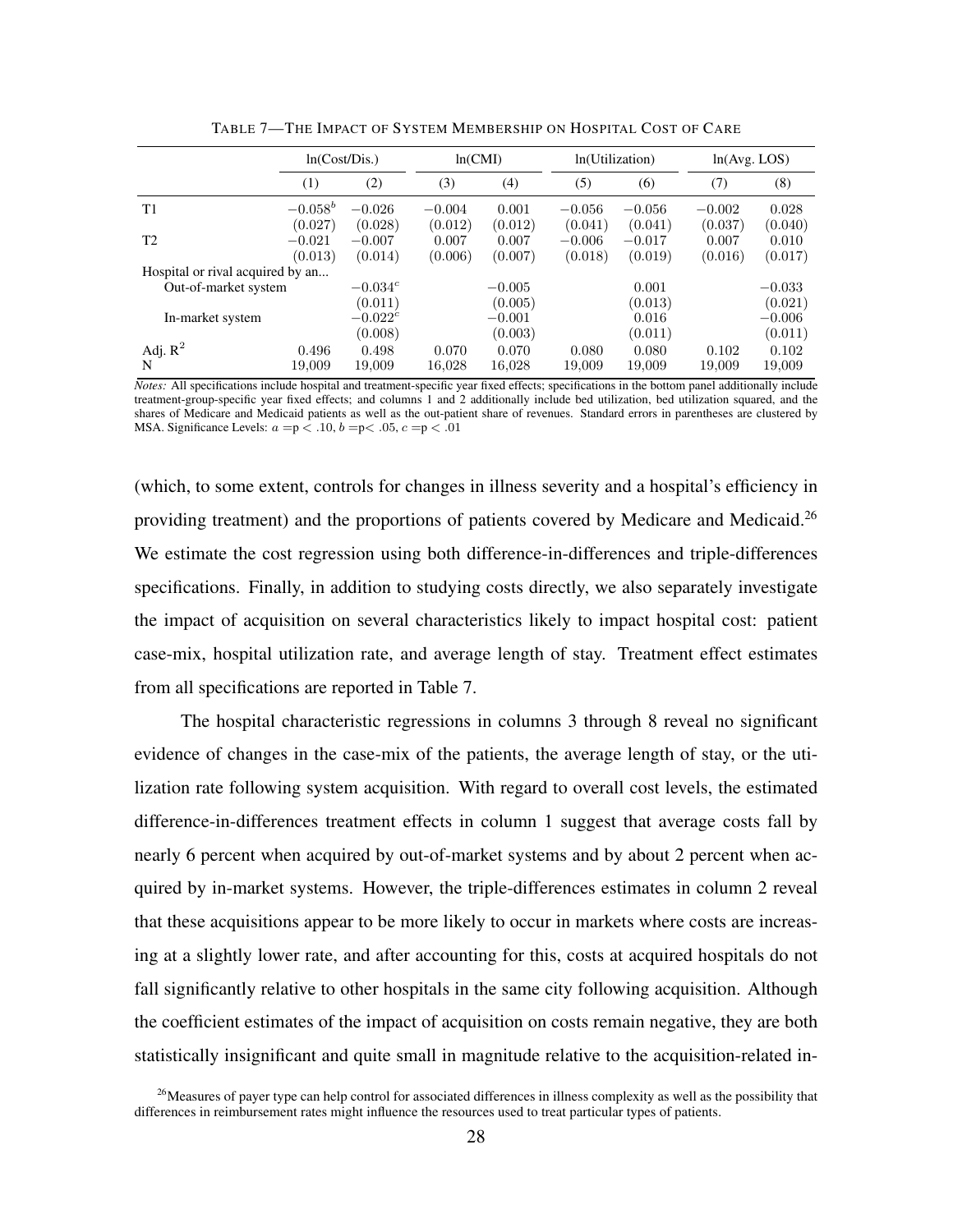creases in profit margins identified in our price regressions. For robustness, we also adapt our leads and lags specification from Section III.B to analyze how costs evolve before and after hospitals are acquired.<sup>27</sup> The estimates confirm the findings of the specifications in Table 7, revealing no systematic change in costs relative to other hospitals within the same market around the time of acquisition.

Our results give no indication that acquisitions by multi-hospital systems occurring either within the same market and across markets produce any significant cost savings. The observed increases in profit margins following both in-market and out-of-market system acquisitions appear to be almost entirely due to increases in reimbursement prices. These findings provide an interesting contrast to existing studies that do find evidence of cost efficiencies following mergers of independent hospitals within the same local market.

### V. ROBUSTNESS AND ALTERNATIVE EXPLANATIONS

Our results reveal important cross-market price effects of system formation that existing studies of hospital competition do not incorporate. In this section we perform several empirical tests to explore and verify the robustness of our findings.

#### *A. Hospital Quality*

Acquired hospitals may command higher post-merger reimbursement rates if they increase their quality of care or the quality of their facilities following acquisition. Unfortunately it is difficult to observe measures of perceived hospital quality so we cannot directly control for these potential changes like we can for changes in cost of treatment. Nevertheless, if acquired hospitals exhibit an increase in admissions despite the fact that prices have increased, this would be a fairly clear sign that the hospital improved its quality or became more attractive to patients. In light of this we adopt our standard difference-in-differences specification to examine the effects of system acquisitions on the quantity of care provided. We consider two different measures of hospital output—the total number of discharges and the number of privately insured patient discharges—as well as several measures of the hos-

 $27$ Difference-in-differences estimates of the evolution of costs before and after acquisition are plotted in Appendix Figures B1(a) and B1(b) and triple-differences estimates are plotted in Figures B1(c) and B1(d).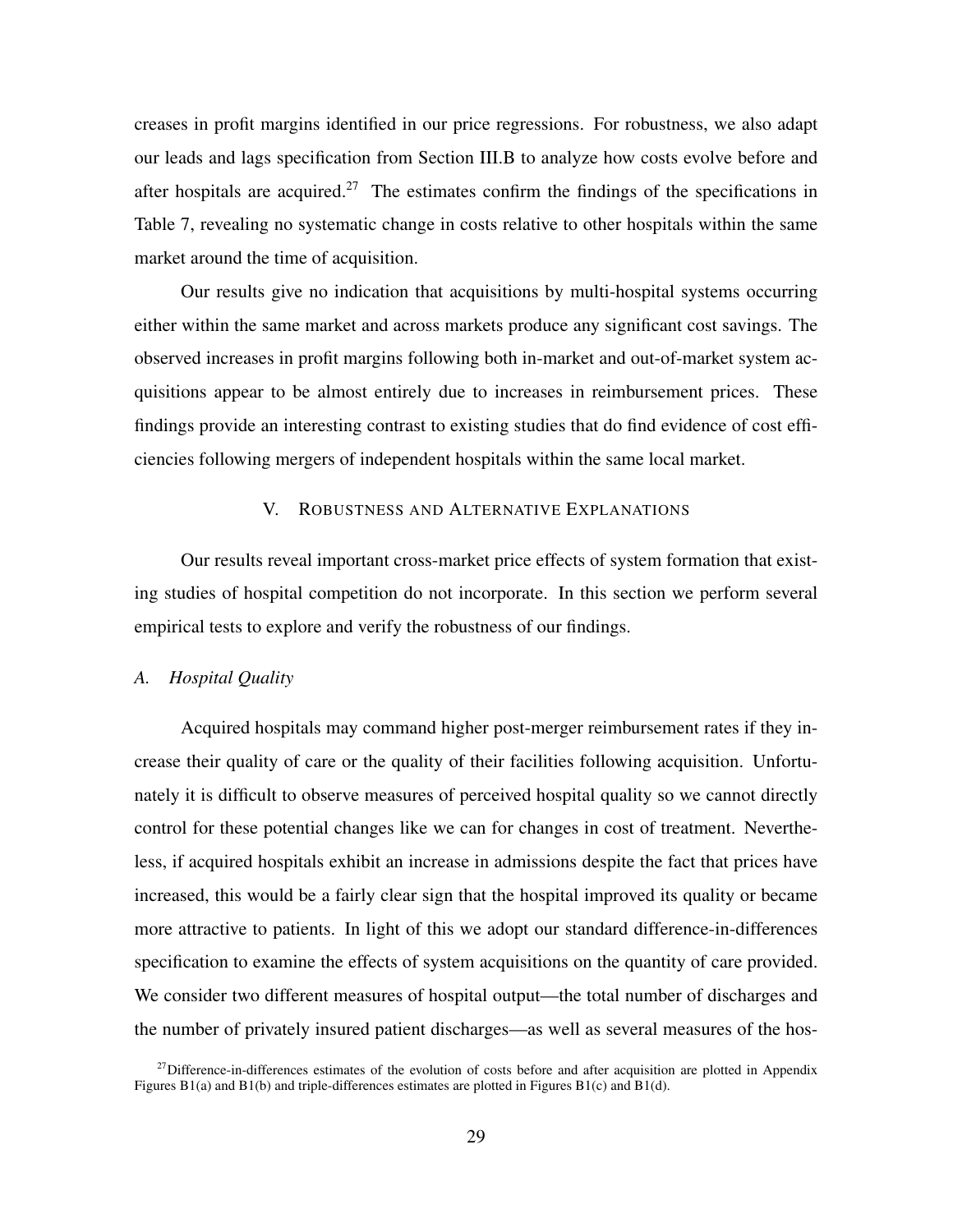|                                                               | 45 mile<br><b>Market Share</b><br>(1) | 15 mile<br>(2)      | Market Share # Discharges Discharges<br>(3) | # Private<br>(4)    | # Medicare<br>Discharges<br>(5) | Cost/Discharge<br>(6)          |
|---------------------------------------------------------------|---------------------------------------|---------------------|---------------------------------------------|---------------------|---------------------------------|--------------------------------|
| T <sub>1</sub>                                                | 0.002                                 | $-0.009$            | $-0.033$                                    | $-0.064$            | $-0.029$                        |                                |
|                                                               | (0.032)                               | (0.022)             | (0.042)                                     | (0.054)             | (0.039)                         |                                |
| T <sub>2</sub>                                                | $-0.010$                              | $-0.021$            | 0.021                                       | 0.012               | 0.018                           |                                |
|                                                               | (0.015)                               | (0.015)             | (0.019)                                     | (0.027)             | (0.023)                         |                                |
| # Rivals within 10 mi. acquired by an<br>out-of-market system |                                       |                     |                                             |                     |                                 | $-0.056^a$<br>(0.032)          |
| in-market system                                              |                                       |                     |                                             |                     |                                 | $-0.034^{b}$<br>(0.014)        |
| Adj. $R^2$                                                    | 0.027                                 | 0.033               | 0.080                                       | 0.059               | 0.097                           | 0.493                          |
| N                                                             | 19,009                                | 19,009              | 19,009                                      | 19,000              | 19,006                          | 14,264                         |
|                                                               | (7)                                   | (8)                 | (9)                                         | (10)                | (11)                            | (12)                           |
| T1                                                            | 0.002<br>(0.032)                      | $-0.021$<br>(0.022) | $-0.077^a$<br>(0.045)                       | $-0.093$<br>(0.061) | $-0.075^{\circ}$<br>(0.044)     |                                |
| T <sub>2</sub>                                                | $-0.002$                              | $-0.017$            | $-0.018$                                    | 0.029               | $-0.036$                        |                                |
|                                                               | (0.016)                               | (0.014)             | (0.020)                                     | (0.025)             | (0.024)                         |                                |
| # Rivals within 10 mi. acquired by an                         |                                       |                     |                                             |                     |                                 |                                |
| out-of-market system                                          |                                       |                     |                                             |                     |                                 | $-0.041$                       |
| in-market system                                              |                                       |                     |                                             |                     |                                 | (0.038)<br>$-0.015$<br>(0.013) |
| Adj. $R^2$                                                    | 0.027                                 | 0.033               | 0.081                                       | 0.059               | 0.098                           | 0.497                          |
| N                                                             | 19,009                                | 19,009              | 19,009                                      | 19,000              | 19,006                          | 14,264                         |

TABLE 8—THE IMPACT OF SYSTEM MEMBERSHIP ON DEMAND

*Notes:* All dependent variables are in natural logs. All specifications include hospital fixed effects; specifications in the top panel additionally includes time fixed effects while the bottom panel includes treatment-group-specific time fixed effects; and columns 6 and 12 do not include treatment hospitals but additionally include bed utilization, bed utilization squared, and the shares of Medicare and Medicaid patients as well as the out-patient share of revenues. Standard errors in parentheses are clustered by MSA. Significance Levels:  $a = p$  $\leq$  .10,  $b = p \leq 0.05$ ,  $c = p \leq 0.01$ 

pital's market share.<sup>28</sup> Market shares are calculated as the hospital's share of all discharges observed at hospitals within a 15-mile or 45-mile radius. Controls for patient care costs or patient mix are no longer necessary here because output measures are being used as the dependent variable. We still consider the same variety of time controls as in earlier specifications to control for other factors affecting hospital usage.

Table 8 reports the estimated treatment effects for each of the different measures of hospital output and market share. For both in-market and out-of-market acquisitions most of the coefficient estimates are statistically indistinguishable from zero and suggest a decrease in the number of privately insured patients. Based on these results, there is no evidence that acquired hospitals exhibited any substantial improvements in quality or became more attractive to patients.

 $28$ Note that in analyzing the effects of acquisition on costs we already examined whether an acquired hospital's utilization rate increases and, if anything, find that utilization decreases following acquisition.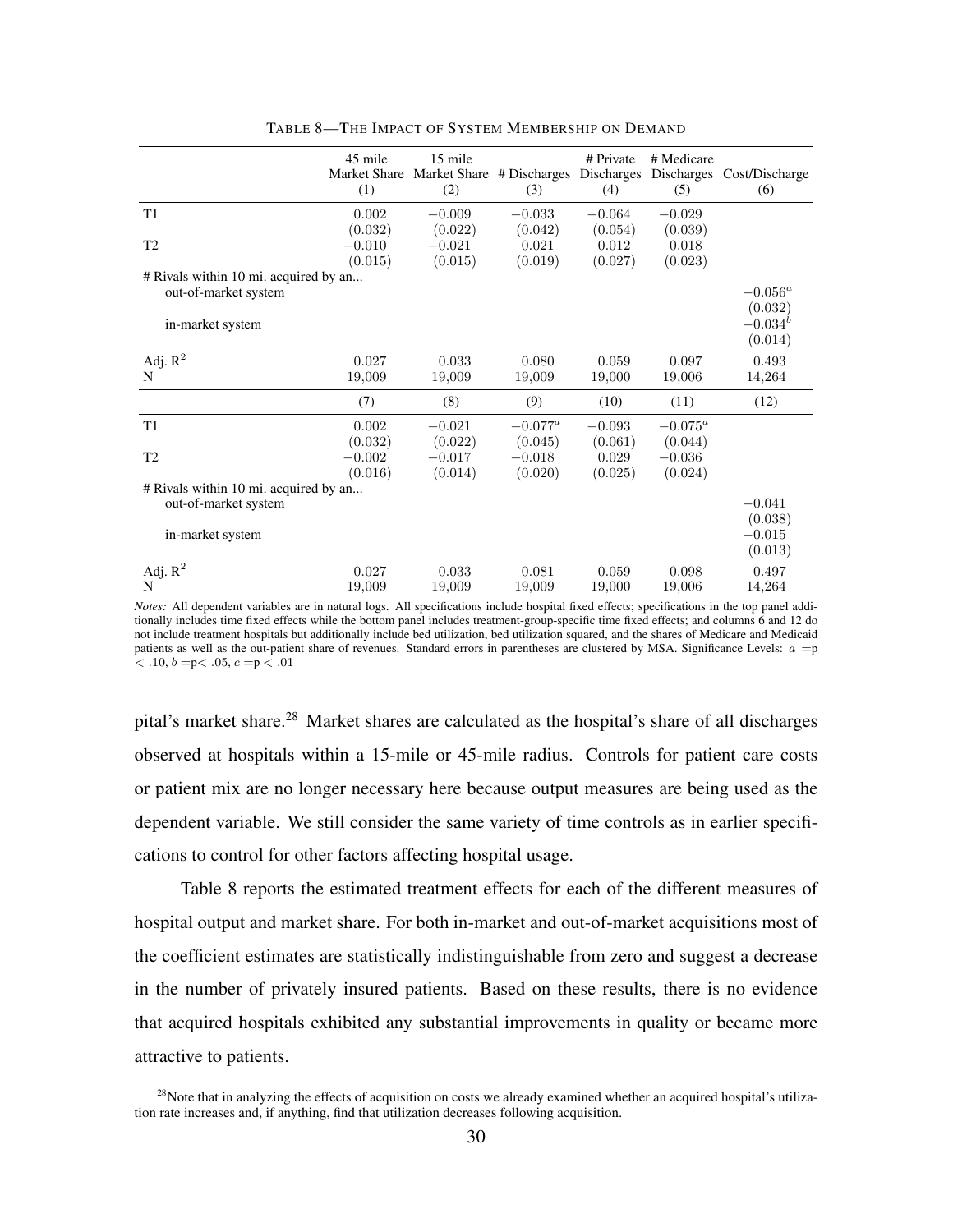Quality improvements could have occurred without generating an increase in admissions if the resulting demand increase was counteracted by increases in patient out-of-pocket costs or attempts by MCOs to steer patients away from these now higher priced hospitals. It is important to note, however, that any such increase in quality did not result from an increase in patient care spending. The acquisition-related price increases we observe are estimated conditional on patient care costs and the results of Table 7 reveal that the cost of care at acquired hospitals remained largely unchanged (or decreased slightly) following acquisition. Moreover, our rivals analysis suggests that higher post-acquisition profit margins did not result from hospitals providing higher quality at a lower cost.

Nearby rival hospitals could respond to quality improvements at acquired hospitals by increasing spending on patient care to maintain competitive quality levels, but there is little reason to expect these rival hospitals to become more efficient at producing higher quality after a nearby hospital is acquired by a system. If the main impact of system acquisition was to allow the acquired hospital to provide higher quality care more efficiently, we would expect the profit margins of nearby rivals to decrease (due to the presence of a more efficient competitor) rather than increase as the results of Table 4 show. Moreover, we might expect nearby rival hospitals to respond by spending more on patient care in response to a nearby acquisition. Columns 6 and 12 of Table 8 examine how patient care costs at rival hospitals respond to a nearby acquisition. The sample for these specifications include only the control hospitals, some of which represent rivals to acquired hospitals. The effects of having an acquired rival are fairly precisely estimated and suggest that the rivals to acquired hospitals do not exhibit an increase in their cost of care that would indicate an effort to compete with increased quality. This, together with the lack of a change in quantity or market share for acquired hospitals, suggests that the price increases are likely not driven by quality improvements.

## *B. Uncompensated Care*

Our measure of average reimbursement price has the potential to be biased because hospitals provide some amount of care for which they never receive payment (i.e., uncompensated care). This distorts downward the calculated reimbursement per discharge. More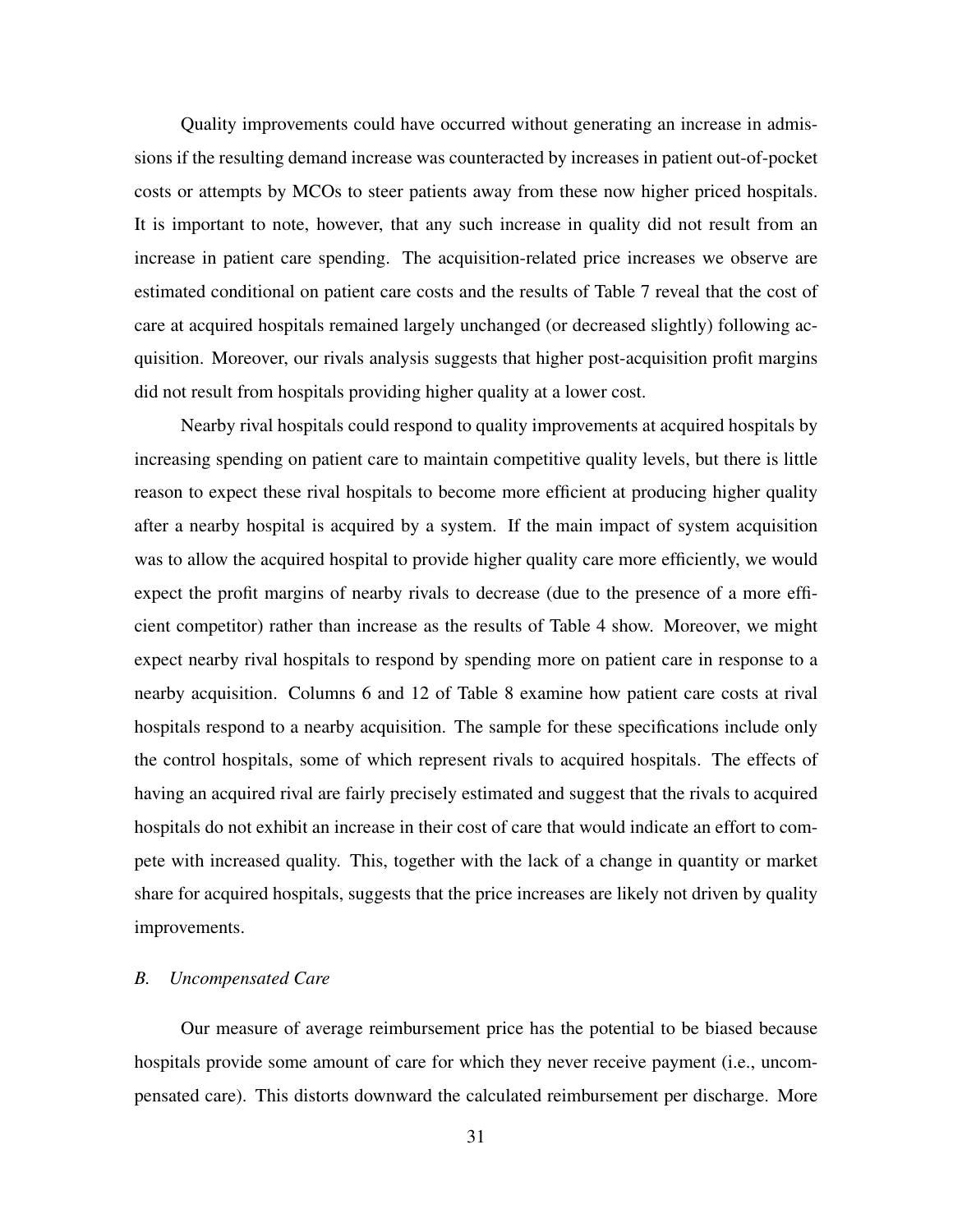importantly, if hospitals tend to provide less uncompensated care after being acquired this will cause us to overestimate the treatment effects.

Hospitals report the total value of uncompensated care they provide each year to the CMS but collection of this data only began in 2003. Therefore there are only 23 in-market acquisitions and 54 out-of-market acquisitions for which we observe levels of uncompensated care both before and after merger. Using our standard difference-in-differences approach we test whether system acquisitions are accompanied by significant changes in the amount of uncompensated care provided by acquired hospitals. The results from this estimation are reported in Appendix Table B1.

Although the estimates are relatively imprecise (due to the shorter sample period), some specifications suggest that acquired hospitals may reduce their provision of uncompensated care by 16%. However, given that uncompensated care represents a relatively small share of total discharges for the average hospital, these effects would at most translate into an overestimate of the average post-acquisition reimbursement rate by less than one percentage point—a fraction of the estimated treatment effects from our main analysis.

## *C. For-Profit Status Changes*

Another potential source of bias could arise if price effects resulting from a change in the ownership type (i.e., for-profit status) of the hospital become confounded with acquisition effects. Some hospitals change status from non-profit to for-profit after acquisition. Failing to account for any corresponding change in objective could distort our estimates of the price increase directly attributable to system acquisition. We can control for changes in ownership status by including indicators identifying the current for-profit status of the hospital in our standard difference-in-differences specification. The estimates (reported in Appendix Table B2) provide some evidence that prices at hospitals in the out-of-market treatment group are somewhat higher when they operate as for-profit hospitals. Even when controlling for profit-status changes, however, the estimated price increase associated with an out-of-market acquisition falls only slightly from 17% to 15% for out-of-market acquisitions.

We also investigate whether the magnitudes of price increases following system acquisition tend to differ for for-profit and nonprofit hospitals. Our estimates indicate that prices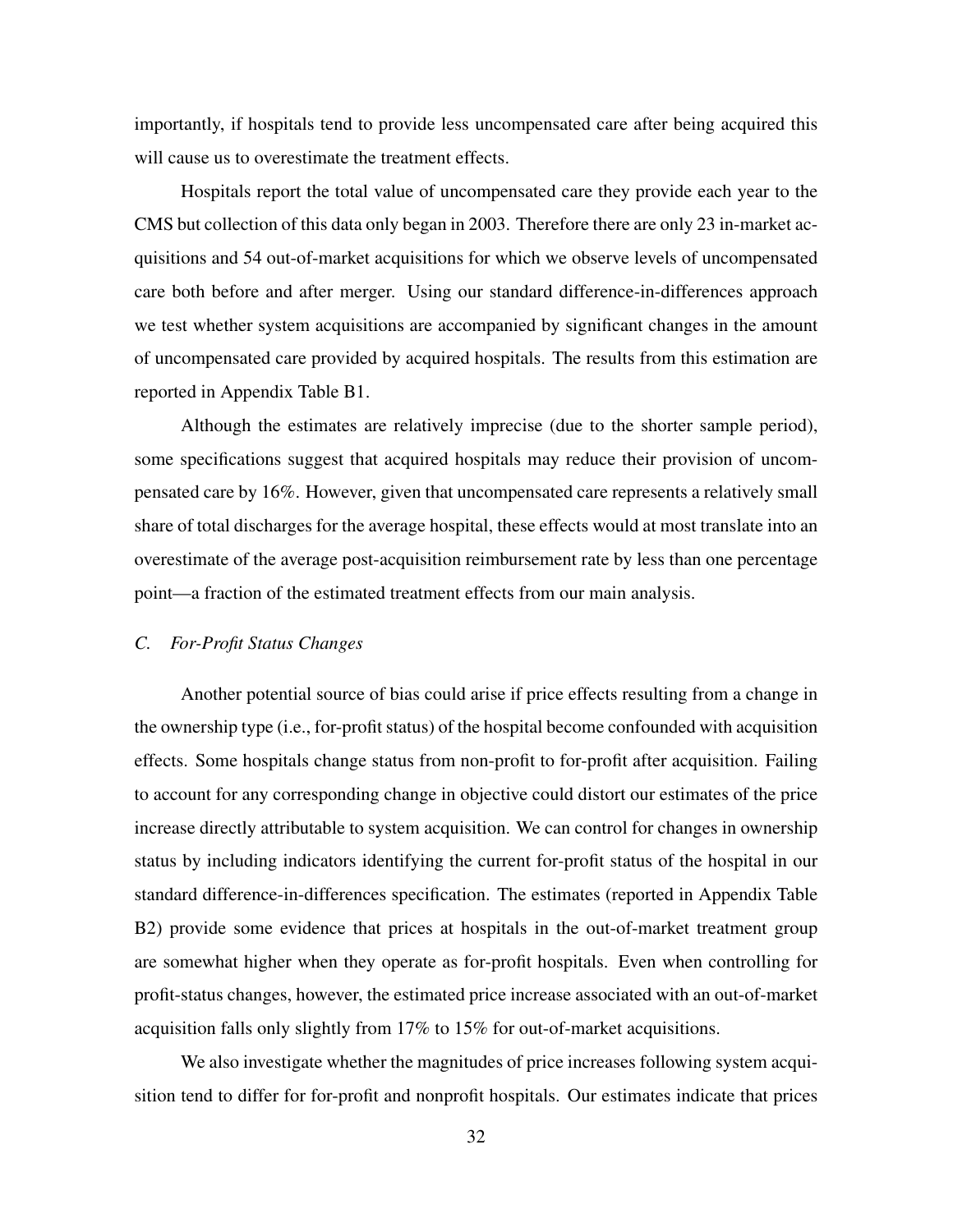increase about 5 percentage points more at nonprofits following an out-of-market acquisition and about 8 percentage points more following an in-market acquisition, though none of the for-profit results are statistically significant.

## *D. Medicare Reimbursement Rates and System Acquisition*

All of our empirical findings support the assertion that there is a market power effect associated with out-of-market acquisitions. In light of this we implement one final falsification test by examining the effect of these acquisitions on a hospital's average reimbursement rate from Medicare patients. The Medicare reimbursement prices are administratively set and based on the average costs of providing care nationally and adjusted for case severity and geographic factors. As a result, a change in a hospital's bargaining power should not impact revenues from Medicare patients the way it does for privately insured patients.

For each hospital we observe both the total revenues for inpatient-care from Medicare patients and the total number of Medicare patient discharges and inpatient days. With this information we can construct accurate measures of average reimbursement rates for these patients. We estimate our standard difference-in-differences regression using Medicare prices as the dependent variable. The estimates are reported in Appendix Table B3.

The out-of-market treatment effects are all near zero. The estimated treatment effects for Medicare prices are statistically different from zero for in-market acquisitions; however, they are all of opposite sign and much smaller in magnitude than those estimated in the price regressions for privately insured patients. The absence of an increase in average reimbursement rates for Medicare patients suggests that the treatment effects we observe for privately insured patients are not simply the result of unobserved increases in the cost of treatment or the severity of the case mix of a hospital's overall patient population. These findings reinforce the robustness of the treatment effects identified for privately insured patients.

## VI. DISCUSSION AND POSSIBLE SOURCES OF CROSS-MARKET DEPENDENCIES

Our empirical results reveal that many out-of-market mergers result in significantly higher prices for merging hospitals and their local rivals, suggesting that the competitiveness of individual patient markets may depend on factors beyond the local market structure. In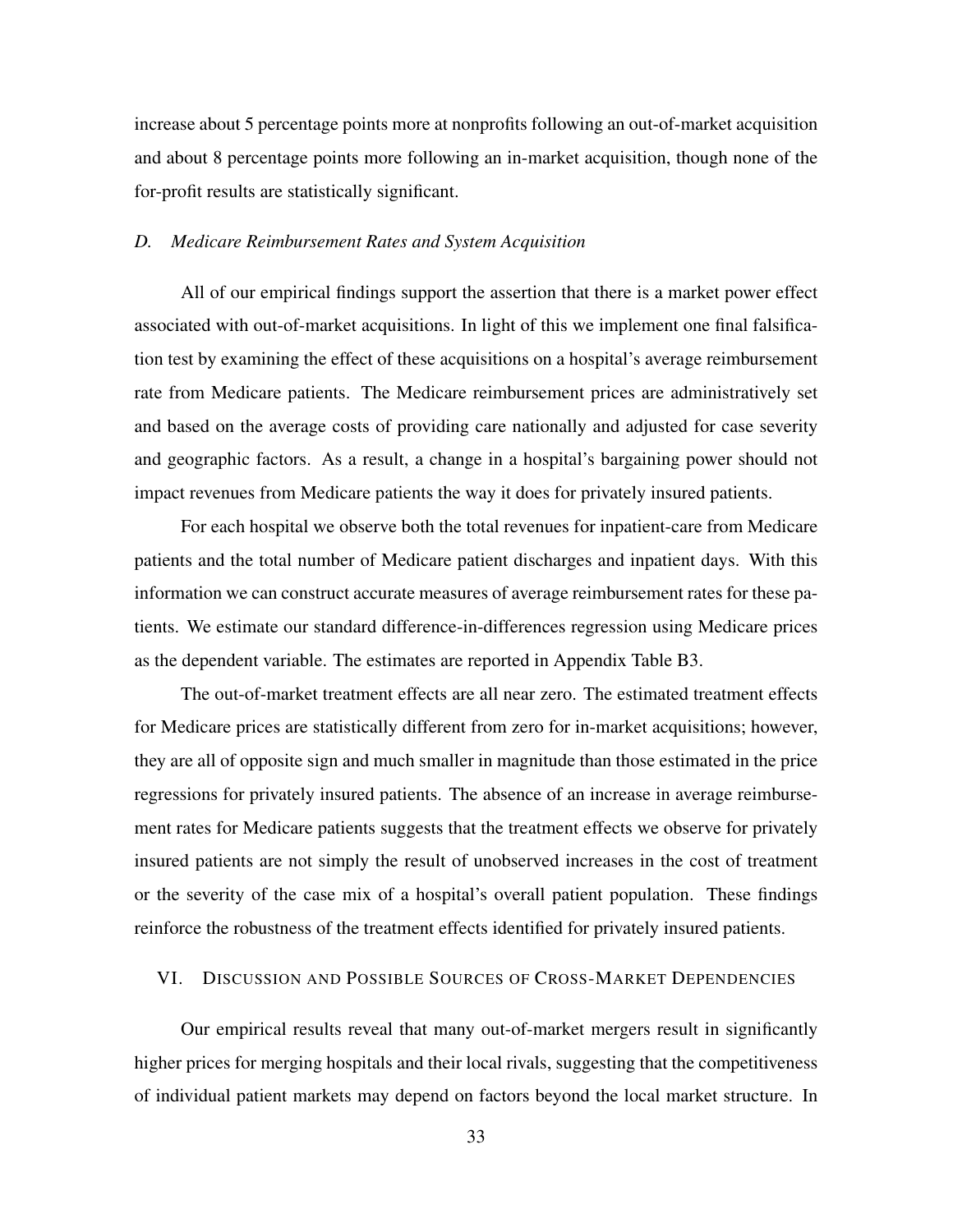this section we highlight several mechanisms capable of generating cross-market effects and explore some of the testable implications of these mechanisms.

Like most recent studies of hospital competition (including Capps et al., 2003; Lewis and Pflum, 2015a; Gowrisankaran et al., 2015), our discussion utilizes a Nash bargaining framework to directly model price negotiations between hospitals and MCOs, and an *option demand* approach to specify the gains from contracting.<sup>29</sup> Similar models have been used to study negotiated prices in other industries as well; including television content (Crawford and Yurukoglu, 2012) and coffee (Draganska, Klapper, and Villas-Boas, 2010). Let  $\vec{p}_{sm}$ represent the vector of reimbursement prices paid by MCO  $m$  to the hospitals in system s; let  $\Delta_s \Pi_m(\vec{p}_{sm})$  denote m's additional profit when it includes s in its provider network and pays reimbursements  $\vec{p}_{sm}$ ; and let  $\Delta_m \Pi_s(\vec{p}_{sm})$  denote s's additional profit when it is included in m's provider network and receives reimbursement payments  $\vec{p}_{sm}$ . Together the MCO and hospital system choose the price vector  $\vec{p}_{sm}$  that maximizes the Nash product of the respective gains; i.e., the system and MCO together solve the optimization problem

(3) 
$$
\max_{\vec{p}_{sm}} \{[\Delta_m \Pi_s(\vec{p}_{sm})]^{\beta_{s(m)}} \times [\Delta_s \Pi_m(\vec{p}_{sm})]^{1-\beta_{s(m)}}\},
$$

where  $\beta_{s(m)}$  is the relative bargaining power of the system vis-à-vis the MCO and subject to the MCO and system being no worse off from contracting (i.e., subject to  $\Delta_m \Pi_s(\vec{p}_{sm}) \geq 0$ and  $\Delta_s \Pi_m(\vec{p}_{sm}) \geq 0$ ).

The resulting first-order conditions can then be expressed as

(4) 
$$
\beta_{s(m)} \left[ \frac{\partial \Delta_m \Pi_s}{\partial p_{hm}} \frac{p_{hm}}{\Delta_m \Pi_s} \right] = -(1 - \beta_{s(m)}) \left[ \frac{\partial \Delta_s \Pi_m}{\partial p_{hm}} \frac{p_{hm}}{\Delta_s \Pi_m} \right]
$$

showing that the equilibrium vector of prices equates the elasticity of the system's profit with respect to price to that of the elasticity of the MCO's profit with respect to price, weighted by their relative bargaining power  $(\beta_{s(m)})$ .<sup>30</sup>

Alternatively, the first order condition from (4) can be rearranged and is more com-

<sup>30</sup>Note that  $\frac{\partial \Delta_s \Pi_m}{\partial p_{hm}} \leq 0$ .

 $^{29}$ Brooks et al. (1997) utilize a Nash bargaining framework with a monopoly hospital and MCO. Town and Vistnes (2001) utilize an option demand framework but not within the context of a bargaining game.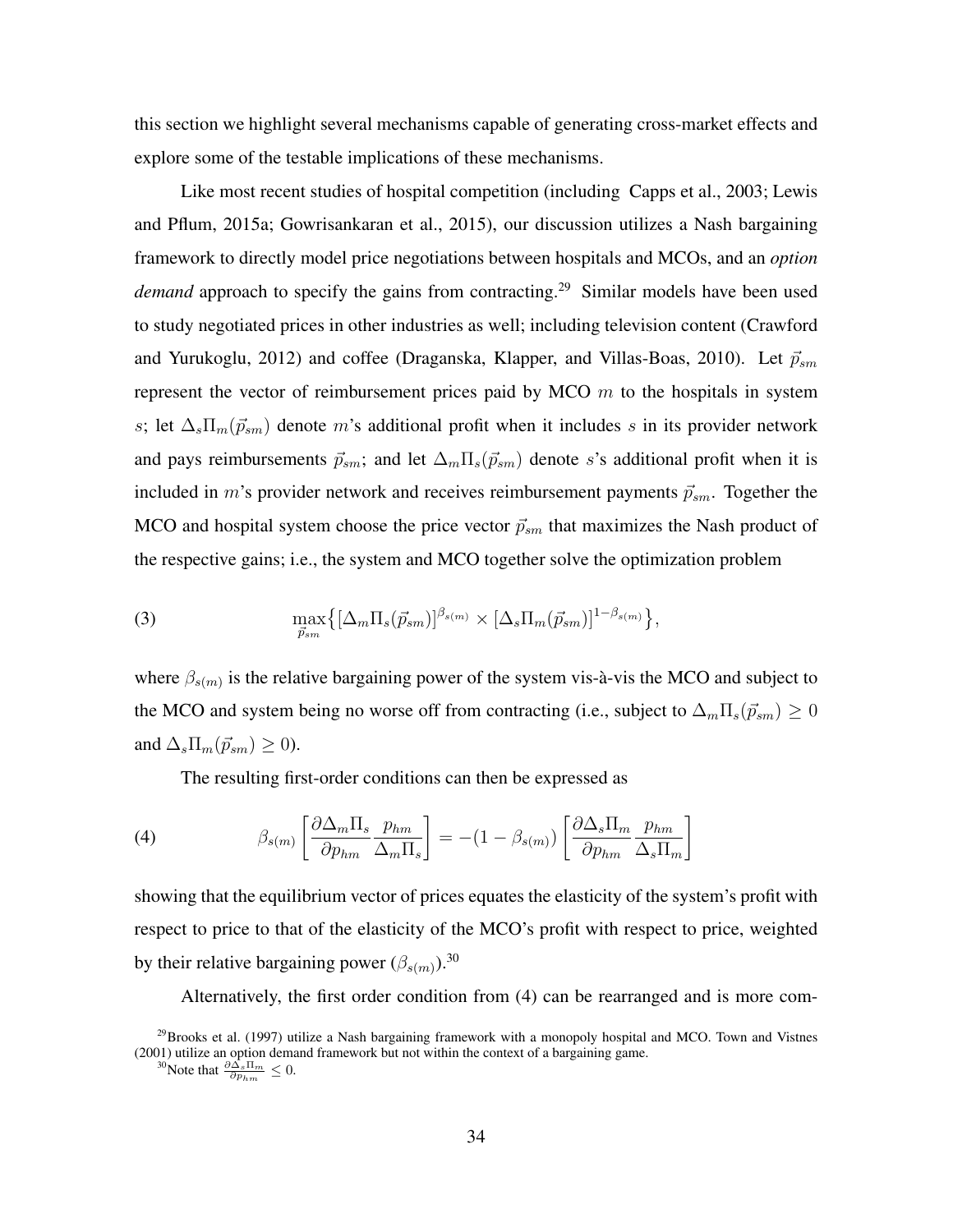monly expressed in the literature in the form

(5) 
$$
\Delta_m \Pi_s(\vec{p}_{sm}) = \beta_{s(m)}[\Delta_s \Pi_m(\vec{p}_{sm}) + \gamma \Delta_m \Pi_s(\vec{p}_{sm})],
$$

where  $\gamma =$  $\partial \Delta_m \Pi_s$  $\partial p_j$  $/ \rho \Delta_s \Pi_m$  $\partial p_i$    . In equilibrium, the system's incremental profit from contracting with the MCO is the  $\beta_{s(m)}$ -share of the total gains from contracting, where the MCO's gains are weighted to account for how a change in reimbursement price differentially impacts the profits of the system compared to the MCO. Studies often assume that patients' hospital choice does not respond to the reimbursement rate, implying that  $\gamma$  is equal to one.<sup>31</sup> In this case the reimbursement is a simple transfer from MCO to hospital, and the ability of a system to negotiate a reimbursement rate above its costs depends on two key components: the bargaining power of the system  $(\beta_{s(m)})$  and the total contract gains  $(\Delta_h \Pi_m(\vec{p}_{hm})+\Delta_m \Pi_h(\vec{p}_{sm}))$ .

Mergers can increase hospital market power whenever the gains generated by including a system of hospitals in the provider network are greater than the sum of the incremental gains that would have been generated by including each individual hospital in the provider network had they negotiated separately as standalone hospitals. In the spirit of Horn and Wolinsky (1988), Stole and Zwiebel (1996) and Inderst and Wey (2003), the potential anticompetitive effects of the merger are largely reflected in the degree of nonlinearity in the relationship between the incremental gains from contracting with each hospital individually and the gain from the contracting with the system as a whole. $32$ 

Although nearly all studies in the hospital competition literature utilize this same general framework, they often make different assumptions about the factors that impact the gains from contracting. For example, Capps et al. (2003) and many others assume that enrollees will remain with their MCO when hospitals are dropped from the provider network, but Ho (2009) and Ho and Lee (2013) allow enrollees to potentially switch MCOs in response to changes in provider network. In a theoretical study, Lee and Fong (2012) specify a dynamic model of network formation to consider the effects of allowing MCOs to potentially reoptimize the structure of its remaining provider network if it fails to contract with a specific

 $31$ One notable exception is Gowrisankaran et al. (2015), who explicitly allow patients facing coinsurance payments to respond to differences in out-of-pocket costs across hospitals.

 $32$ More generally, the incremental profit is concave in the size of the counter party, as Chipty and Snyder (1999) highlighted in their empirical investigation of bargaining outcomes in the cable television industry.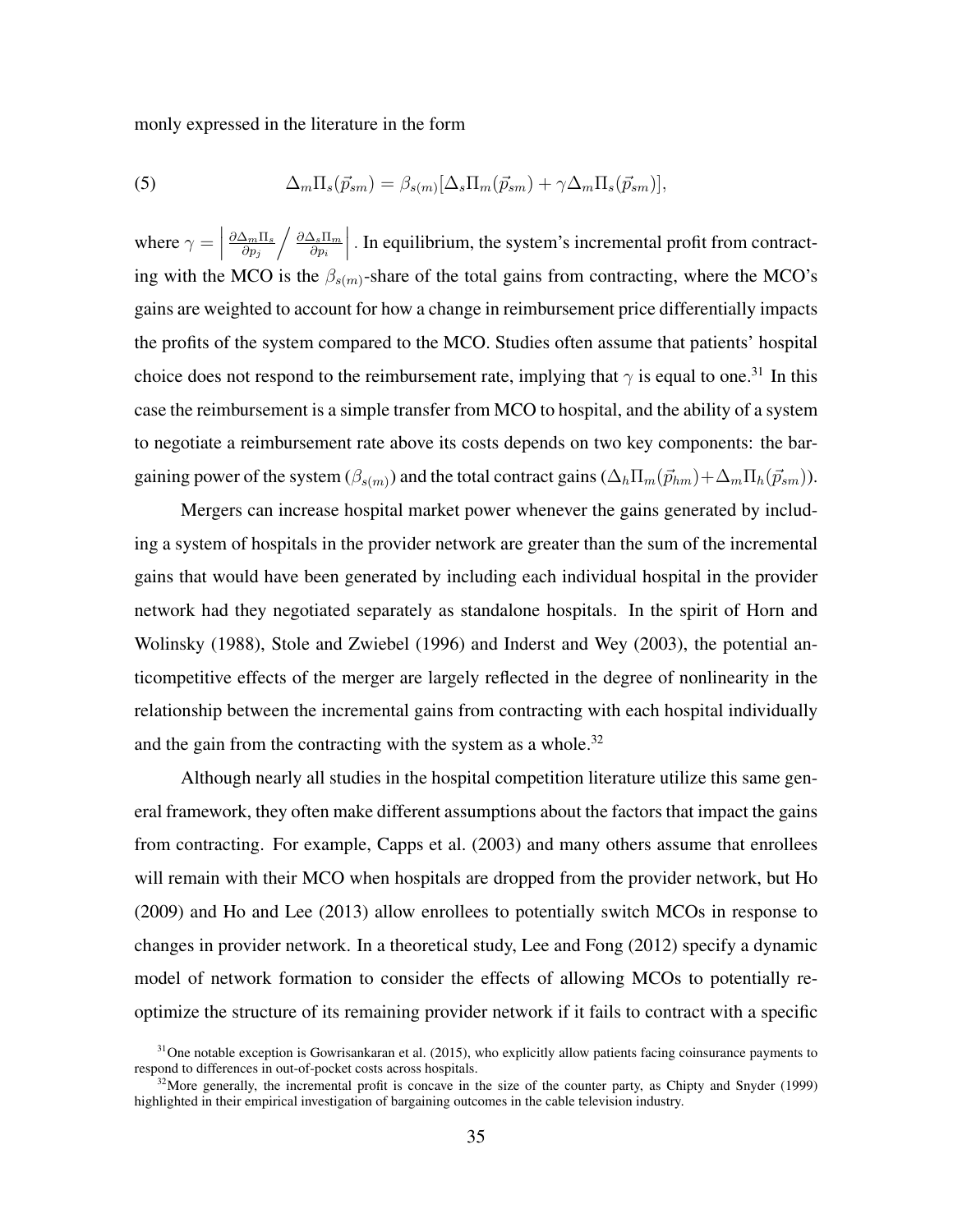hospital.

Notably, all of these studies retain the assumption that an MCO's incremental profits are additively separable across different patient markets, implying that cross-market mergers cannot generate any market power effects. As Vistnes and Sarafidis (2013) point out, however, this may not be true given that the majority of private health coverage is purchased by employers rather than individuals. Employers arranging provider networks for employees located in different patient markets may place a higher value on having access to a geographically dispersed hospital system even if their individual employees do not. Such linkages could allow mergers of hospitals in different patient markets to significantly increase average prices, but only if a substantial number of residents in both markets share the same employers. We do not have the detailed employment data necessary to test this prediction directly. But this type of overlap is probably most likely to occur around major cities where large employers have employees living in different patient markets within the same broader metropolitan region or, perhaps, the same state. Therefore, we implement a more indirect test, empirically examining the importance of regional mergers by expanding the out-of-market cut-off distance to determine whether strong merger price effects are still present even when hospitals are located in entirely different regions.

Table B4 in the Appendix reports the treatment effects from specifications in which the minimum distance cut-off used to define an out-of-market acquisition is increased from 45 miles to 75 miles, and again to 90 miles. Even when considering only the 37 acquired hospitals in our sample that were more than 90 miles from their nearest system partner, there is strong evidence that prices increase following acquisition. In fact, these hospitals exhibit an average increase in price that is around 40% larger than that estimated using the 45 mile cut-off. As hospitals negotiate with insurers that often operate at a state-wide level, we additionally estimate a specification (in Appendix Table B5) which uses the standard 45 mile cut-off but allows the acquisition price effect to differ when the acquired hospital has no system partners in the same state. These *out-of-state* acquisitions generate price increases that are roughly 50% larger on average than system acquisitions involving a hospital that is in a different market but within the same state as an existing system partner. Both findings suggest that the identified price effects from acquisitions classified as out-of-market are not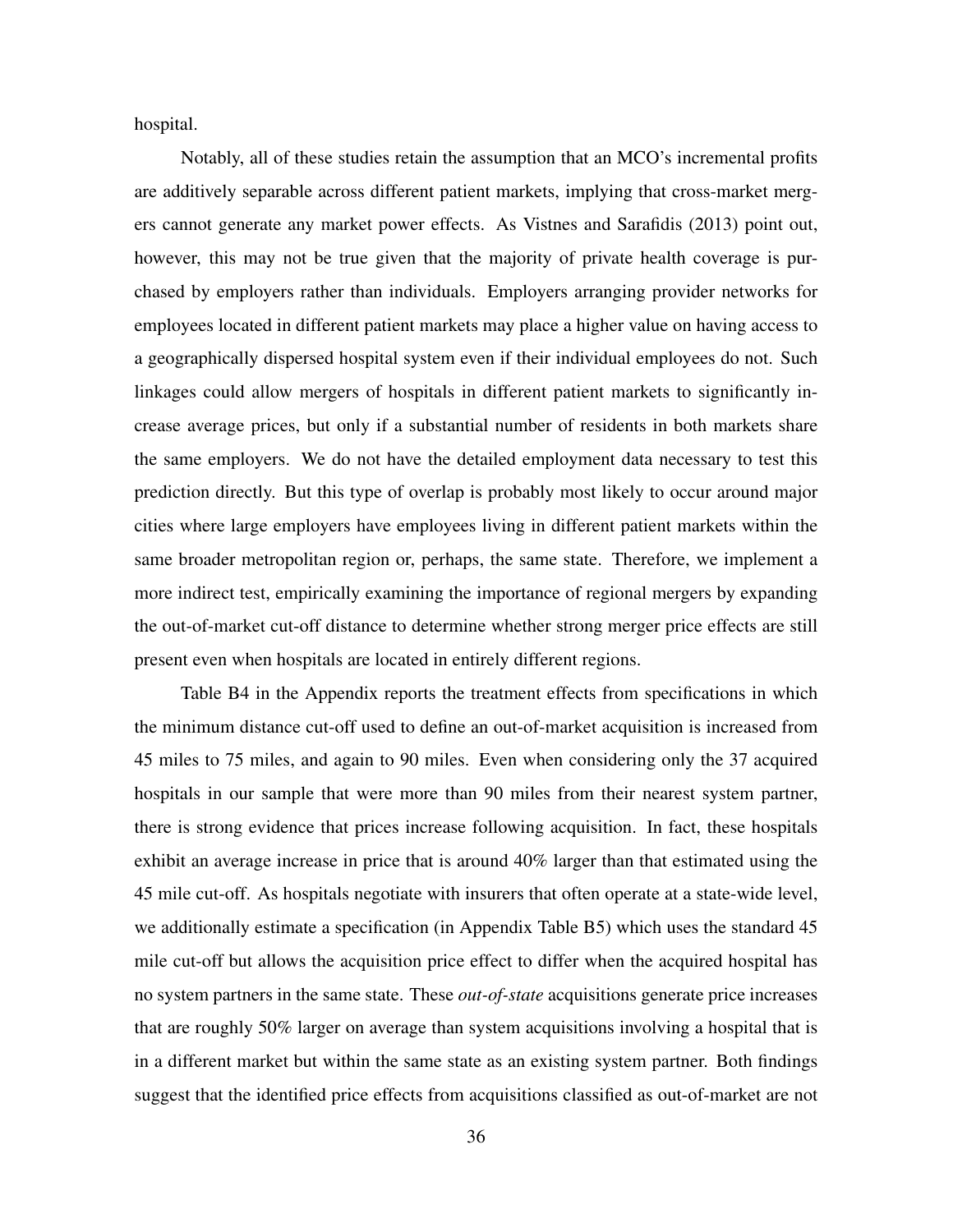likely to be the result of regional employers purchasing common coverage for employees or of patient substitution over a broader geographic area.

It is still possible that very large nationwide or regional employers may have employees in entirely different regions or metro areas, but the degree of overlap in employers generally across any two cities is likely fairly small. Moreover, many of the systems in our sample that acquire an out-of-market hospital have members that are spread across the country in seemingly unrelated markets. Some of these (for example: Community Health Systems or Regional Care Hospital Partners) are made up of regional hospitals located in smaller cities where the presence of large national employers might be relatively limited.<sup>33</sup> These observations suggest that increased geographic coverage of large employers' employee base is not a likely driver of the increased market power from out-of-market acquisitions.<sup>34</sup>

Another way system membership can create a cross-market dependency is through a hospital's bargaining power ( $\beta_{s(m)}$ ). There is strong evidence that relative bargaining power can vary, sometimes substantially, across hospital/MCO pairs (Lewis and Pflum, 2015a; Gowrisankaran et al., 2015). Lewis and Pflum (2015a) in particular find significant differences in bargaining power for system members compared to stand-alone hospitals. <sup>35</sup> Although bargaining power is represented by an exogenous parameter in the Nash model, several findings from the theoretical bargaining literature (including Fudenberg and Tirole (1983) and Sobel and Takahashi (1983)) suggest that bargaining power may depend on factors such as the amount of information one party has regarding the value of the contract to the other party. A hospital's bargaining power might therefore increase after joining a system if the system shares the costs of creating a larger and more skilled team of contract negotiators or if it pools information from previous contract negotiations giving the member hospital more information to use in the bargaining process.<sup>36</sup> As a result, system membership has

<sup>33</sup>As of 2015, the Regional Care Hospital Partners system included 8 hospitals spread across 7 states (AL, AZ, CT, IA, MT, OH, TX) and all located in smaller cities.

 $34$ It may, however, be an important source of market power arising from in-market acquisitions. Such acquisitions often involve hospitals that are not particularly close substitutes for individual patients but that may be close to employees working for the same large employer throughout the metropolitan area.

 $35$ Like much of the literature, however, Lewis and Pflum (2015a) assume that the incremental profit of contracting with a system is separable across patient markets so their estimated bargaining power differences could be capturing other cross-market linkages.

<sup>&</sup>lt;sup>36</sup>For example, Tenet Healthcare—a national hospital system having 80 members in 2015—reportedly adopted a "national negotiating template and new technology to analyze payer-specific profit and loss data, giving negotiators ammunition during contract talks" (Colias, 2006).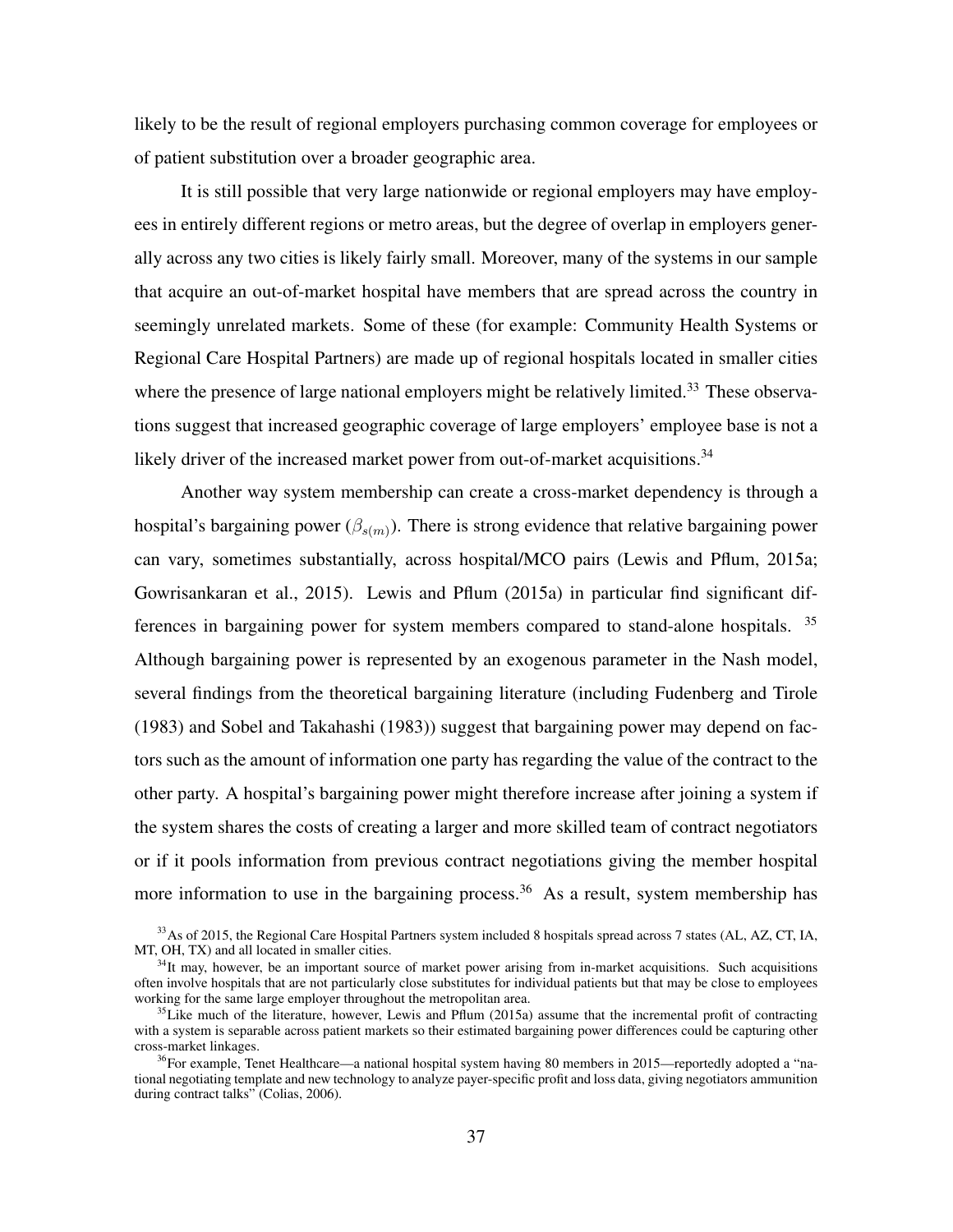| ln(Price/Discharge)                           | (1)         | (2)         |
|-----------------------------------------------|-------------|-------------|
| Size of acquiring system                      |             |             |
| Bottom tercile ( $\leq 4$ members)            | $0.166^b$   |             |
|                                               | (0.078)     |             |
| Middle tercile ( $> 4$ and $\leq 26$ members) | $0.247^{c}$ |             |
|                                               | (0.094)     |             |
| Upper tercile $(> 26$ members)                | $0.286^c$   |             |
|                                               | (0.107)     |             |
| Size (# of beds) of acquired hospital         |             |             |
| Bottom tercile $(< 58$ beds)                  |             | $0.332^{c}$ |
|                                               |             | (0.076)     |
| Middle tercile ( $> 97$ and $\leq 184$ beds)  |             | $0.226^b$   |
|                                               |             | (0.101)     |
| Upper tercile $($ > 184 miles)                |             | $0.211^{b}$ |
|                                               |             | (0.101)     |
| Adj. $R^2$                                    | 0.476       | 0.476       |
| N                                             | 19,009      | 19,009      |

TABLE 9—HETEROGENEOUS IMPACT OF OUT-OF-MARKET ACQUISITIONS ON PRICE/DISCHARGE

*Notes:* Each specification includes the same control variables reported in column 6 of Table 2 as well as hospital and year fixed effects. The cut-off for defining an out-of-market acquisition is 90 miles. Standard errors in parentheses are clustered by MSA. Significance Levels:  $a = p < .10, b = p < .05, c = p < .01$ 

the potential to increase an acquired hospital's bargaining power and, consequently, its reimbursement price, regardless of whether its acquisition alters the concentration of hospitals in a local patient market.

We do not observe direct measures of bargaining power but larger systems are likely to have more experience and a greater informational advantage whereas smaller hospitals may be in a position to benefit most from joining a system given their relatively limited resources. To examine these potential relationships, we alter column 6 from Table 2 to allow the out-of-market treatment effect to vary based on either the size of the acquiring system or the size of the acquired hospital. We utilize the 90-mile cut-off to define outof-market acquisitions in this case to ensure that these represent acquisitions in completely separate metropolitan areas. The estimates, reported in Table 9, reveal that acquisitions by smaller systems (of 4 or fewer hospitals) generate substantially smaller price increases than acquisitions by larger systems. Additionally, prices increase substantially more when the acquired hospital is relatively small.

These results are consistent with the notion that observed acquisition effects at least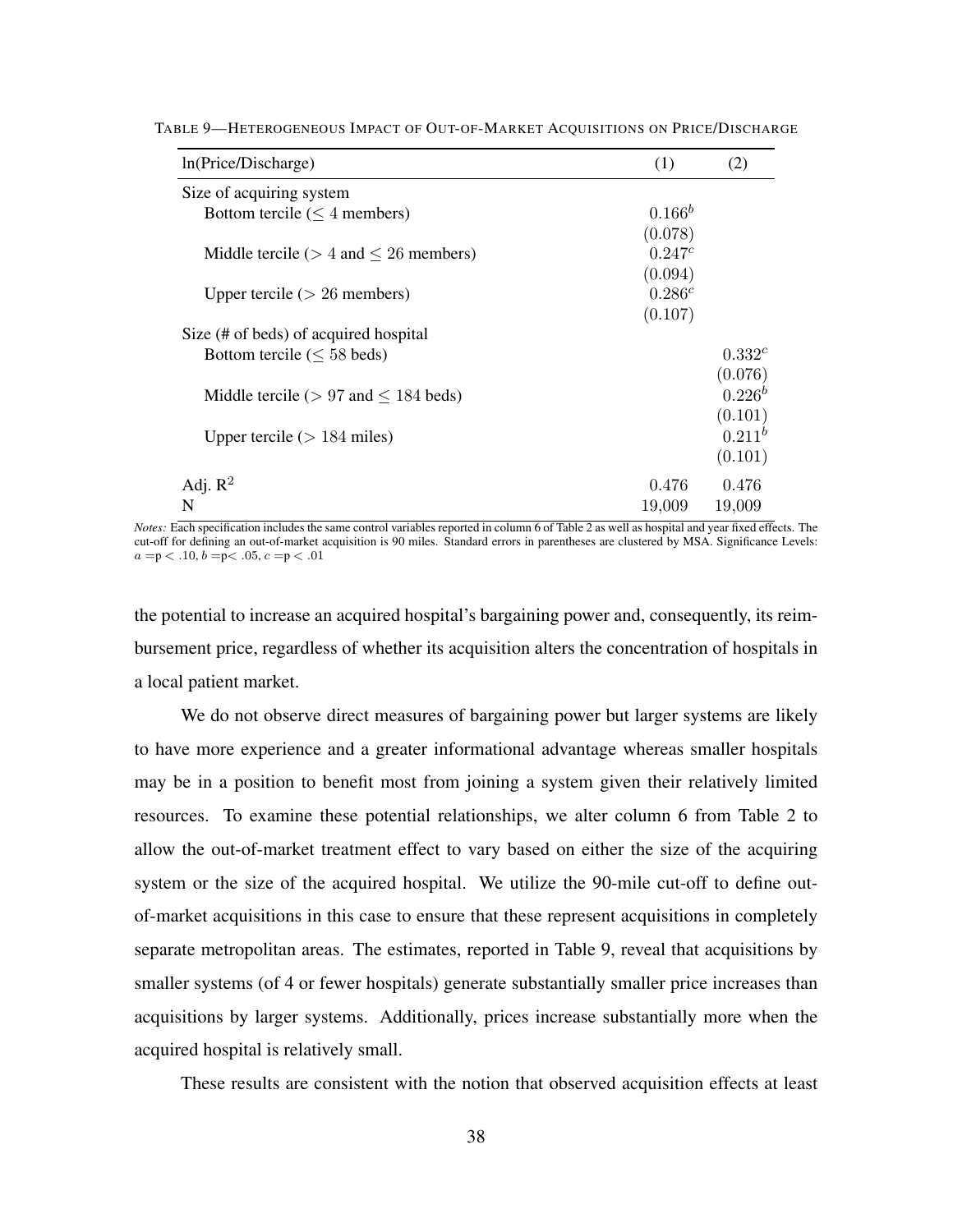partially reflect improvements in bargaining power. In contrast, we found no evidence that prices were influenced by employers operating in multiple markets. Despite these suggestive results, we hesitate to draw strong conclusions at this point given the relative infancy of the theoretical literature and the possibility that there may be other unidentified mechanisms through which contract negotiations in one patient market could influence negotiations in other markets. Future theoretical and empirical work identifying and testing the relative importance of these mechanisms is likely to be particularly valuable, especially because the antitrust implications depend heavily on the mechanisms responsible for these cross-market dependencies. For example, a price increase generated by additional bargaining power more closely resembles a transfer of profits from MCOs to hospitals than a true restriction of competition generated by increased market power. Mergers that substantially increase hospital bargaining power can ultimately result in higher overall medical costs and insurance premiums as well as increased market power for nearby rivals, but it is unclear whether this would represent a violation of antitrust law.<sup>37</sup> In contrast, cross-market dependencies that influence the value of contracting with the hospital system would generate additional market power in much the same way as a within-market merger and would represent a more standard antitrust violation.

Regardless of the underlying mechanism, evidence of cross-market acquisition price effects suggests that existing models of competition, such as the option demand approach developed by Town and Vistnes (2001) and Capps et al. (2003) and used by antitrust authorities, $38$  may need to be re-evaluated. These models could significantly underestimate the potential price impacts of mergers that do not involve close competitors. In addition, adjustments might be necessary to assure that assessments of local mergers are not biased in some way by excluding other relevant factors. For example, if some of these additional mechanisms tend to operate more strongly at hospitals in areas with high local market concentration, the current approach to merger simulation may incorrectly attribute higher prices to reductions in local concentration.

 $37$ To our knowledge this issue has not been legally challenged or faced careful debate within the scholarly literature.

<sup>&</sup>lt;sup>38</sup>Dranove and Sfekas (2009) provide an overview of how these methods have been used in antitrust cases and Farrell et al. (2011) describes how the method is used in hospital cases specifically.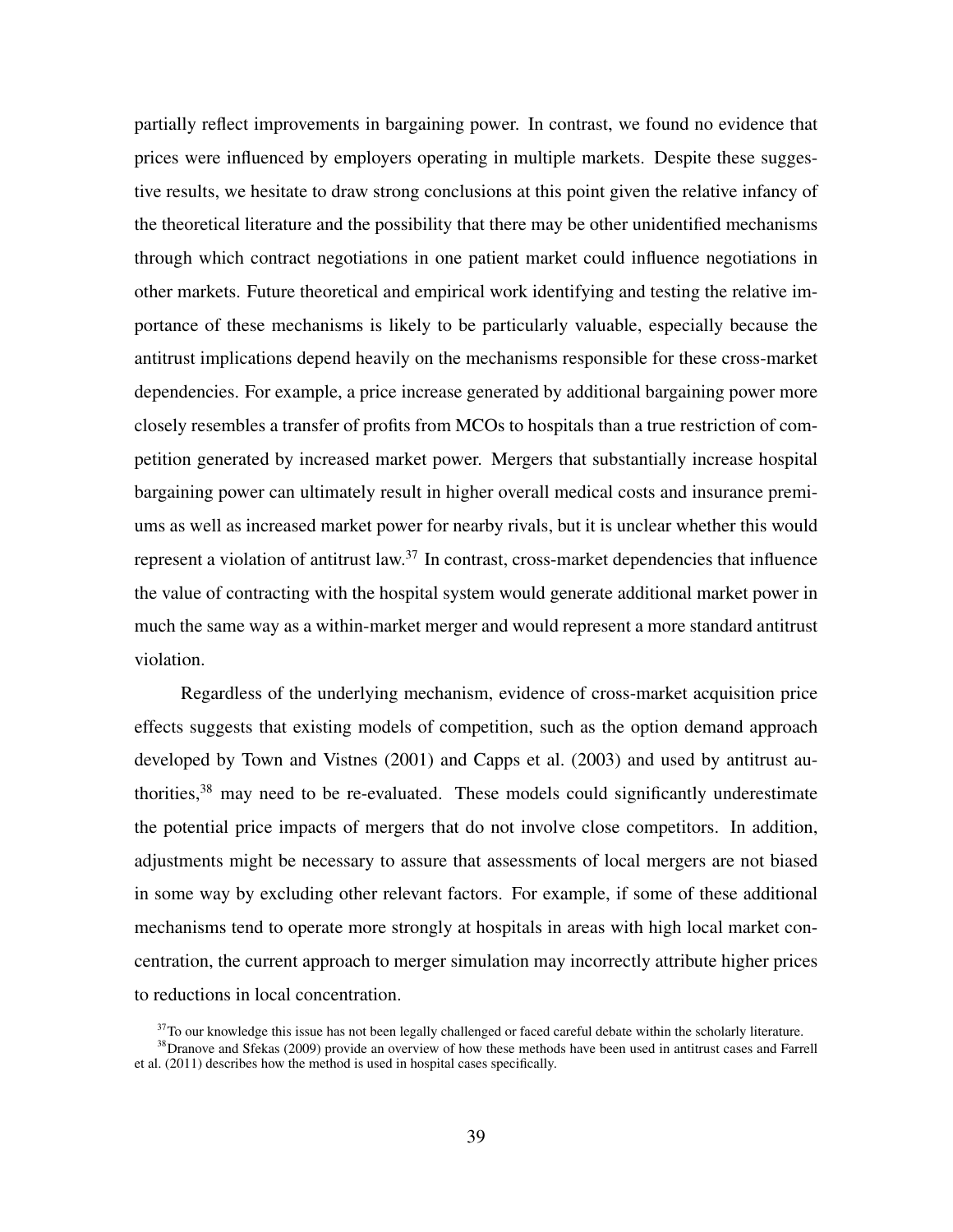#### VII. CONCLUSIONS

Whereas previous studies have shown that merging hospitals can increase their reimbursement prices by reducing competition over patients, our results indicate that mergers can increase hospital market power even when they do not reduce competition within a patient market. We find that hospitals chosen for acquisition by out-of-market systems throughout the U.S. between 2000 and 2010 exhibited significant post-merger increases in reimbursement rates. Using a variety of specifications and auxiliary regressions we confirm that these price increases are not driven by changes in patient case-mix, quality of care, or the cost of providing care more generally. Discrete jumps and changes in the trends of prices at acquired hospitals around the year of the merger and associated price increases observed at nearby rival hospitals provide additional evidence that the identified price changes reflect the direct causal impact of acquisition. Overall, our findings reveal the existence of important cross-market dependencies that can allow some hospitals to strengthen their market power by affiliating with out-of-market systems. Further development and incorporation of these insights into existing models will be necessary to fully understand the competitive impacts of the wave of cross-market consolidation that has reshaped the hospital industry over the last several decades.

#### **REFERENCES**

- Brooks, J. M., A. Dor, and H. S. Wong (1997). Hospital-insurer bargaining: An empirical investigation of appendectomy pricing. *Journal of Health Economics 16*, 417–434.
- Capps, C., D. Dranove, and M. Satterthwaite (2003). Competition and market power in option demand markets. *RAND Journal of Economics 34*(4), 737–763.
- Chipty, T. and C. M. Snyder (1999). The role of firm size in bilateral bargaining. *Review of Economics and Statistics 81*, 326–340.
- Colias, M. (2006). Ready to rumble. *Hospitals and Health Networks January*, 32–36.
- Connor, R. A., R. D. Feldman, and B. E. Dowd (1998). The effects of market concentration and horizontal mergers on hospital costs and proces. *International Journal of Economics and Business 5*, 159–180.
- Crawford, G. S. and A. Yurukoglu (2012). The welfare effects of bundling in multichannel television markets. *American Economic Review 102*(2), 643–685.
- Dafny, L. (2009). Estimation and identification of merger effects: An application to hospital mergers. *Journal of Law and Economics 52*, 523–550.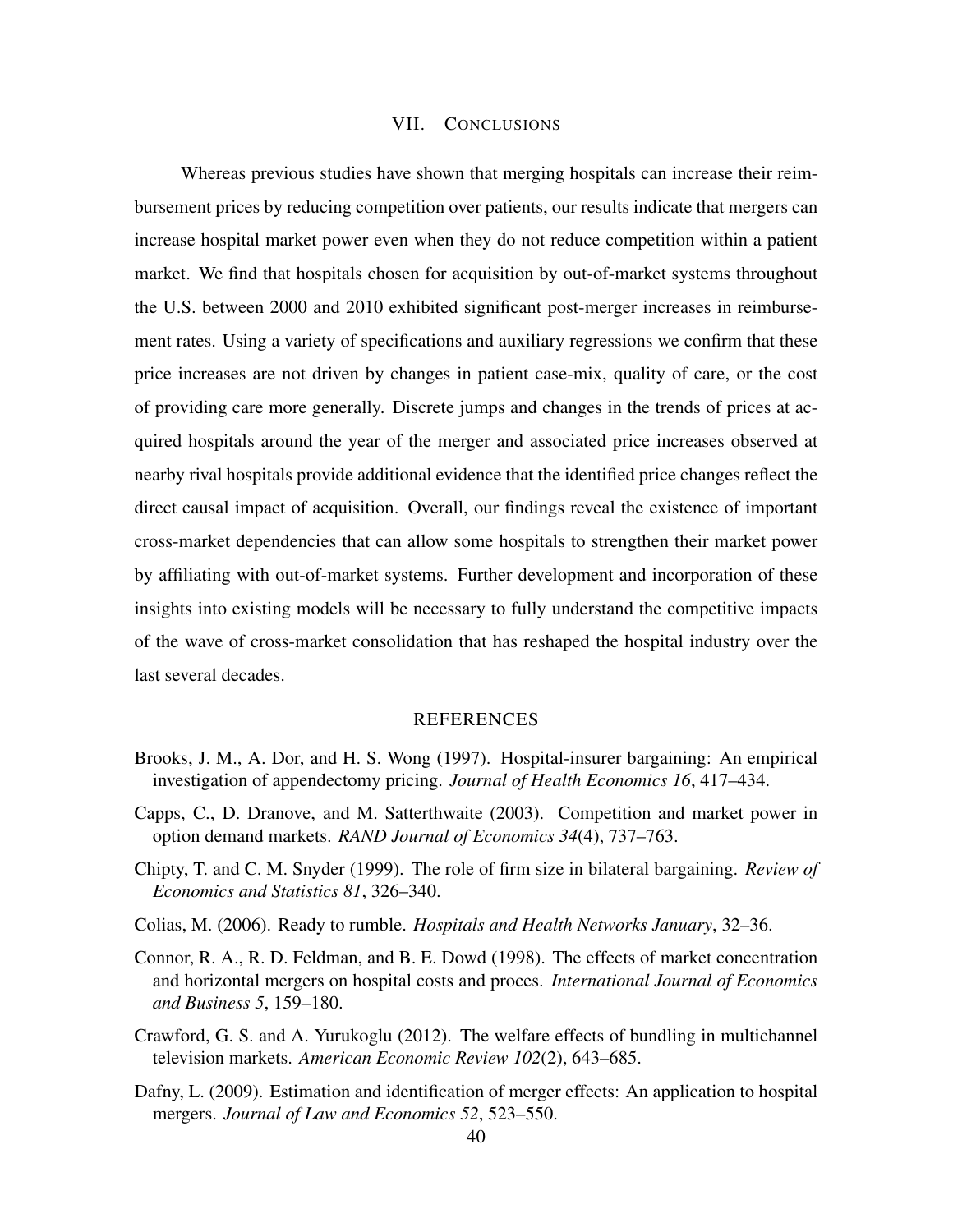- Draganska, M., D. Klapper, and S. B. Villas-Boas (2010). A larger slice or a larger pie? an empirical investigation of bargaining power in the distribution channel. *Marketing Science 29*, 57–74.
- Dranove, D. and R. Lindrooth (2003). Hospital consolidation and costs: Another look at the evidence. *Journal of Health Economics 22*(6), 983–997.
- Dranove, D. and A. Sfekas (2009). The revolution in healthcare antitrust: New methods and provocative implications. *Milbank Quarterly 87*(3), 607–632.
- Farrell, J., D. J. Balan, K. Brand, and B. W. Wendling (2011). Economics at the FTC: Hospital mergers, authorized generic drugs, and consumer credit markets. *Review of Industrial Organization 39*(4), 271–296.
- Federal Trade Commission (2012, September). Overview of ftc antitrust actions in health care services and products.
- FTC and USDOJ (2004). Improving Health Care: A Dose of Competition. Available online at https://www.justice.gov/sites/default/files/atr/legacy/2006/04/27/204694.pdf.
- Fudenberg, D. and J. Tirole (1983). Sequential bargaining with incomplete information. *Review of Economic Studies 50*(2), 221–247.
- Gowrisankaran, G., A. Nevo, and R. Town (2015). Mergers when prices are negotiated: Evidence from the hospital industry. *American Economic Review 105*(1), 172–203.
- Haas-Wilson, D. and C. Garmon (2011). Hospital mergers and competitive effects: Two retrospective analyses. *International Journal of the Economics of Business 18*(1), 17–32.
- Harrison, T. (2011). Do mergers really reduce costs? evidence from hospitals. *Economic Inquiry 49*(4), 1054–1069.
- He, D. and J. M. Mellor (2012, September). Hospital volume responses to medicare's outpatient prospective payment system: Evidence from florida. *Journal of Health Economics 31*(5), 730–743.
- Ho, K. (2009). Insurer-provider networks in the medical care market. *American Economic Review 99*(1), 393–430.
- Ho, K. and R. Lee (2013, January). Insurer competition and negotiated hospital prices. NBER Working Paper 19401.
- Horn, H. and A. Wolinsky (1988). Bilateral monopolies and incentives for merger. *RAND Journal of Economics 19*, 408–419.
- Inderst, R. and C. Wey (2003). Bargaining, mergers, and technology choice in bilaterally oligopolistic industries. *RAND Journal of Economics 34*, 1–19.
- Lee, R. and K. Fong (2012). Markov-perfect network formation: An applied framework for bilateral oligopoly and bargaining in buyer-seller networks. Working Paper.
- Lewis, M. S. and K. E. Pflum (2015a). Diagnosing hospital system bargaining power. *AEJ: Economic Policy 7*(1), 243–271.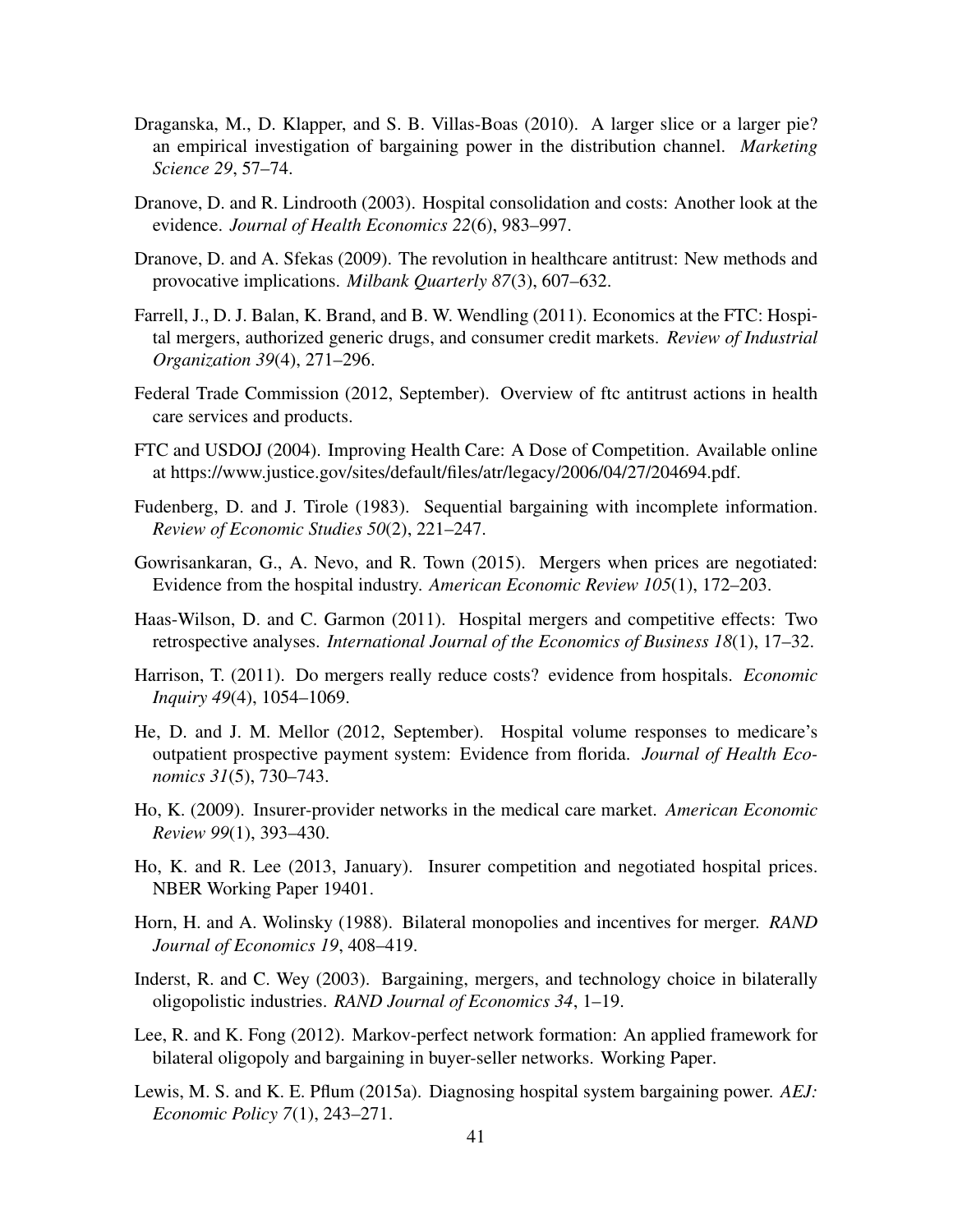- Lewis, M. S. and K. E. Pflum (2015b, April). Hospital competition and quality choice. Working Paper.
- Melnick, G. and E. Keeler (2007). The effects of multi-hospital systems on hospital prices. *Journal of Health Economics 26*, 400–413.
- Melnick, G., J. Zwanziger, A. Bamezai, and R. Pattison (1992). The effects of market structure and bargaining position on hospital prices. *Journal of Health Economics 11*, 217–234.
- Sobel, J. and I. Takahashi (1983). A multistage model of bargaining. *Review of Economic Studies 50*(3), 411–426.
- Stole, L. and J. Zwiebel (1996). Organizational design and technology choice under intrafirm bargaining. *American Economic Review 86*, 195–222.
- Tenn, S. (2011). The price effects of hospital mergers: a case study of the sutter-summit transaction. *International Journal of the Economics of Business 18*(1), 65–82.
- Town, R. and G. Vistnes (2001). Hospital competition in hmo networks. *Journal of Health Economics 20*, 733–753.
- Vistnes, G. S. and Y. Sarafidis (2013). Cross-market hospital mergers: A holistic approach. *Antitrust Law Journal 1*, 253–293.
- Vita, M. G. and S. Sacher (2001). The competitive effects of not-for-profit hospital mergers: A case study. *Journal of Industrial Economics XLIX*, 63–84.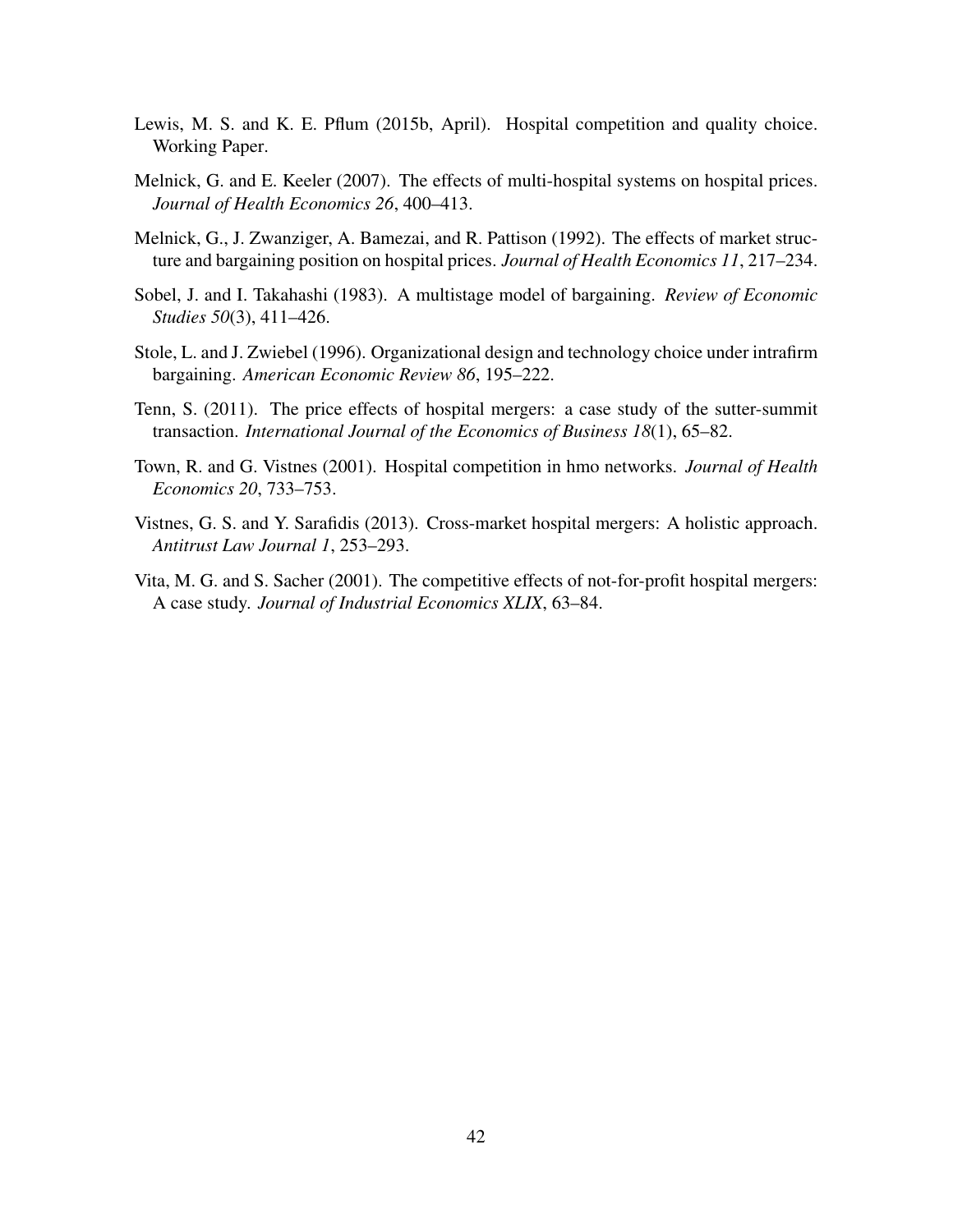#### APPENDIX A: HOSPITAL PRICE CALCULATION

The average price per discharge for a given year is calculated as follows. As HCRIS reports gross revenues for both inpatient and outpatient services, but reports only total contractual deductions, the net inpatient revenues are found by discounting the gross inpatient revenues by the amount implied by the contractual adjustments. That is, gross inpatient revenues are multiplied by 1−(total contractual adjustments)/(gross inpatient revenues + gross outpatient revenues). This generates an estimate for total net inpatient revenue, from which we subtract the total payments received from CMS for discharges from patients enrolled in Original Medicare (OM).<sup>39</sup> Lastly, this non-OM net-revenue is divided by the number of non-OM discharges to generate an average price per discharge. The following equation reports the calculation used to estimate a hospital average price per discharge.

$$
Discharge Price = \frac{[(Gross Inpatient Revenue \times (1 - discount)] - OM Payments]}{Non-OM Discharges},
$$

where

 $discount =$ Total contractual adjustments Gross Inpatient Revenue + Gross Outpatient Revenue

.

Net patient revenues come from line 3 of Worksheet G-2 for both Forms CMS-2552-96 and CMS-2552-10 and gross inpatient revenues are the difference between line 25 with lines 22 and 23 of Worksheet G-2, Form CMS-2552-96 for data before 2010; and the difference between line 28 with lines 25 and 26 of Worksheet G-2, Form CMS-2552-10 for 2010 data.

The OM payments represent all payments received from inpatient care provided to Original Medicare patients including patients' out-of-pocket costs, adjustments given for graduate medical education, cost of teaching physicians, special add-on payments for new technologies, and other pass-through costs. The Medicare payments come from line 16 of Worksheet E, Part A, line 17.1 of Worksheet E, Part B, line 17 of Worksheet E-3 Part I, and lines 23 and 30 of Worksheet E-3 Part II from Form CMS-2552-96 for data before 2010 and from line 59 of Worksheet E, Part A, line 24 of Worksheet E, Part B, line 18 of Worksheet E-3 Part I, and lines 17 and 31 of Worksheet E-3 Part II from Form CMS-2552-10.

Total contractual adjustments come from line 2 Worksheet G-3 for both forms CMS-2552-96 and CMS-2552-10. The non-OM discharges is the difference between line 5, column 6 with columns 3, 4, and 5 of Worksheet S-3, Form CMS-2552-96 for data before 2010; and the difference between line 7, column 8 with columns 5, 6, and 7 of Worksheet S-3,.

<sup>&</sup>lt;sup>39</sup>Patients enrolled in a Medicare Advantage plan are members of a private MCO, which makes payments to the hospital on behalf of its members. Although these MCOs receive captiated payments from CMS, the MCOs negotiate rates with hospitals similar to how is done with a commercial insurance plan. These patients (and their associated payments) are treated the same as privately insured patients in our analysis.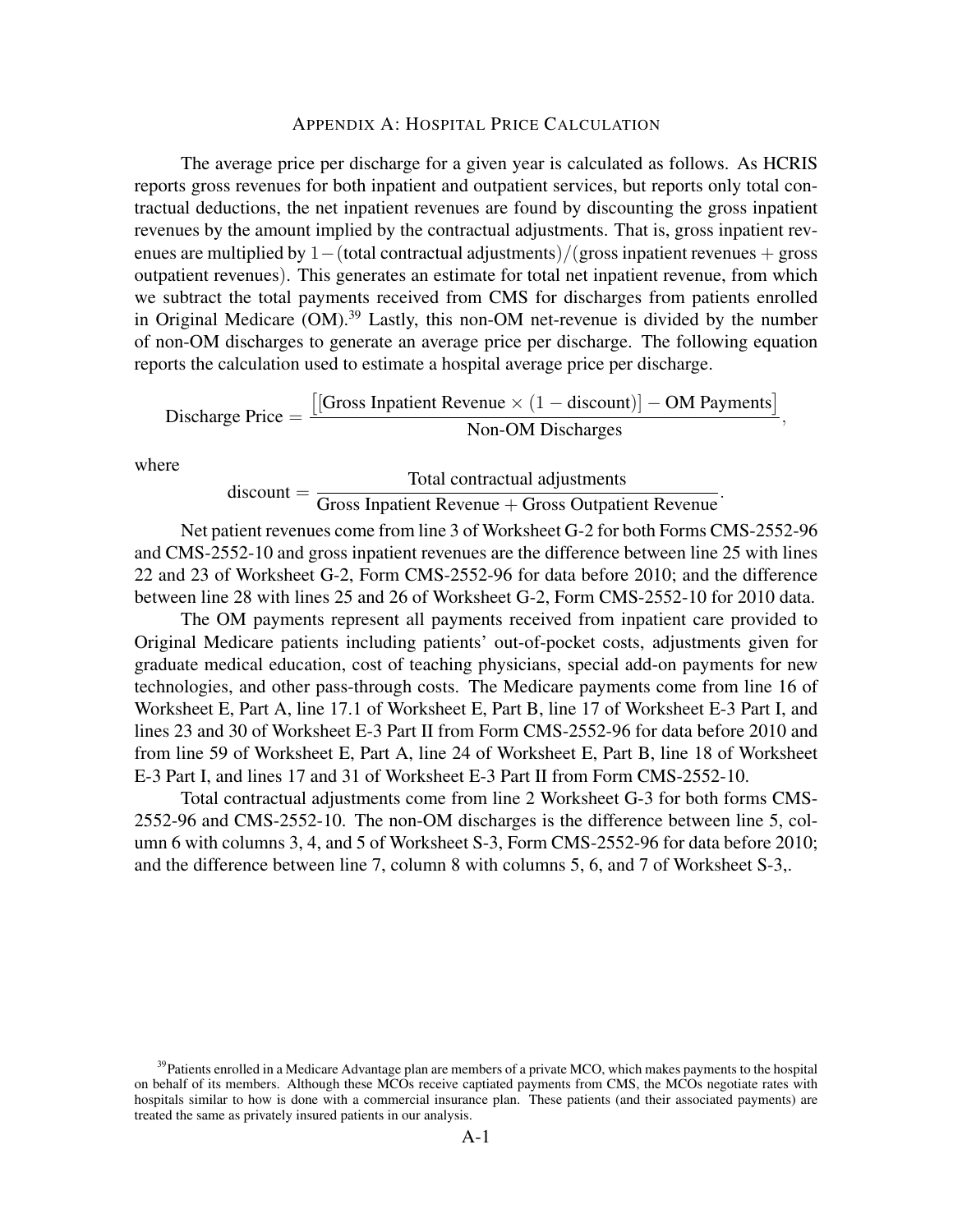## APPENDIX B: ADDITIONAL SPECIFICATIONS

| Uncompensated Costs<br><sup>1</sup> n<br><b>Total Costs</b> | (1)     | (2)            | (3)     | (4)      |
|-------------------------------------------------------------|---------|----------------|---------|----------|
| T1                                                          | 0.202   | $-0.135$       | 0.204   | $-0.163$ |
|                                                             | (0.336) | (0.500)        | (0.342) | (0.498)  |
| T <sub>2</sub>                                              | 0.026   | 0.010          | 0.029   | 0.006    |
|                                                             | (0.102) | (0.150)        | (0.102) | (0.150)  |
| Additional patient shares                                   | No      | N <sub>0</sub> | Yes     | Yes      |
| <b>Year Fixed Effects</b>                                   |         |                |         |          |
| Year Only                                                   | X       |                | X       |          |
| Treatment $\times$ Year                                     |         | X              |         | X        |
| Adj. $R^2$                                                  | 0.077   | 0.080          | 0.078   | 0.082    |
| N                                                           | 5832    | 5832           | 5832    | 5832     |

#### TABLE B1—THE IMPACT OF SYSTEM MEMBERSHIP ON UNCOMPENSATED CARE

*Notes:* Hospitals report to the CMS an annual measure of uncompensated care (gross charges for which they are not reimbursed), but the data is only available from 2003 to 2010. Due to this shorter sample period there are only 23 in-market acquisitions and 36 out-ofmarket acquisitions for which we observe levels of uncompensated care both before and after merger, however, we can still employ our standard difference-in-differences specification to gain some insight into how hospitals alter their level of uncompensated care following an acquisition. On average, non-Medicare patients represent around 50% of a hospital's discharges and for both treatment and control hospitals uncompensated care charges represent about 4% of the total charges. A 16% decrease in the share of uncompensated care represents about a 0.75 percentage point decrease in uncompensated care which would bias the estimated price for non-Medicare patients by 0.75/.5 = 1.5 percentage points. All specifications also include hospital fixed effects. Standard errors in parentheses are clustered by MSA.

Significance Levels:  $a = p < .10$ ,  $b = p < .05$ ,  $c = p < .01$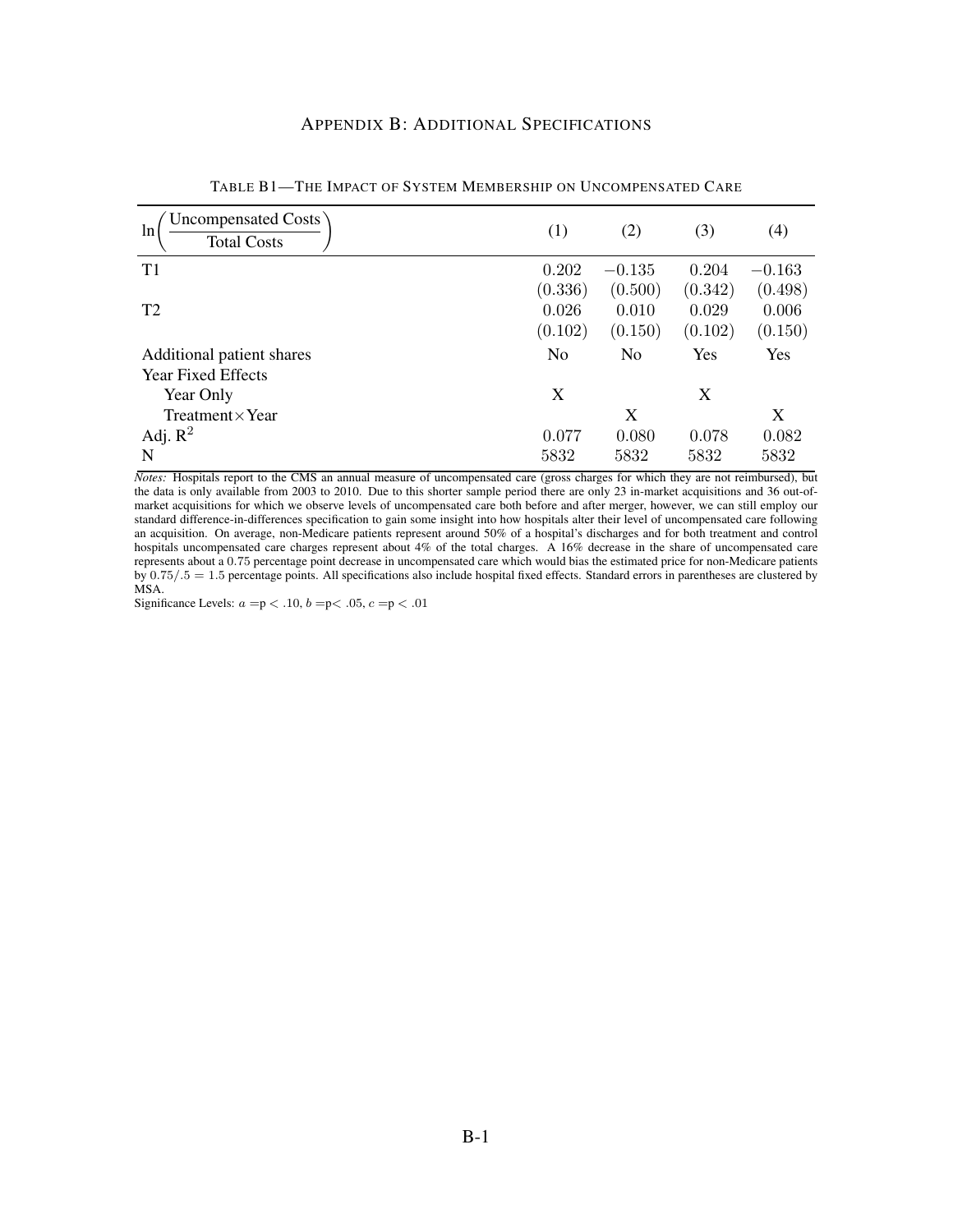| ln(Price/Discharge)             | (1)                | (2)         | (3)                | (4)         | (5)         |
|---------------------------------|--------------------|-------------|--------------------|-------------|-------------|
| $T1 \times$ Private Share       | $0.173^{c}$        | $0.153^{c}$ | $0.161^c$          |             |             |
|                                 | (0.058)            | (0.056)     | (0.056)            |             |             |
| $T2 \times$ Private Share       | 0.109 <sup>c</sup> | 0.104c      | 0.106 <sup>c</sup> |             |             |
|                                 | (0.026)            | (0.025)     | (0.025)            |             |             |
| $FP \times$ Treatment Hospital  |                    | $0.087^b$   | 0.050              | $0.138^{b}$ | $0.138^{b}$ |
|                                 |                    | (0.039)     | (0.077)            | (0.056)     | (0.056)     |
| $FP \times$ Control Hospital    |                    | $-0.037$    | $-0.074$           | $-0.037$    | $-0.037$    |
|                                 |                    | (0.033)     | (0.071)            | (0.033)     | (0.033)     |
| Nonprofit $\times$ T1           |                    |             |                    | 0.163c      | $0.163^c$   |
|                                 |                    |             |                    | (0.057)     | (0.057)     |
| Nonprofit $\times$ T2           |                    |             |                    | $0.112^{c}$ | $0.112^{c}$ |
|                                 |                    |             |                    | (0.025)     | (0.025)     |
| For-Profit $\times$ T1          |                    |             |                    | 0.106       | 0.106       |
|                                 |                    |             |                    | (0.083)     | (0.083)     |
| For-Profit $\times$ T2          |                    |             |                    | 0.025       | 0.025       |
|                                 |                    |             |                    | (0.059)     | (0.059)     |
| For-Profit Status $\times$ Year |                    |             | X                  |             | X           |
| Adj. $R^2$                      | 0.475              | 0.476       | 0.476              | 0.476       | 0.476       |
| N                               | 19,009             | 19,009      | 19,009             | 19,009      | 19,009      |

TABLE B2—THE IMPACT OF HOSPITAL OWNERSHIP STATUS ON PRICES

*Notes:* Of the hospitals in our sample, 13 acquired by an out-of-market system and 23 acquired by an in-market system change to forprofit status after acquisition and 50 control group hospitals change to for-profit status. These specifications provide more insight into how non-profit and for-profit hospitals differ. All reported variables are interacted with the private share of non-Medicare patients. Each specification includes the same control variables reported in column 6 of Table 2 as well as hospital and year×treatment fixed effects. Standard errors in parentheses are clustered by MSA.

Significance Levels:  $a = p < .10$ ,  $b = p < .05$ ,  $c = p < .01$ 

| In(Medicare Price/Discharge)      | (1)        | (2)        | (3)                | (4)       |
|-----------------------------------|------------|------------|--------------------|-----------|
| T1                                | $-0.003$   | $-0.004$   | 0.004              | $-0.006$  |
|                                   | (0.018)    | (0.019)    | (0.018)            | (0.020)   |
| T <sub>2</sub>                    | $-0.029^b$ | $-0.028^b$ | $-0.028^b$         | $-0.029c$ |
|                                   | (0.014)    | (0.011)    | (0.012)            | (0.011)   |
| In (Avg. Medicare Length of Stay) |            |            | 0.409 <sup>c</sup> | 0.409c    |
|                                   |            |            | (0.069)            | (0.069)   |
| ln(Cost/Day)                      |            |            | 0.207c             | 0.207c    |
|                                   |            |            | (0.024)            | (0.024)   |
| <b>Year Fixed Effects</b>         |            |            |                    |           |
| Year Only                         | X          |            | X                  |           |
| $Treatment \times Year$           |            | X          |                    | X         |
| Adj. $R^2$                        | 0.513      | 0.513      | 0.578              | 0.578     |
| N                                 | 18,857     | 18,857     | 18,856             | 18,856    |

TABLE B3—THE IMPACT OF SYSTEM MEMBERSHIP ON THE MEDICARE PRICE/DISCHARGE

*Notes:* The dependent variable is the log average revenue per discharge for Medicare patients. All specifications include hospital fixed effects and the indicated level of year fixed effects. Standard errors in parentheses are clustered by MSA. Significance Levels:  $a = p < .10$ ,  $b = p < .05$ ,  $c = p < .01$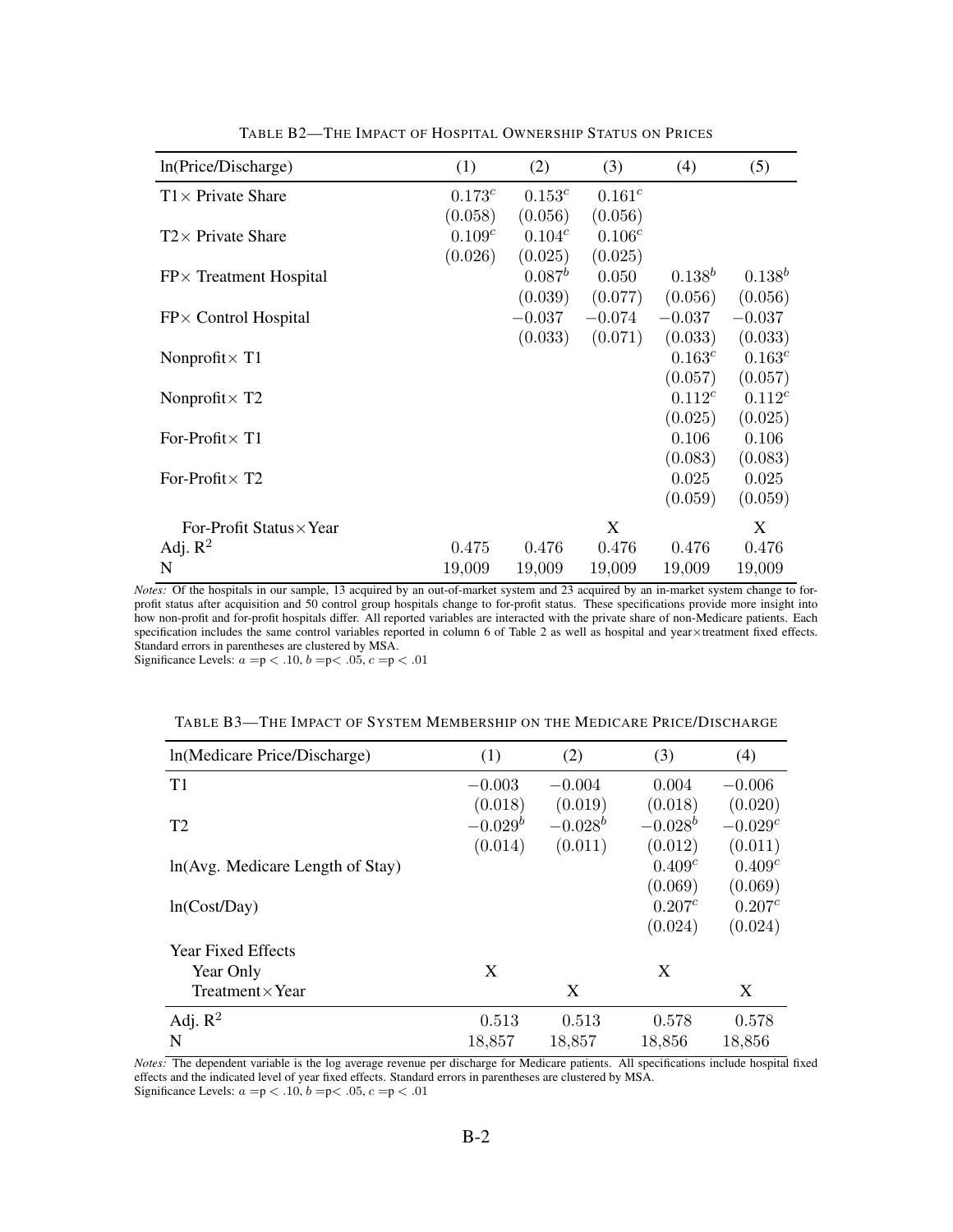| ln(Price/Discharge)                            | (1)         | (2)       | (3)         | (4)         | (5)         | (6)                |
|------------------------------------------------|-------------|-----------|-------------|-------------|-------------|--------------------|
| 45 Mile Cutoff (81 out-of-market acquisitions) |             |           |             |             |             |                    |
| $T1 \times$ Private Share                      | 0.037       | $0.096^b$ | $0.096^b$   | $0.128^a$   | $0.170^{c}$ | $0.173^{c}$        |
|                                                | (0.057)     | (0.041)   | (0.042)     | (0.075)     | (0.055)     | (0.058)            |
| $T2 \times$ Private Share                      | $0.067^b$   | 0.099c    | 0.096c      | $0.060^{a}$ | $0.102^{c}$ | 0.109 <sup>c</sup> |
|                                                | (0.026)     | (0.020)   | (0.019)     | (0.036)     | (0.025)     | (0.026)            |
| 75 Mile Cutoff (51 out-of-market acquisitions) |             |           |             |             |             |                    |
| $T1 \times$ Private Share                      | $-0.022$    | 0.064     | 0.060       | 0.084       | $0.152^{b}$ | $0.160^{b}$        |
|                                                | (0.064)     | (0.052)   | (0.052)     | (0.090)     | (0.067)     | (0.071)            |
| $T2 \times$ Private Share                      | 0.074c      | $0.103^c$ | $0.101^c$   | $0.070^{b}$ | $0.108^{c}$ | $0.115^{c}$        |
|                                                | (0.027)     | (0.019)   | (0.018)     | (0.034)     | (0.024)     | (0.025)            |
| 90 Mile Cutoff (37 out-of-market acquisitions) |             |           |             |             |             |                    |
| $T1 \times$ Private Share                      | $-0.041$    | 0.076     | 0.074       | $0.169^a$   | $0.235^c$   | 0.244c             |
|                                                | (0.079)     | (0.052)   | (0.053)     | (0.092)     | (0.077)     | (0.079)            |
| $T2 \times$ Private Share                      | $0.072^{c}$ | $0.100^c$ | $0.098^{c}$ | $0.065^a$   | $0.104^{c}$ | $0.111^{c}$        |
|                                                | (0.026)     | (0.018)   | (0.018)     | (0.034)     | (0.023)     | (0.024)            |
| <b>Year Fixed Effects</b>                      |             |           |             |             |             |                    |
| Year Only                                      | X           | X         | X           |             |             |                    |
| $T$ rmt $\times$ Year                          |             |           |             | X           | X           | X                  |
| N                                              | 19,009      | 19,009    | 19,009      | 19,009      | 19,009      | 19,009             |

TABLE B4—THE EFFECT OF SYSTEM MEMBERSHIP ON THE PRICE/DISCHARGE USING ALTERNATIVE DISTANCE CUTOFFS

*Notes:* All specifications include hospital and year fixed effects and the other control variables included in the same numbered specifications from Table 2. Standard errors in parentheses are clustered by MSA. Significance Levels:  $a = p < .10, b = p < .05, c = p < .01$ 

|                            | <b>Pure Treatment Effect</b> | Interacted with<br>Private share |                |             |
|----------------------------|------------------------------|----------------------------------|----------------|-------------|
| ln(Price/Discharge)        | (1)                          | (2)                              | (3)            | (4)         |
| $T1 \times $               |                              |                                  |                |             |
| has no in-state partners   | $0.214^{c}$                  | 0.189 <sup>c</sup>               | $0.278^{c}$    | $0.245^{c}$ |
|                            | (0.044)                      | (0.044)                          | (0.056)        | (0.056)     |
| has in-state partners      | $0.122^c$                    | $0.129^{c}$                      | $0.167^{c}$    | $0.173^{c}$ |
|                            | (0.047)                      | (0.047)                          | (0.057)        | (0.057)     |
| <b>Additional Controls</b> | N <sub>0</sub>               | Yes                              | N <sub>0</sub> | Yes         |
| Adj. $\mathbb{R}^2$        | 0.471                        | 0.475                            | 0.471          | 0.475       |
| N                          | 19,009                       | 19,009                           | 19,009         | 19,009      |

TABLE B5—OUT-OF-MARKET ACQUISITIONS BY IN- AND OUT-OF-STATE SYSTEMS

*Notes:* Each specification includes hospital and treatment-specific year fixed effects. Additional Controls indicates whether the specification additionally includes the controls included in specifications (3) and (6) from Table 2. Significance Levels:  $a = p < .10$ ,  $b = p < .05$ ,  $c = \! \mathrm{p} < .01$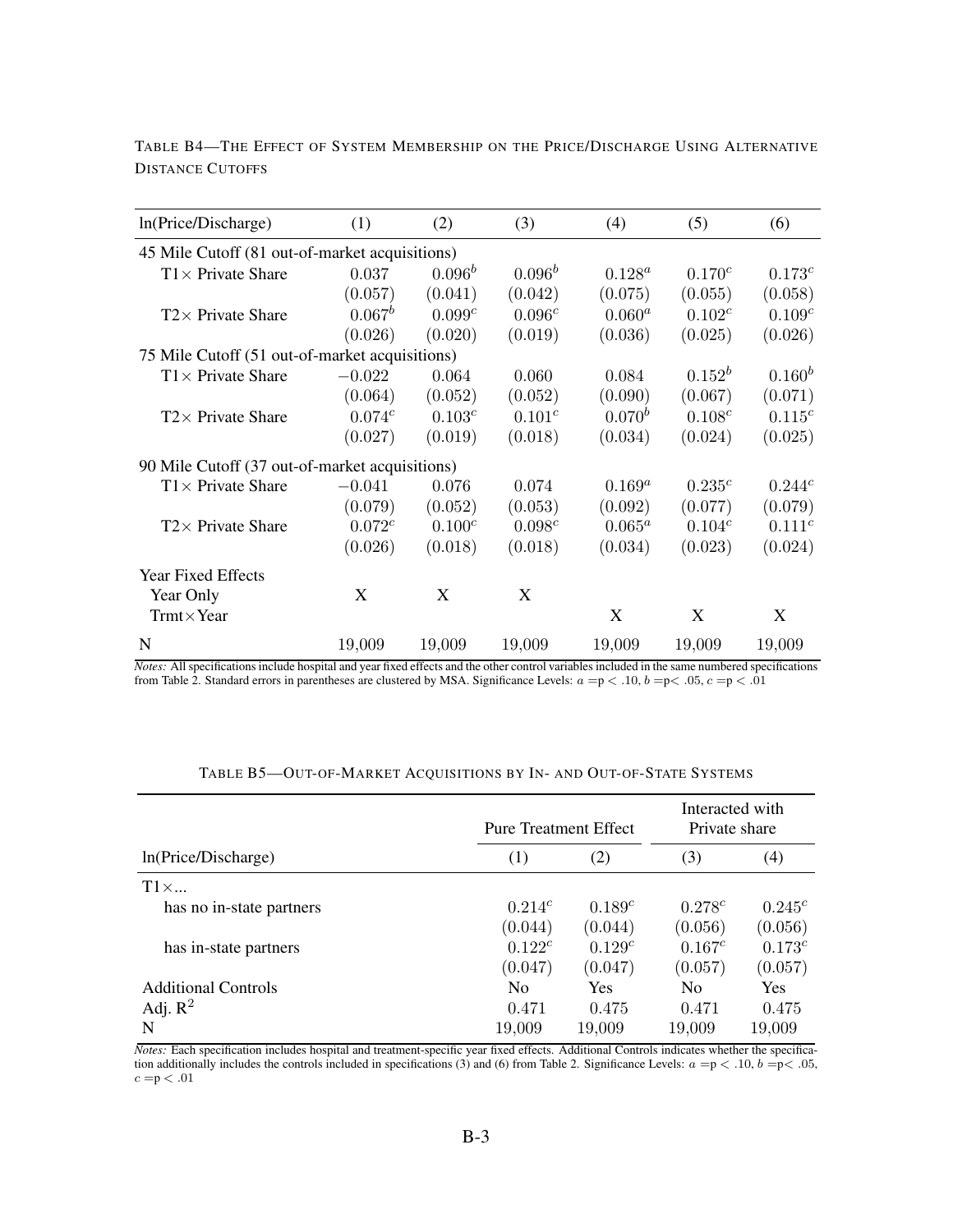

FIGURE B1. LEAD AND LAG TREATMENT EFFECTS ON THE COST OF CARE FOR ACQUIRED HOSPITALS

(d) In-market Acquisitions

*Notes:* All figures are based on specifications that include hospital and year fixed effects and the other control variables included in specification (6) from Table 2. The bottom two figures additionally include rival lead and lag treatment effects.

| TABLE B6—CLOSENESS OF SUBSTITUTES AND MARKET POWER FROM IN-MARKET ACOUISITIONS |  |
|--------------------------------------------------------------------------------|--|
|--------------------------------------------------------------------------------|--|

|                             | <b>Pure Treatment Effect</b> | Interacted with<br>Private share |                |                    |
|-----------------------------|------------------------------|----------------------------------|----------------|--------------------|
| ln(Price/Discharge)         | (1)                          | (2)                              | (3)            | (4)                |
| $T2 \times$ closest partner |                              |                                  |                |                    |
| $\leq$ 2 miles away         | $0.107^{c}$                  | $0.115^{c}$                      | $0.159^{c}$    | 0.169 <sup>c</sup> |
|                             | (0.033)                      | (0.031)                          | (0.044)        | (0.040)            |
| between 2 and 5 miles away  | 0.065                        | 0.068                            | $0.107^a$      | $0.110^a$          |
|                             | (0.055)                      | (0.057)                          | (0.063)        | (0.065)            |
| $> 5$ miles away            | 0.076c                       | 0.076c                           | $0.104^{c}$    | $0.102^{c}$        |
|                             | (0.022)                      | (0.022)                          | (0.026)        | (0.026)            |
| <b>Additional Controls</b>  | N <sub>0</sub>               | <b>Yes</b>                       | N <sub>0</sub> | <b>Yes</b>         |
| Adj. $R^2$                  | 0.471                        | 0.475                            | 0.471          | 0.475              |
| N                           | 19,009                       | 19,009                           | 19,009         | 19,009             |

*Notes:* Each specification includes hospital and treatment-specific year fixed effects. Additional Controls indicates whether the specification includes the additional controls included in specifications (3) and (6) from Table 2. Significance Levels:  $a = p < .10$ ,  $b = p < .05$ ,  $c = p < .01$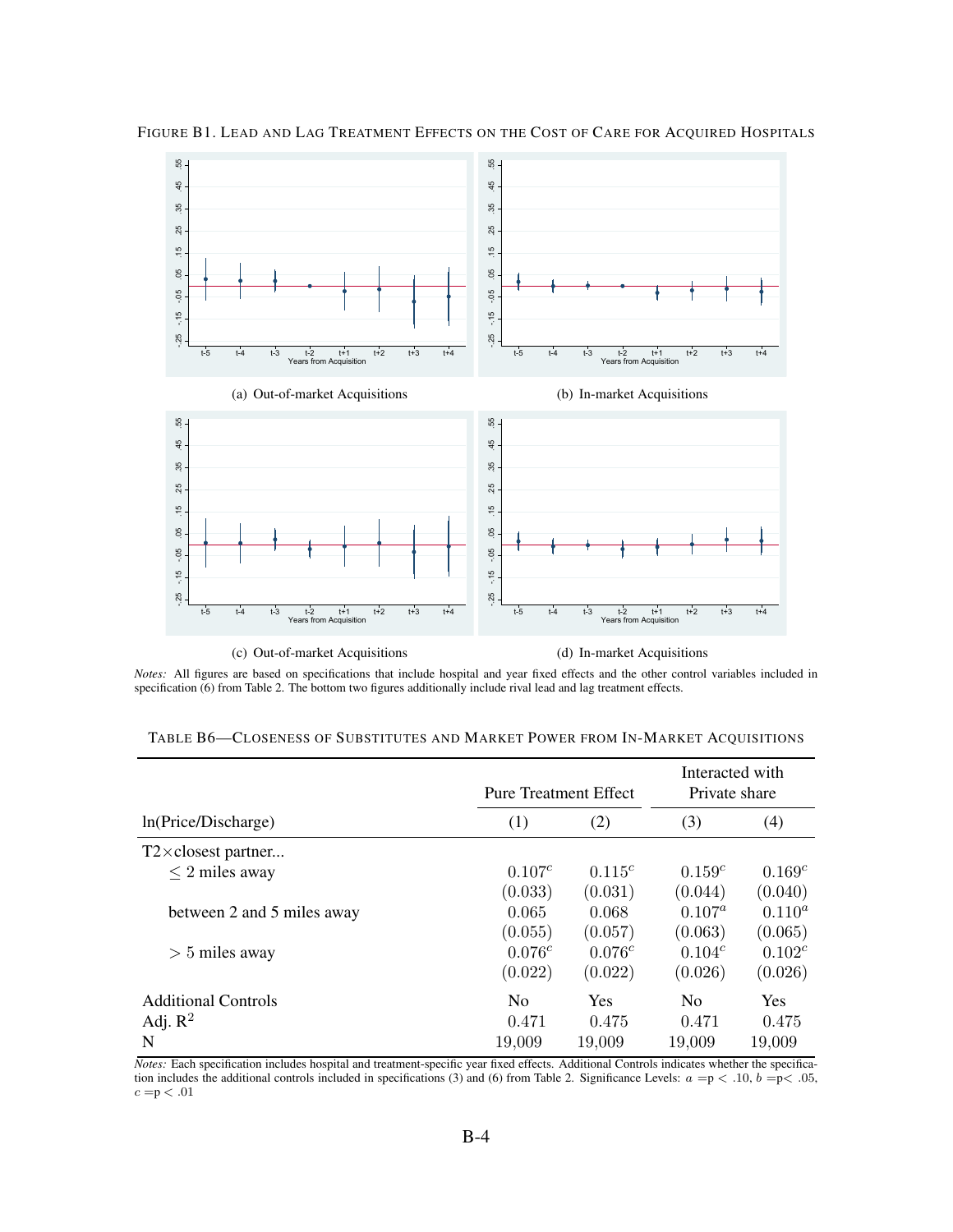|                        | <b>Pure Treatment Effect</b> |             |              | Interacted with<br>Private Share |             |              |
|------------------------|------------------------------|-------------|--------------|----------------------------------|-------------|--------------|
| ln(Price/Discharge)    | (1)                          | (2)         | (3)          | (4)                              | (5)         | (6)          |
| T1                     | 0.071                        | $0.090^{b}$ | $0.083^{a}$  | 0.090                            | $0.113^{b}$ | $0.114^{a}$  |
|                        | (0.064)                      | (0.046)     | (0.047)      | (0.077)                          | (0.057)     | (0.060)      |
| T <sub>2</sub>         | 0.006                        | $0.043^b$   | $0.045^b$    | 0.013                            | $0.056^b$   | $0.064^c$    |
|                        | (0.027)                      | (0.020)     | (0.020)      | (0.033)                          | (0.024)     | (0.024)      |
| ln(Cost/Discharge)     |                              | 1.254c      | 1.167c       |                                  | $1.254^c$   | 1.166c       |
|                        |                              | (0.043)     | (0.045)      |                                  | (0.043)     | (0.045)      |
| For-Profit             |                              |             | 0.022        |                                  |             | $-0.010$     |
|                        |                              |             | (0.022)      |                                  |             | (0.027)      |
| % Medicare             |                              |             | $0.384^{b}$  |                                  |             | $0.386^{b}$  |
|                        |                              |             | (0.186)      |                                  |             | (0.186)      |
| % Medicaid             |                              |             | $-0.048$     |                                  |             | $-0.046$     |
|                        |                              |             | (0.073)      |                                  |             | (0.073)      |
| % OP Revenue           |                              |             | $-0.879^{c}$ |                                  |             | $-0.880^{c}$ |
|                        |                              |             | (0.213)      |                                  |             | (0.213)      |
| $ln($ # Beds $)$       |                              |             | $-0.006$     |                                  |             | $-0.006$     |
|                        |                              |             | (0.030)      |                                  |             | (0.030)      |
| <b>Bed Utilization</b> |                              |             | $0.218^{c}$  |                                  |             | $0.218^c$    |
|                        |                              |             | (0.067)      |                                  |             | (0.067)      |
| Bed Utilization Sqrd.  |                              |             | $-0.041$     |                                  |             | $-0.041$     |
|                        |                              |             | (0.031)      |                                  |             | (0.031)      |
| Unemployment           |                              |             | $-0.002$     |                                  |             | $-0.002$     |
|                        |                              |             | (0.003)      |                                  |             | (0.003)      |
| Poverty rate           |                              |             | 0.001        |                                  |             | 0.001        |
|                        |                              |             | (0.002)      |                                  |             | (0.002)      |
| Median income (/1000)  |                              |             | 0.016        |                                  |             | $0.016\,$    |
|                        |                              |             | (0.016)      |                                  |             | (0.016)      |
| % Population over 65   |                              |             | $0.666^{a}$  |                                  |             | $0.660^a$    |
|                        |                              |             | (0.389)      |                                  |             | (0.388)      |
| Adj. $R^2$             | 0.397                        | 0.607       | 0.618        | 0.397                            | 0.607       | 0.618        |
| $\mathbf N$            | 19,009                       | 19,009      | 19,009       | 19,009                           | 19,009      | 19,009       |

TABLE B7—THE EFFECT OF SYSTEM MEMBERSHIP ON THE PRICE/DISCHARGE CONTROLLING FOR HOSPITAL-SPECIFIC TIME TRENDS

*Notes:* All specifications include hospital and year fixed effects as well as hospital-specific time trends. Standard errors in parentheses are clustered by MSA. Significance Levels:  $a = p < .10$ ,  $b = p < .05$ ,  $c = p < .01$